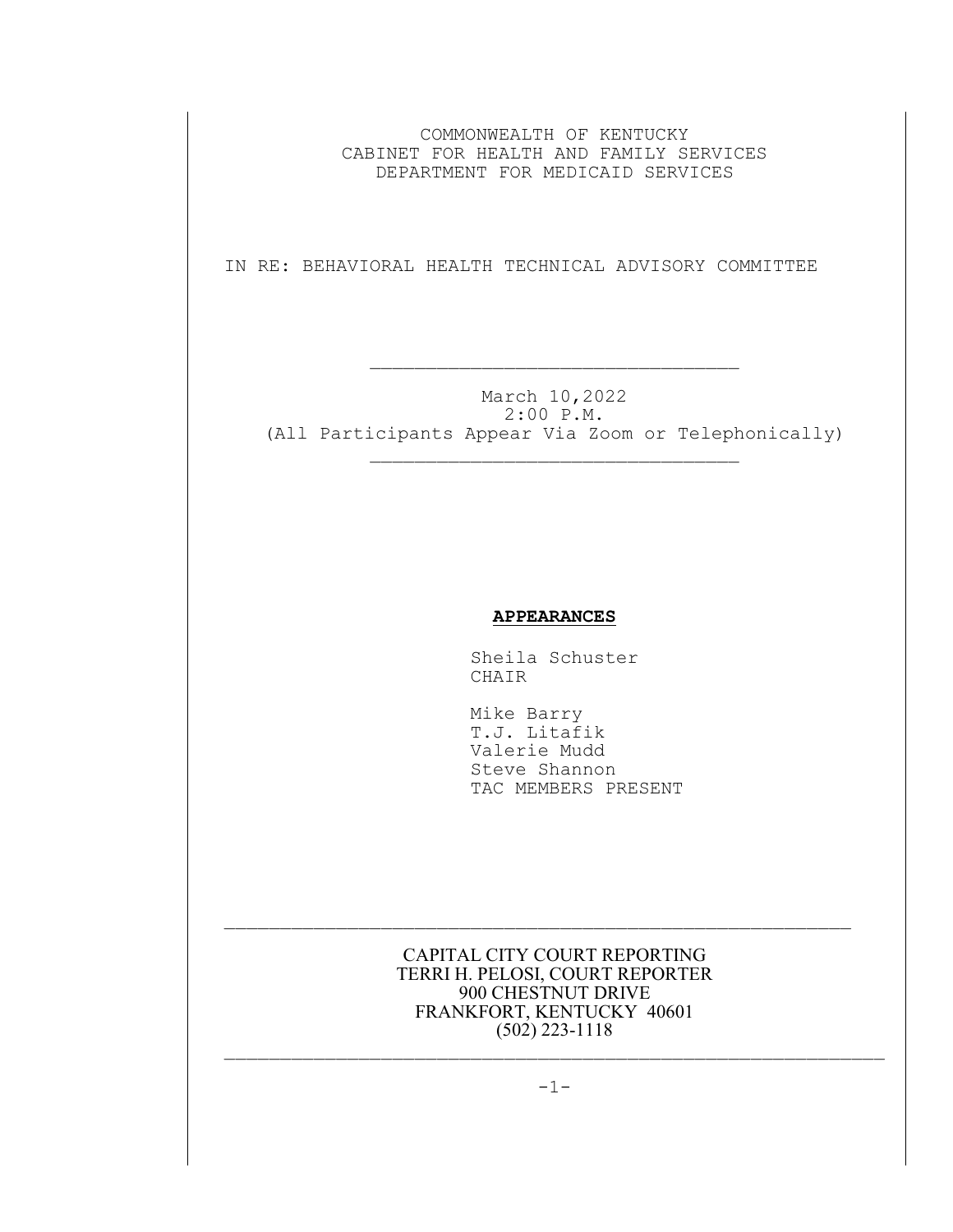APPEARANCES (Continued)

 Leslie Hoffmann Judy Theriot Angela Parker Erin Bickers MEDICAID SERVICES

Court Reporter's Note: At the request of DMS, all other participants appearing via Zoom or telephonically will not be listed under Appearances.)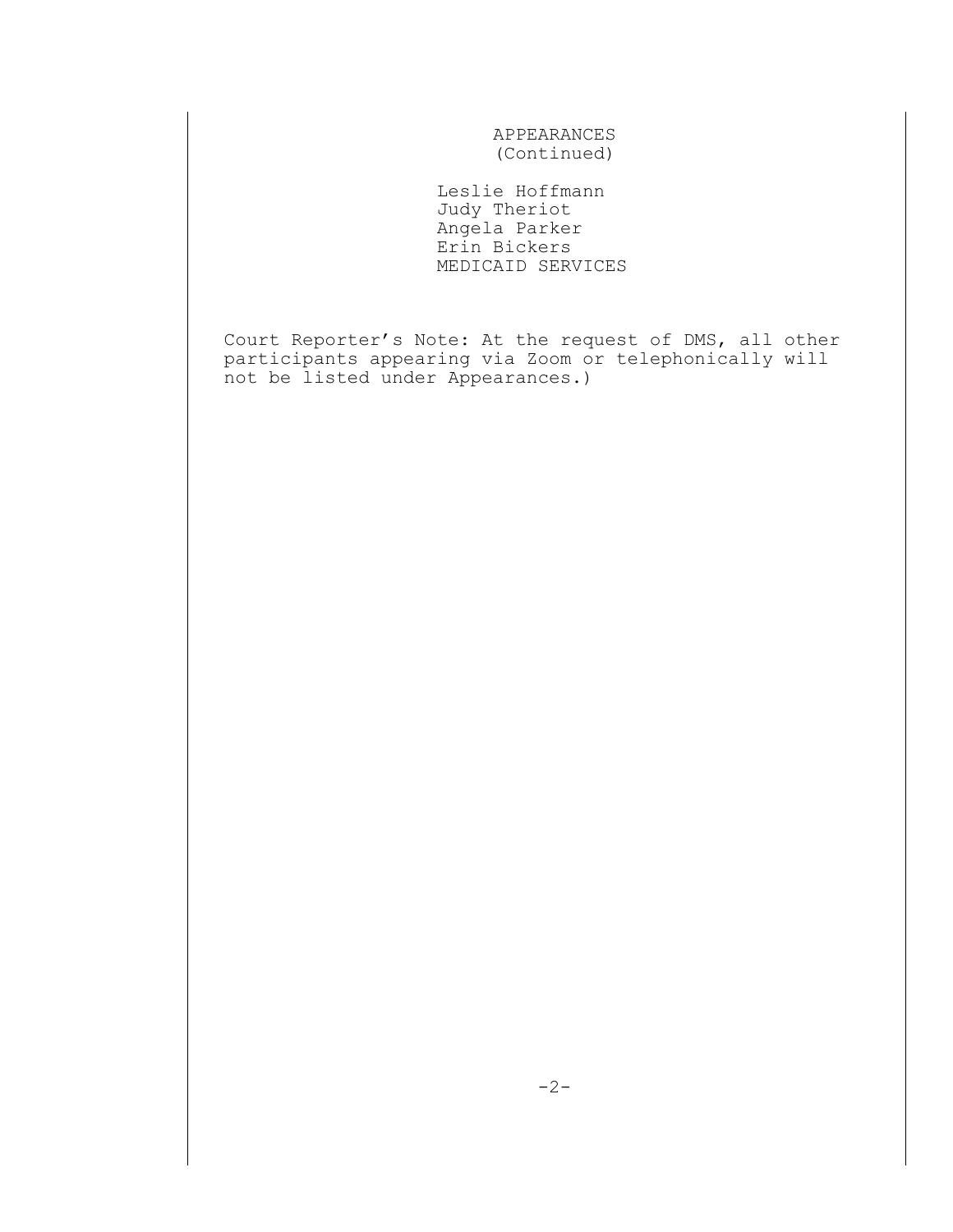## AGENDA

| 1. Welcome & Introductions<br>4                                                          |
|------------------------------------------------------------------------------------------|
| 2. Approval of Minutes of January 13, 2022<br>Behavioral Health TAC meeting<br>5         |
| 3. Status of Data Request from Medicaid on<br>Targeted Case Management Issues  5 - 6     |
| 4. Update on Claims Payments for Services to<br>Dual Eligibles $6 - 12$                  |
| 5. Update on the No Show Data-Gathering Panel<br>and How the Data Will Be Used 12 - 29   |
| 6. Revisiting the Issue of EMS Transportation<br>of Individuals with BH Issues  29 - 33  |
| 7. Update and Issues with Medicaid's Single<br>Medicaid Formulary  33 - 42               |
| 8. Increasing Number and Requirements of MCO                                             |
| 9. Status Update from DMS on Waiver for SUD<br>Services to Incarcerated Persons  51 - 59 |
| 10. Bills of Interest in 2022 KY General<br>Assembly Session  59 - 73                    |
| 73<br>11. Updated Prior Authorization Guidance                                           |
| 12. New Recommendations to the MAC for<br>$3/24/22$ Meeting  73 - 76                     |
| 13. Recommended Agenda Items for May, 2022<br>76<br>BH TAC Meeting                       |
| 14. Next MAC Meeting: 3/24/22 - 10 a.m. -<br>$12:30$ pm. (EST) via Zoom<br>76            |
| 15. Next BH TAC Meeting - May 12, 2022 @1:00 -<br>76<br>$3:00$ p.m. (EST) via Zoom       |
| 16. Other Discussion  76 - 81                                                            |
| 17. Adjournment<br>81                                                                    |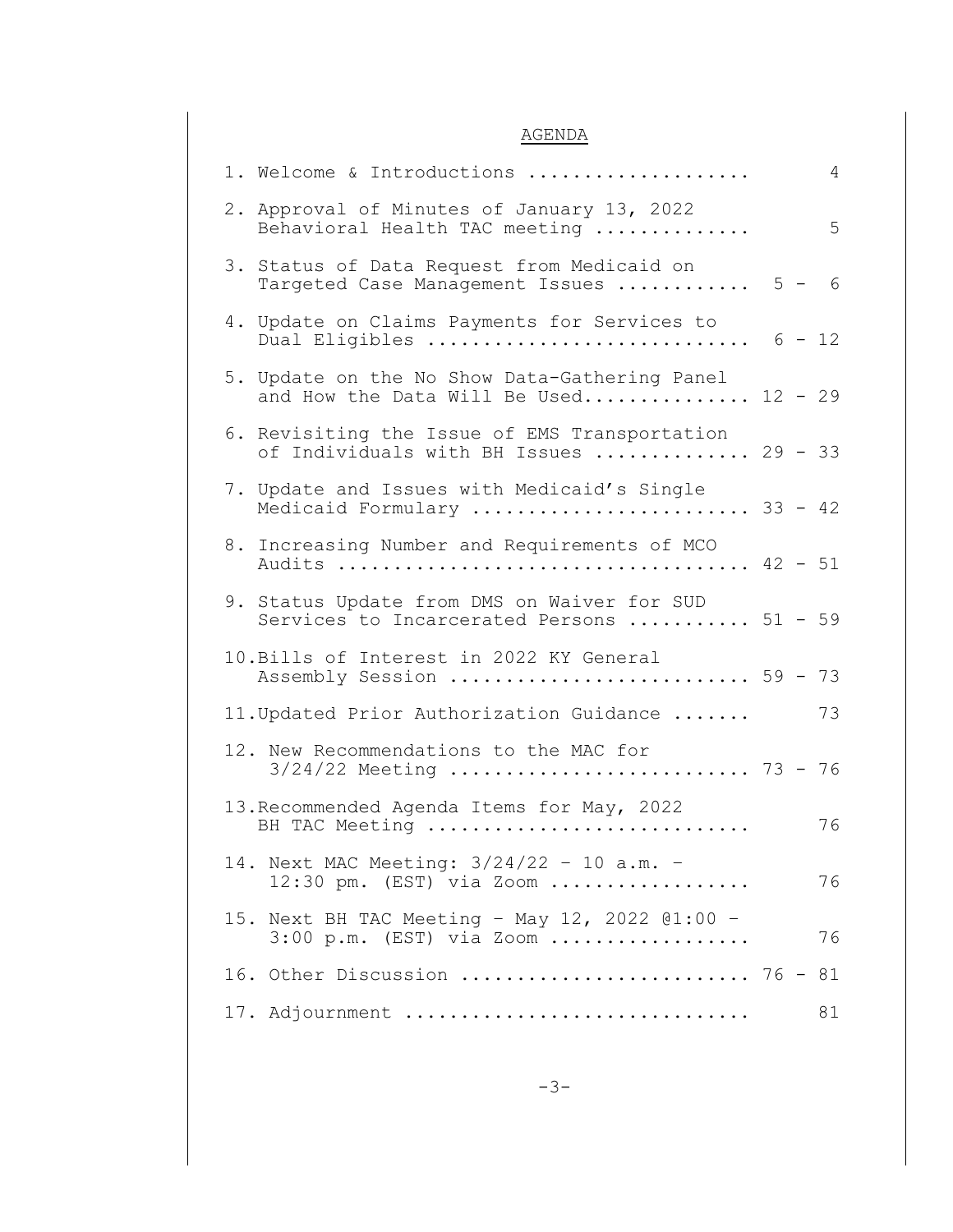| $\mathbf 1$ | DR. SCHUSTER: Since we have a                                    |
|-------------|------------------------------------------------------------------|
| 2           | quorum, let's go on and we'll open the meeting. This             |
| 3           | is the Behavioral Health Technical Advisory Committee            |
| 4           | meeting.                                                         |
| 5           | It says January 13 <sup>th</sup> . It's                          |
| 6           | actually March 10 <sup>th</sup> but these are the correct agenda |
| 7           | items. I think I had sent out the correct items but              |
| 8           | the wrong date on it.                                            |
| 9           | If we might have the voting                                      |
| 10          | members of the TAC introduce themselves because we have          |
| 11          | a new coordinator from the Department for Medicaid               |
| 12          | Services. Erin, do you want to introduce yourself,               |
| 13          | please?                                                          |
| 14          | MS. BICKERS: Hi. I'm Erin                                        |
| 15          | Bickers. I am going to be your new Sharley. And I                |
| 16          | will drop my email address in the Chat so that if                |
| 17          | anybody needs to reach out to me, and I look forward to          |
| 18          | working with everybody.                                          |
| 19          | DR. SCHUSTER: Thank you very                                     |
| 20          | much, Erin. We appreciated all the work that Sharley             |
| 21          | did with us for years but we look forward to working             |
| 22          | with you in that same capacity.                                  |
| 23          | MS. BICKERS: Thank you.                                          |
| 24          | (INTRODUCTION OF TAC MEMBERS)                                    |
| 25          | DR. SCHUSTER: So, we have a                                      |
|             | $-4-$                                                            |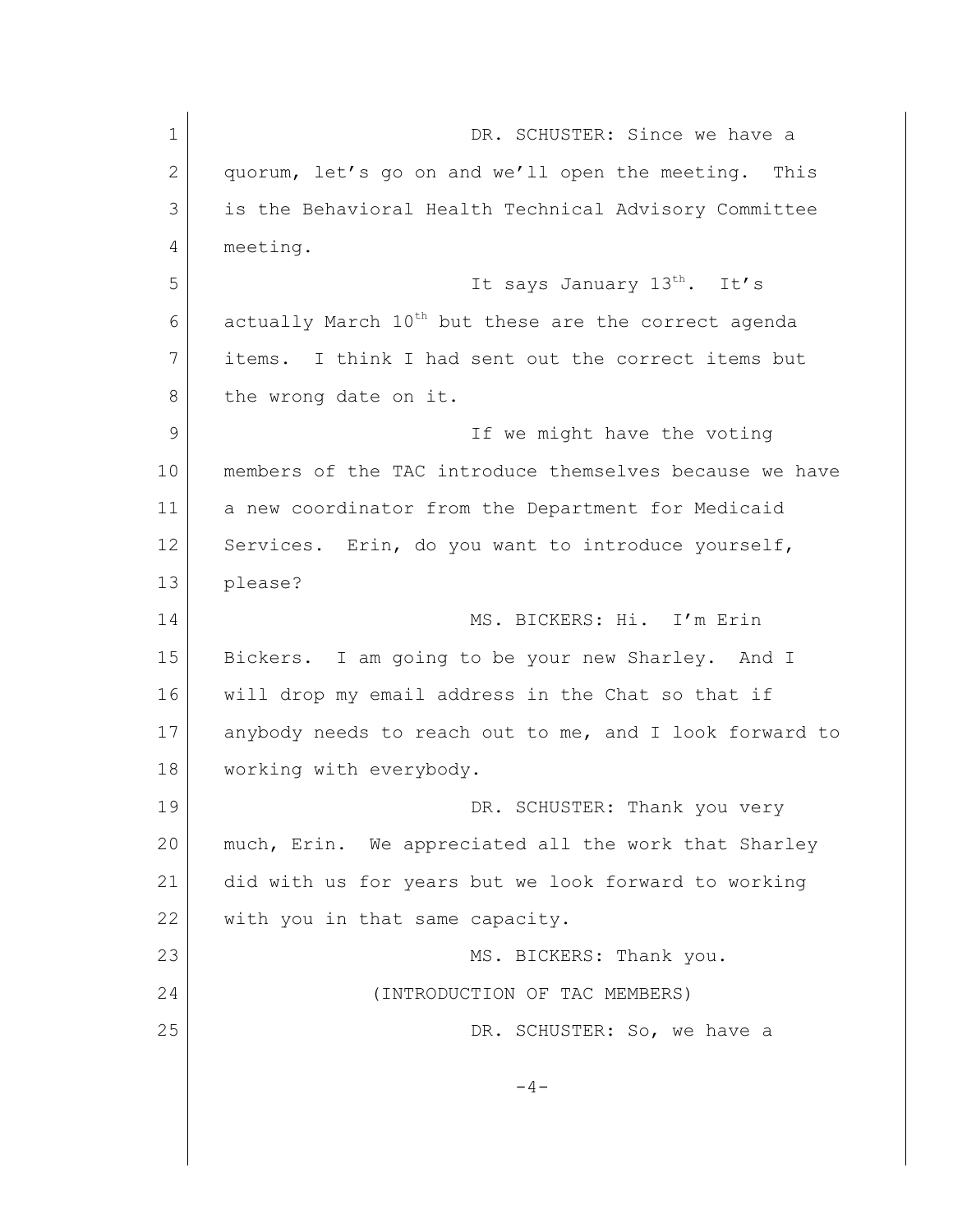| $\mathbf 1$  | quorum. We're duly authorized to do business.                       |
|--------------|---------------------------------------------------------------------|
| $\mathbf{2}$ | The first order of business is                                      |
| 3            | the approval of the minutes of our January 13 <sup>th</sup> meeting |
| 4            | and those were circulated to you all. So, I would                   |
| 5            | entertain a motion from one of the voting members of                |
| 6            | the TAC, please.                                                    |
| 7            | MR. SHANNON: Steve Shannon. So                                      |
| 8            | moved.                                                              |
| 9            | MS. MUDD: I'll second.                                              |
| 10           | DR. SCHUSTER: Is that you, Val?                                     |
| 11           | I'm sorry. Who was seconding the motion?                            |
| 12           | MS. MUDD: That was me. Sorry.                                       |
| 13           | Yeah, it's Val.                                                     |
| 14           | DR. SCHUSTER: Okay. Great. Any                                      |
| 15           | additions, corrections, revisions? All right. All                   |
| 16           | those in favor of approving the minutes from the voting             |
| 17           | members, please signify by saying aye. And opposed                  |
| 18           | like sign and abstentions.                                          |
| 19           | All right. I apologize for the                                      |
| 20           | way I worded this next agenda item because I made it                |
| 21           | sound like we were still waiting on data from Medicaid              |
| 22           | and that is not the case. The Medicaid Department was               |
| 23           | very responsive and great about meeting with us and                 |
| 24           | explaining what they had.                                           |
| 25           | So, we have the data. Our little                                    |
|              | $-5-$                                                               |
|              |                                                                     |
|              |                                                                     |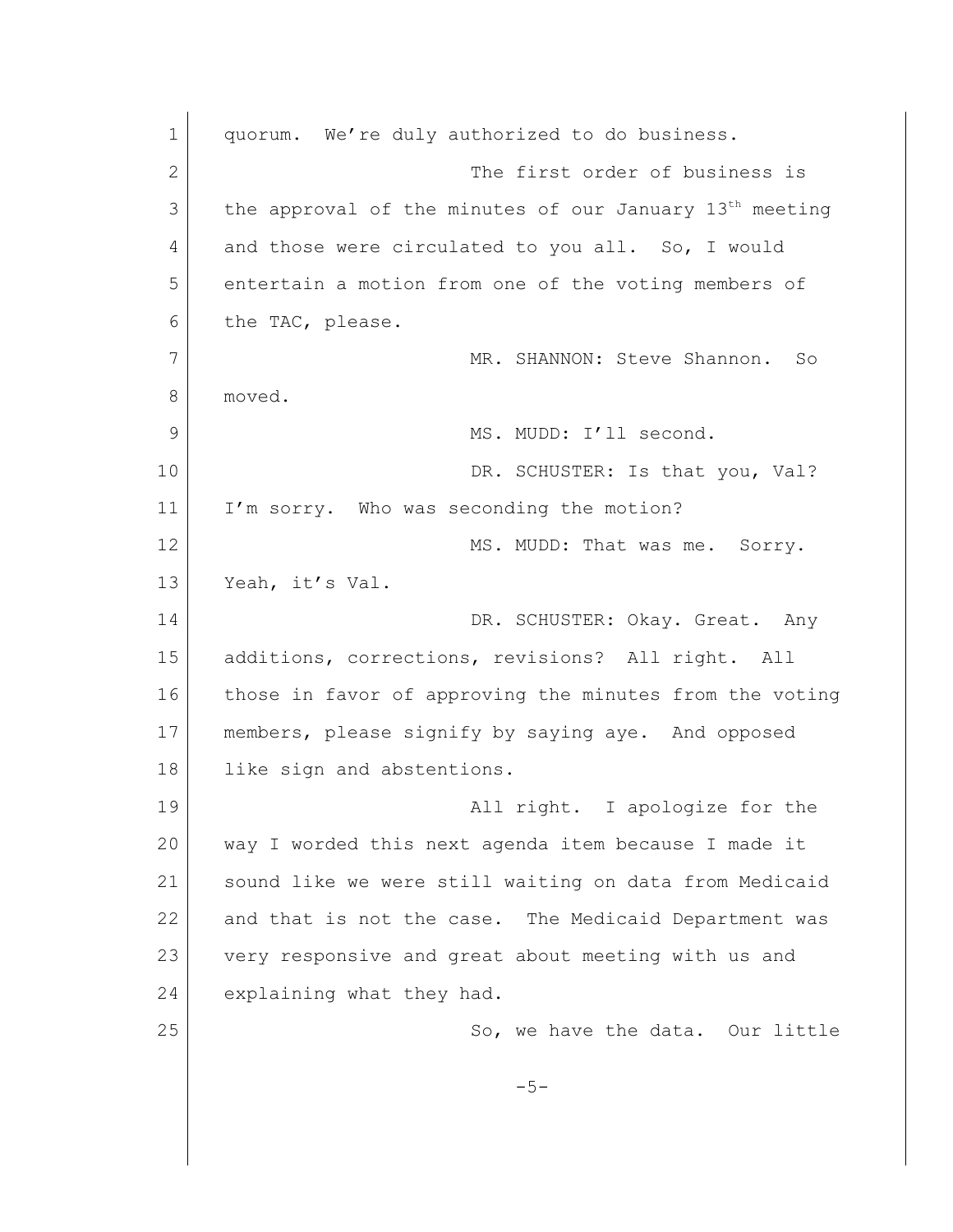| $\mathbf 1$  | workgroup has not had an opportunity - I'll blame it on |
|--------------|---------------------------------------------------------|
| $\mathbf{2}$ | the Session interfering - to look at that data.<br>We   |
| 3            | will intend to give you all a status report on the data |
| 4            | and analysis of that data at our May meeting. So, that  |
| 5            | was the agenda item.                                    |
| 6            | And, again, my apologies. I'm                           |
| 7            | sorry I confused some of the DMS folks because it made  |
| 8            | it look like we were still waiting for data and that    |
| 9            | was not the case.                                       |
| 10           | The next item is an update on                           |
| 11           | claims payments for services to dual eligibles, and I   |
| 12           | don't know if there's anybody from Medicaid who has an  |
| 13           | update.                                                 |
| 14           | MS. HOFFMANN: Sheila, this is                           |
| 15           | Leslie, if I may share with you. I sent an email        |
| 16           | earlier. I've been working on getting you a good        |
| 17           | report for that.                                        |
| 18           | What I have seen so far that's                          |
| 19           | been floating around is really like a change order      |
| 20           | that's not real user-friendly.                          |
| 21           | So, I have taken it on today and                        |
| 22           | we have reached out to get our systems folks to help us |
| 23           | pull that together and, then, let us get it in a nice   |
| 24           | nutshell for you and give you a narrative to go with    |
| 25           | it.                                                     |
|              |                                                         |
|              | $-6-$                                                   |
|              |                                                         |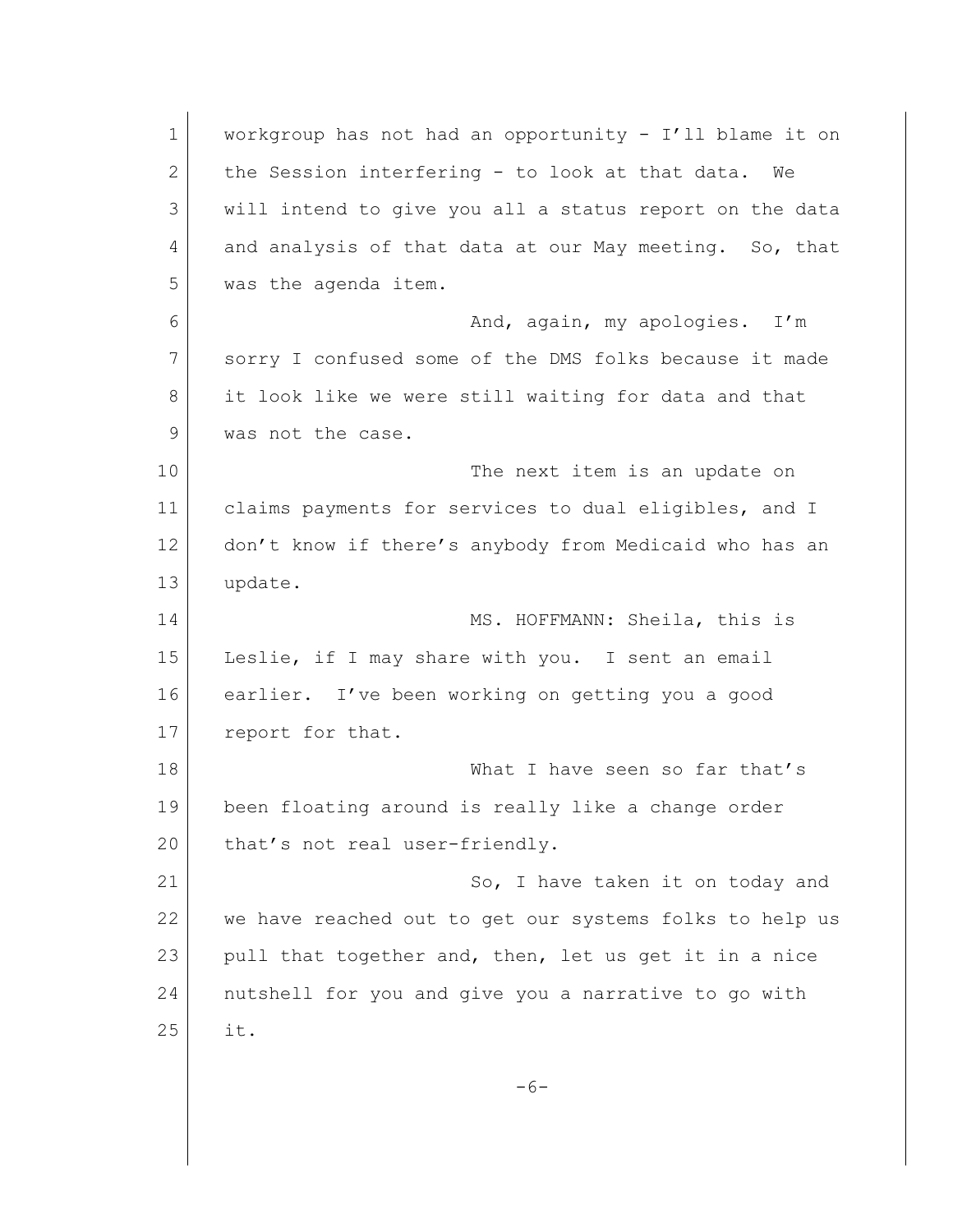1 **I** didn't feel comfortable sending 2 out what was in the change order, if that's okay, but I 3 will take care of that for you, Sheila. 4 DR. SCHUSTER: All right. Would 5 it be possible for you to pull that material together 6 and get it to me so I can distribute it sooner than our 7 next meeting? 8 MS. HOFFMANN: Probably so. What 9 I would like to do is if I can get - I'll try to get 10 approval just to go ahead and post it as well as to 11 provide it to you, too. 12 DR. SCHUSTER: Okay. 13 MS. HOFFMANN: But we've already 14 reached out. I'm just waiting for them to pull it 15 together in a nice Excel spreadsheet that's 16 understandable. System changes are hard enough for us 17 to understand. So, I want to make sure that it's 18 readable and understandable. 19 DR. SCHUSTER: I did hear from 20 Kathy Adams of the Children's Alliance that they did 21 get access to the list for billing purposes, the bypass 22 list. So, that was very helpful. 23 You might include that when you 24 send out the materials when they're posted, Leslie. 25 MS. HOFFMANN: Kathy, do you know?  $-7-$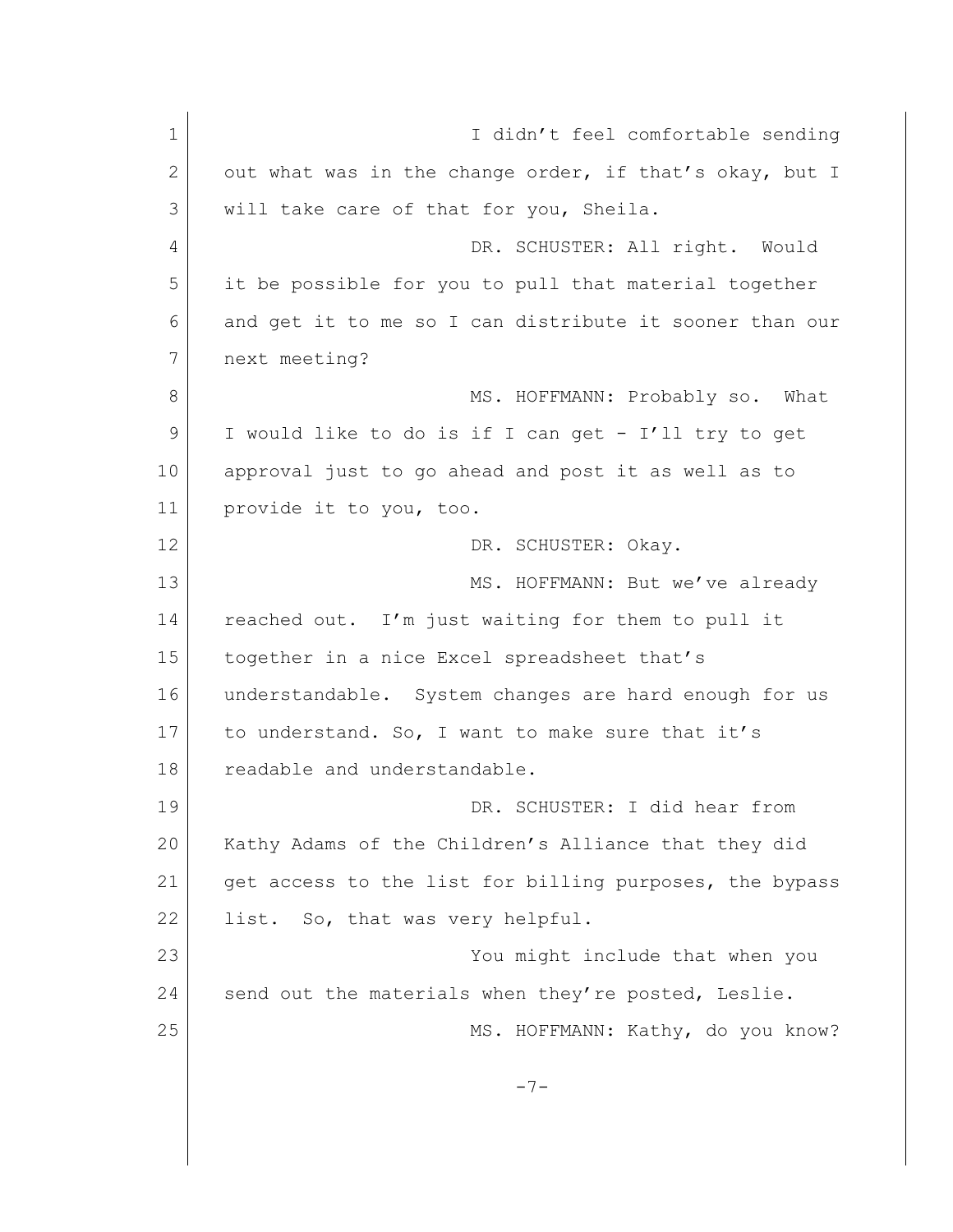| $\mathbf 1$  | You might have received something that looked very      |
|--------------|---------------------------------------------------------|
| $\mathbf{2}$ | technical and looked like a change order. I think you   |
| 3            | might be one of the folks that received that one that's |
| 4            | floating around.                                        |
| 5            | MS. ADAMS: No. The one I                                |
| 6            | received did not look like a change order.              |
| 7            | MS. HOFFMANN: Okay. Good.<br>Good,                      |
| 8            | good, good. Okay.                                       |
| 9            | MS. ADAMS: It came from I think                         |
| 10           | Lee Guice.                                              |
| 11           | MS. HOFFMANN: Lee Guice. Let me                         |
| 12           | see if I can go back and I'll make sure that we reach   |
| 13           | out to her, too. Kathy, do you mind just to send me     |
| 14           | the one that you have and I can just compare that to    |
| 15           | what I'm working on?                                    |
| 16           | MS. ADAMS: Absolutely. I'm happy                        |
| 17           | to.                                                     |
| 18           | MS. HOFFMANN: Appreciate that so                        |
| 19           | Thank you.<br>much.                                     |
| 20           | MS. ADAMS: Thank you.                                   |
| 21           | DR. SCHUSTER: I think it would be                       |
| 22           | great, Leslie, if we could kind of settle on something  |
| 23           | that's real up to date and just uniform so that         |
| 24           | everybody is working off the same report.               |
| 25           | MS. HOFFMANN: We try to keep                            |
|              | $-8-$                                                   |
|              |                                                         |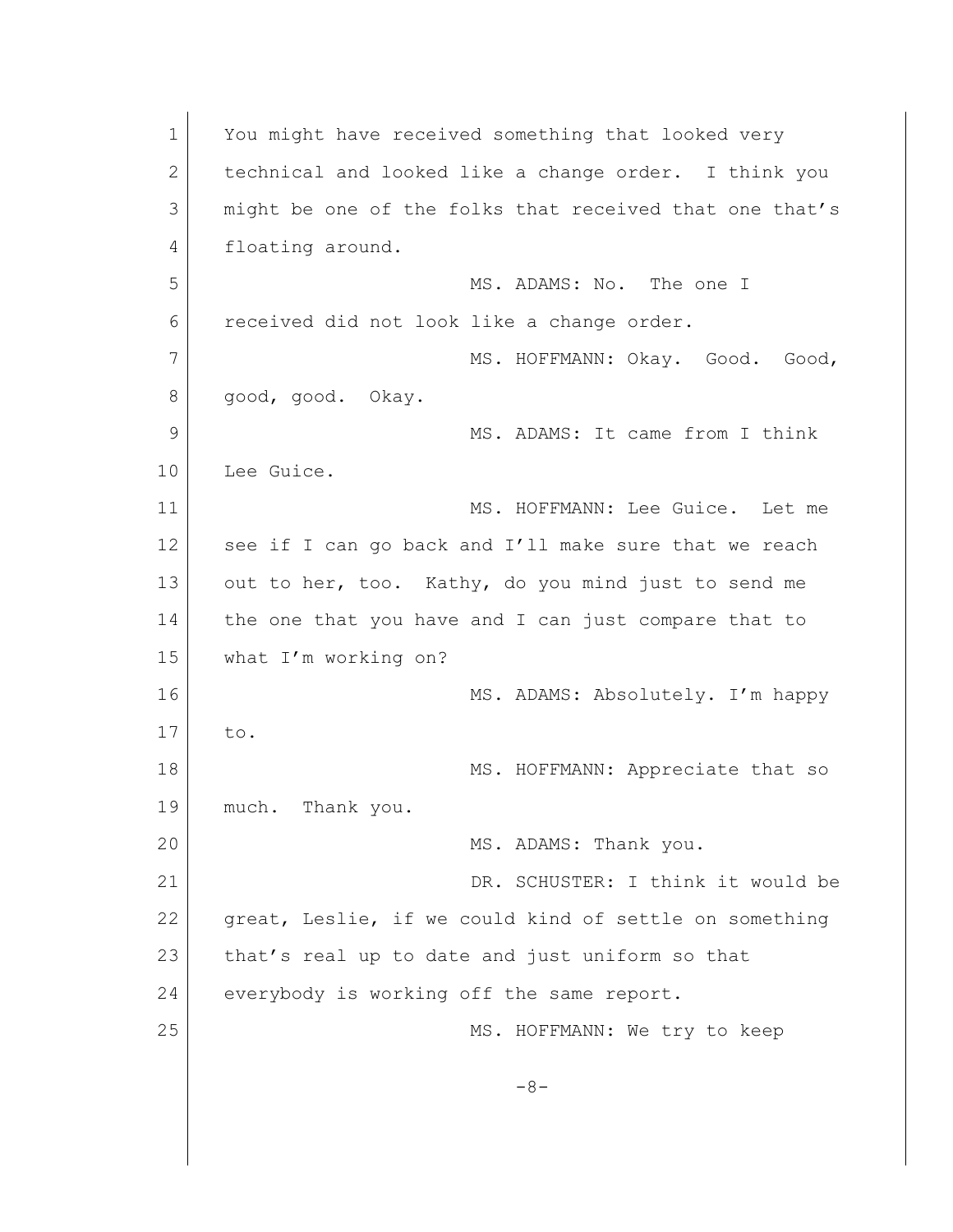| $\mathbf 1$    | those updated. Sometimes they change from time to       |
|----------------|---------------------------------------------------------|
| $\mathbf{2}$   | time. So, it's not one of those things that's - you     |
| 3              | know, it does change. It does change when things get    |
| 4              | brought up to us or CMS may make changes. So, it's up   |
| 5              | to date as you can keep it once we get it going.        |
| 6              | So, I appreciate that. And,                             |
| 7              | Kathy, if you will send that to me, I would appreciate  |
| 8              | that information as well.                               |
| $\overline{9}$ | DR. SCHUSTER: Okay. And thank                           |
| 10             | you, Kathy, for doing that. I think if everybody has    |
| 11             | the same information, the bypass list.                  |
| 12             | For those of you who may be new                         |
| 13             | to this topic, this is really a two-part thing that     |
| 14             | we've been working on. Actually, Steve and I have been  |
| 15             | working on this for literally years, right, Steve?      |
| 16             | MR. SHANNON: Right.                                     |
| 17             | DR. SCHUSTER: And this has to do                        |
| 18             | with really two categories of people. One are the folks |
| 19             | that are eligible for both Medicaid and Medicare. So,   |
| 20             | typically, those are the folks that we think of as dual |
| 21             | eligible; but, then, we also have a number of folks,    |
| 22             | mostly children, who have both Medicaid and also        |
| 23             | private insurance.                                      |
| 24             | And, so, Lee worked with us and                         |
| 25             | we had several BH TAC meetings and discussions about    |
|                | $-9-$                                                   |
|                |                                                         |
|                |                                                         |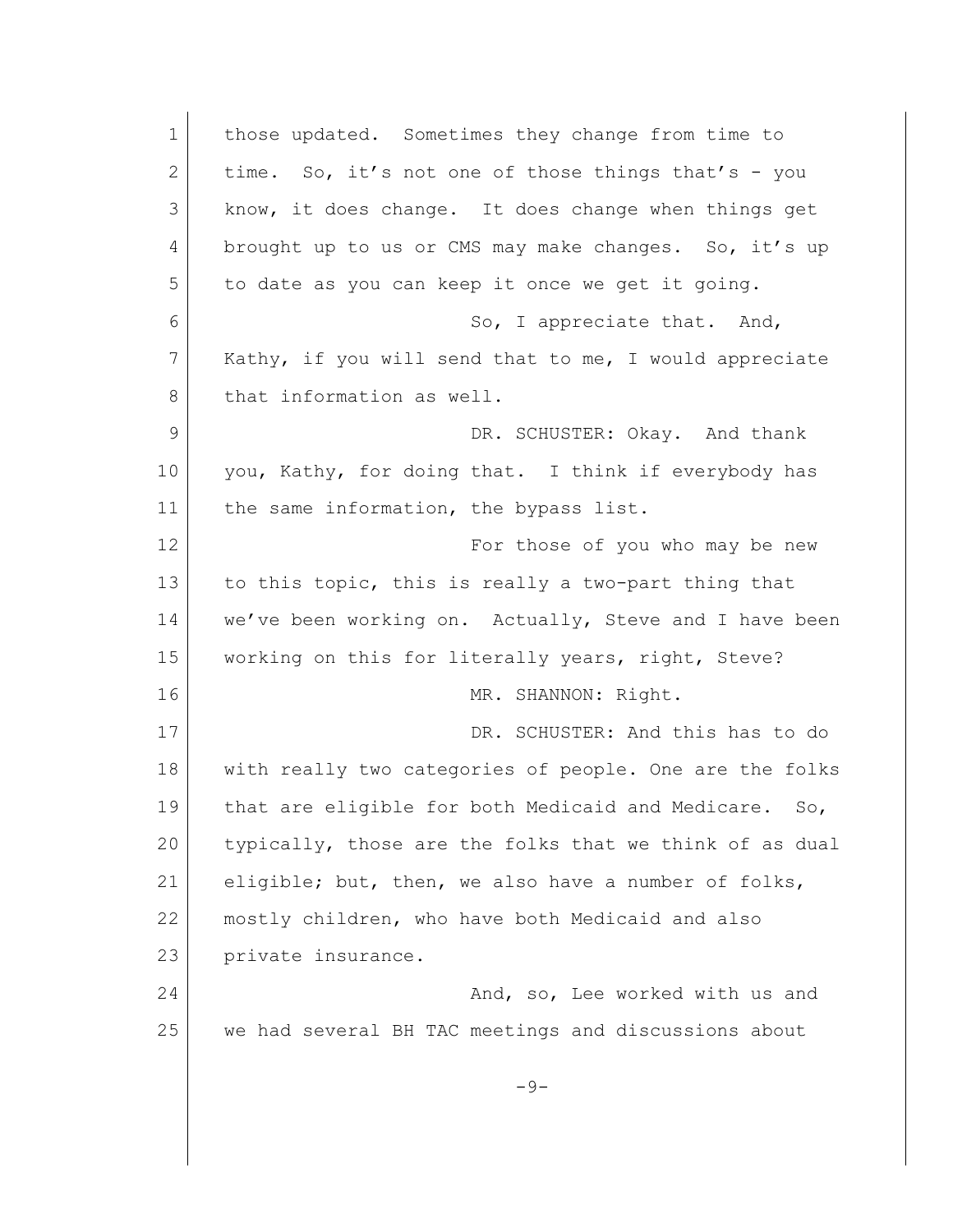| $\mathbf{1}$ | the dual eligibles, Medicaid and Medicare, and that     |
|--------------|---------------------------------------------------------|
| $\mathbf{2}$ | change order was put in. And I think that things have   |
| 3            | been going along fairly smoothly, is that accurate,     |
| 4            | Steve, on the Medicaid/Medicare folks?                  |
| 5            | MR. SHANNON: Yes.                                       |
| 6            | DR. SCHUSTER: Great. So, then,                          |
| 7            | the harder problem was around the private insurance     |
| 8            | because there are so many more of them, obviously, than |
| 9            | the single Medicare coverage, but I appreciate Lee and  |
| 10           | all of her team continuing to work on that.             |
| 11           | And they have come up with a                            |
| 12           | bypass list which would allow the providers to enter    |
| 13           | certain codes so that they don't get hung up on this    |
| 14           | kind of never-ending circle of never getting an EOB     |
| 15           | that you can turn over to Medicaid to show that it's    |
| 16           | been denied.                                            |
| 17           | So, if we can get this, it would                        |
| 18           | really complete that and we can take it off our agenda, |
| 19           | Leslie, is what I'm looking forward to.                 |
| 20           | MS. HOFFMANN: That's what I said                        |
| 21           | today. I really want Sheila to be able to take it off   |
| 22           | of her agenda.                                          |
| 23           | DR. SCHUSTER: I'm really looking                        |
| 24           | forward to that. So, I appreciate your help on that.    |
| 25           | MS. HOFFMANN: I'll work on that.                        |
|              | $-10-$                                                  |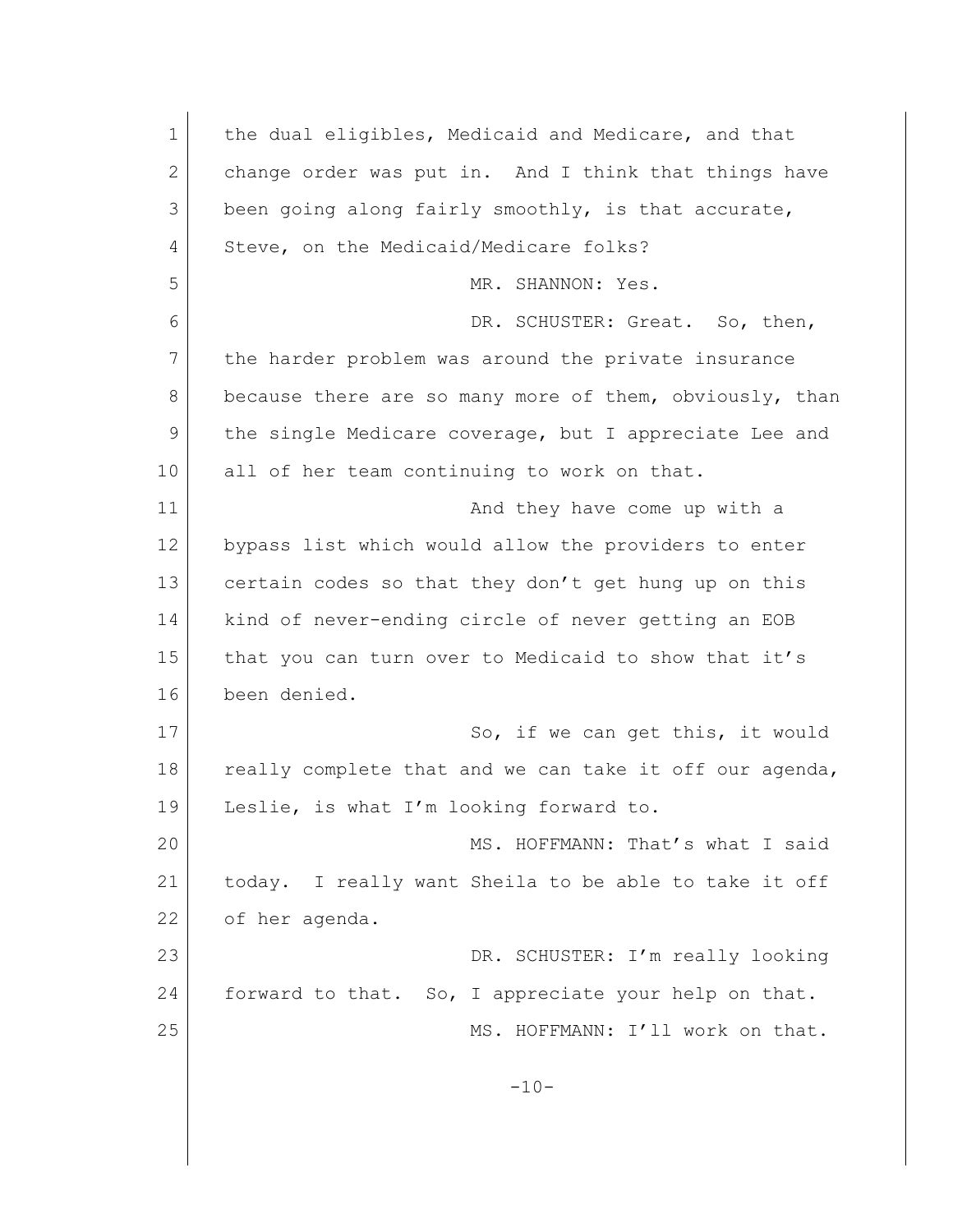1 And like I said, I've already reached out and I'll try 2 to do that as soon as possible. It will take me a 3 couple of days - you know how that works - but as soon 4 as I can. 5 DR. SCHUSTER: If we just don't 6 have to wait until the May meeting, I think that would 7 be the goal. So, I appreciate that so much. 8 MS. ADAMS: Sheila, may I add 9 something? 10 DR. SCHUSTER: Yes. Who is that? 11 MS. ADAMS: This is Kathy Adams. 12 DR. SCHUSTER: Yes, Kathy. 13 MS. ADAMS: I will say that the 14 Children's Alliance reached out to each of the MCOs 15 individually and we obtained commercial bypass lists 16 from four of the six MCOs. Obviously, those lists 17 aren't the same but it does help. So, there's just two 18 | MCOs that don't have a commercial bypass list. 19 DR. SCHUSTER: Don't have one or 20 have not provided it to you? 21 MS. ADAMS: They don't have one. 22 DR. SCHUSTER: Oh, okay. 23 MS. ADAMS: And I asked that they 24 provide me with instructions on how, then, does someone 25 get paid, what's the process. And we're still a little -11-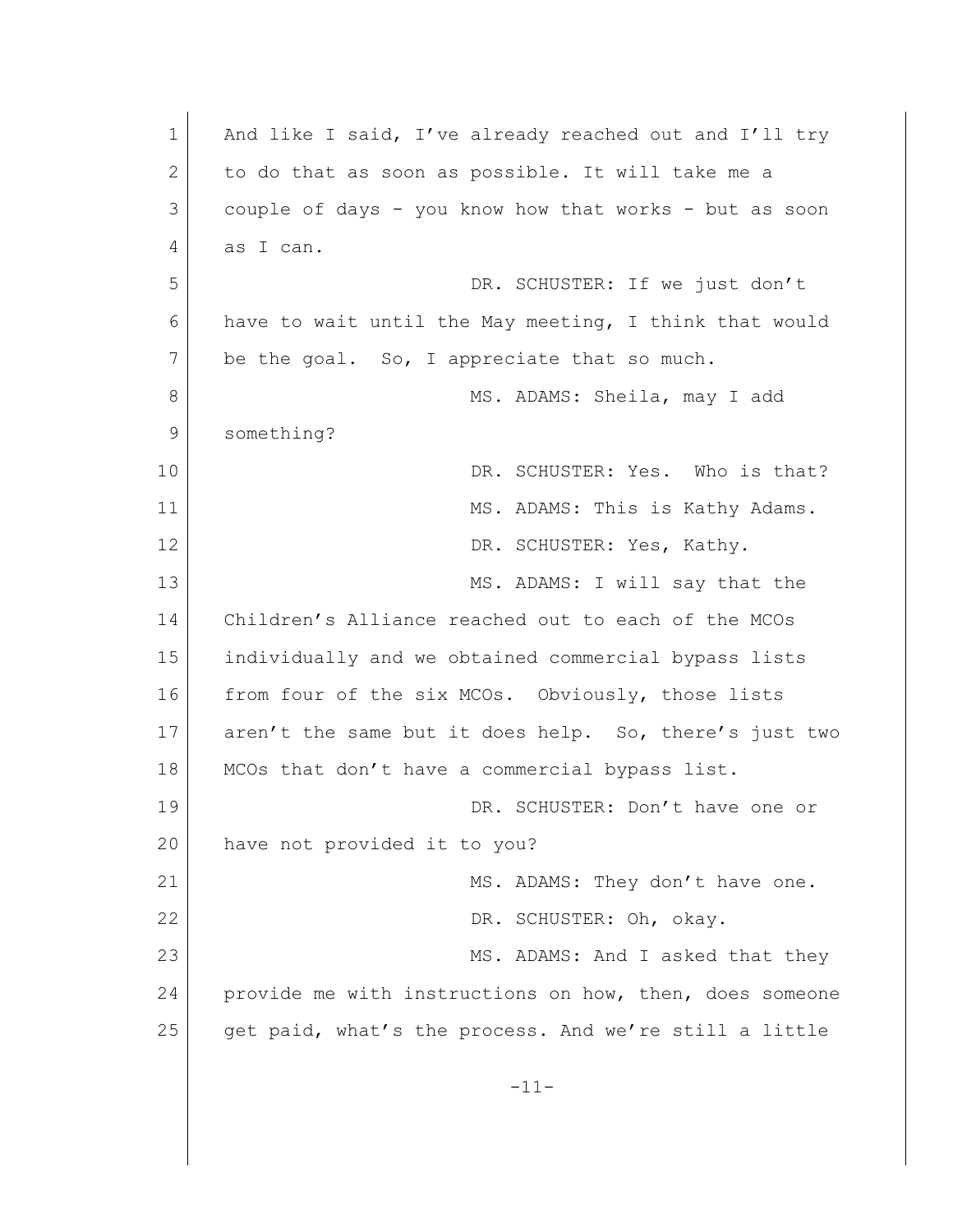1 bit confused on that because, again, we had several 2 back and forths with both of the MCOs insisting they 3 needed an EOB and me saying we're not going to get one. 4 So, I've basically told our 5 members with those two MCOs if they follow the process 6 they have given us and they don't get paid to shoot 7 those examples to me so we can go from there. 8 DR. SCHUSTER: Okay. And, then, 9 you would, in turn, make sure that DMS knows about 10 those problems? 11 MS. ADAMS: Absolutely. 12 DR. SCHUSTER: All right. You 13 know, it has always been a mystery to me that it's 14 harder to get paid when people have two sources of 15 insurance coverage than if they only have one. I mean, 16 that's been the dilemma, right, Steve, for all these 17 years? 18 MR. SHANNON: Right. 19 DR. SCHUSTER: That they ought to 20 have better coverage, more coverage and it ought to be 21 easier for providers to be sure that they get paid. 22 So, it has been a conundrum, as they say. All right. 23 Well, thank you very much for that. 24 On the no-show data-gathering 25 panel, I think we were looking for some information.  $-12-$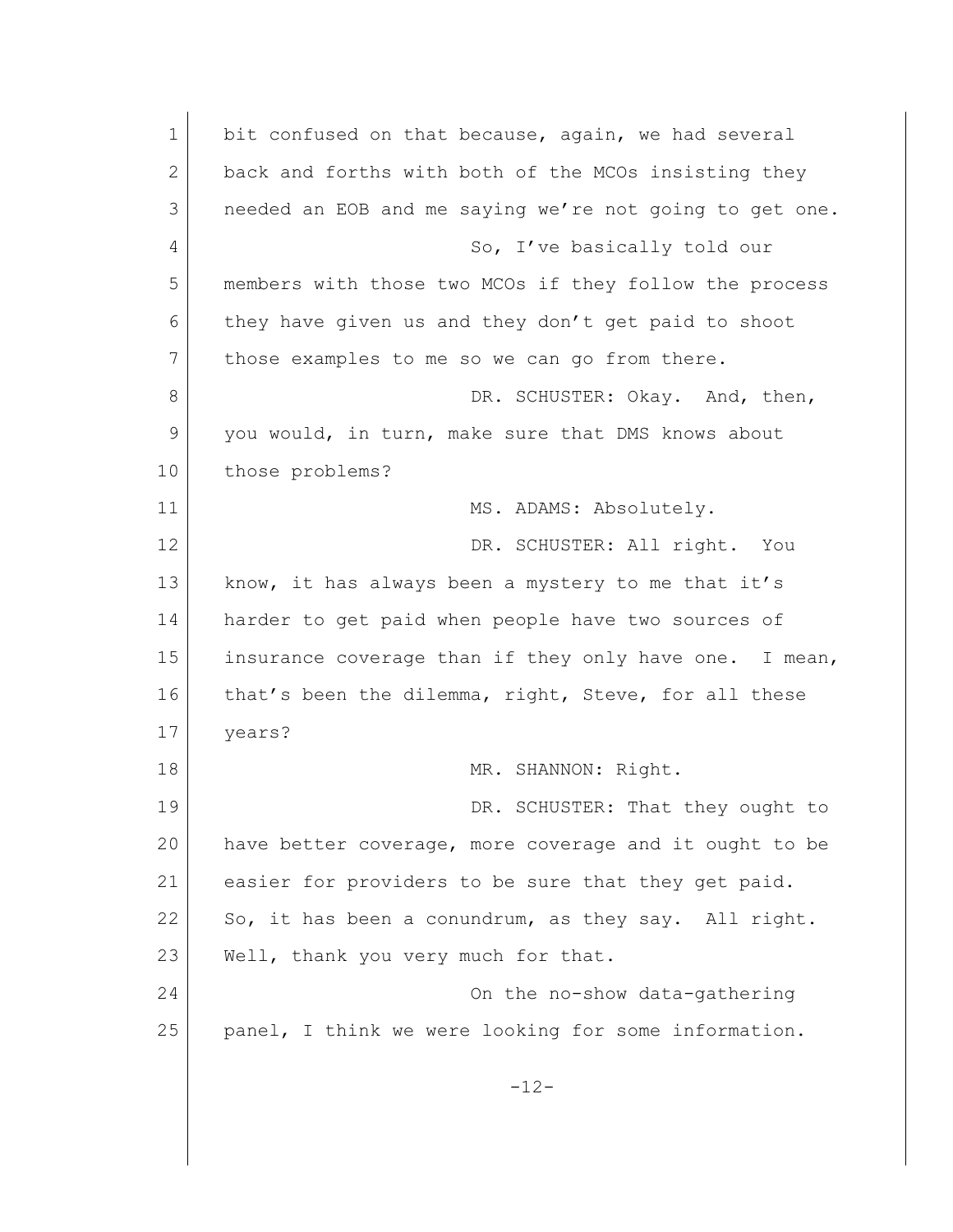1 The last time, the insurers were saying they were not 2 getting all the information they needed, for instance, 3 what kind of visit had not been kept, and I wonder if 4 we can get an update from DMS on that. 5 MS. HOFFMANN: Sheila, this is 6 Leslie. When I asked about that question, it is my 7 understanding that - and I don't mean to misspeak -8 that some of the MCOs are going to share some 9 **1** information as well. 10 DR. SCHUSTER: Right. 11 MS. HOFFMANN: So, do any of the 12 | MCOs on the call have information they can share with 13 Sheila today? 14 MR. OWEN: This is Stuart Owen 15 | from WellCare. Real quick, I just want to point out, 16 not for the WellCare presentation but, yes, we are 17 getting the information. DMS is including the type of 18 provider and the date of appointment which has been 19 extremely helpful. So, we are getting that and, then, 20 I'll wait for WellCare's turn to talk otherwise. 21 DR. SCHUSTER: Okay. Great. 22 Thank you, Stuart. 23 Anthem. Anybody on from Anthem 24 to give us a report? Aetna. 25 MS. JONES: Hi. This is Cat Jones -13-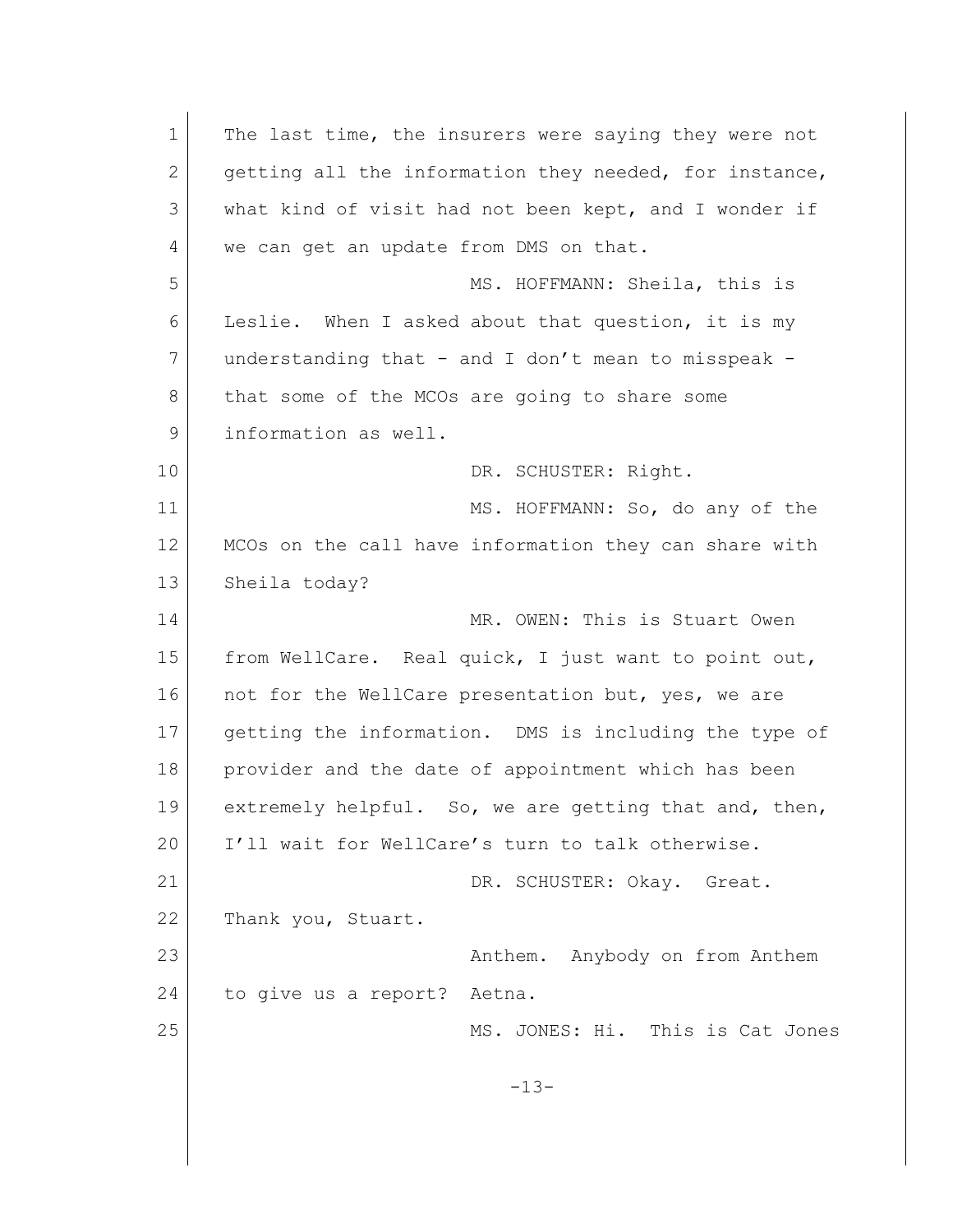| $\mathbf 1$ | with Aetna. So, yes, we got the new reports and we're   |
|-------------|---------------------------------------------------------|
| 2           | in the process of updating prior logic that takes that  |
| 3           | list of Medicaid member ID's, looks at the type of      |
| 4           | appointment missed and bumps it up against several      |
| 5           | ongoing monitoring reports that we have.                |
| 6           | We have, of course, our - we're                         |
| 7           | pulling in the PCP assigned, if they're involved        |
| 8           | currently in targeted case management, who that case    |
| 9           | manager is, if they've had an inpatient admission       |
| 10          | within the last thirty, sixty, ninety days, if they've  |
| 11          | had an ER admission due to behavioral health within the |
| 12          | last thirty, sixty, ninety days, if they are a SKY      |
| 13          | member or a SKY Program member, if they're hitting our  |
| 14          | Guardian Angel report which looks at an ER visit due to |
| 15          | overdose within the last thirty, sixty, ninety days.    |
| 16          | So, we're in the process of                             |
| 17          | building that out so we can utilize that list and see   |
| 18          | if they're hitting any of these other reports that we   |
| 19          | have ongoing so we can prioritize and be strategic in   |
| 20          | how we're outreaching the members that are showing on   |
| 21          | the report for targeted case management.                |
| 22          | DR. SCHUSTER: So, Cat, are you                          |
| 23          | using some of your other data sources to kind of        |
| 24          | highlight or prioritize people that might have          |
| 25          | significant other issues going on?                      |
|             | $-14-$                                                  |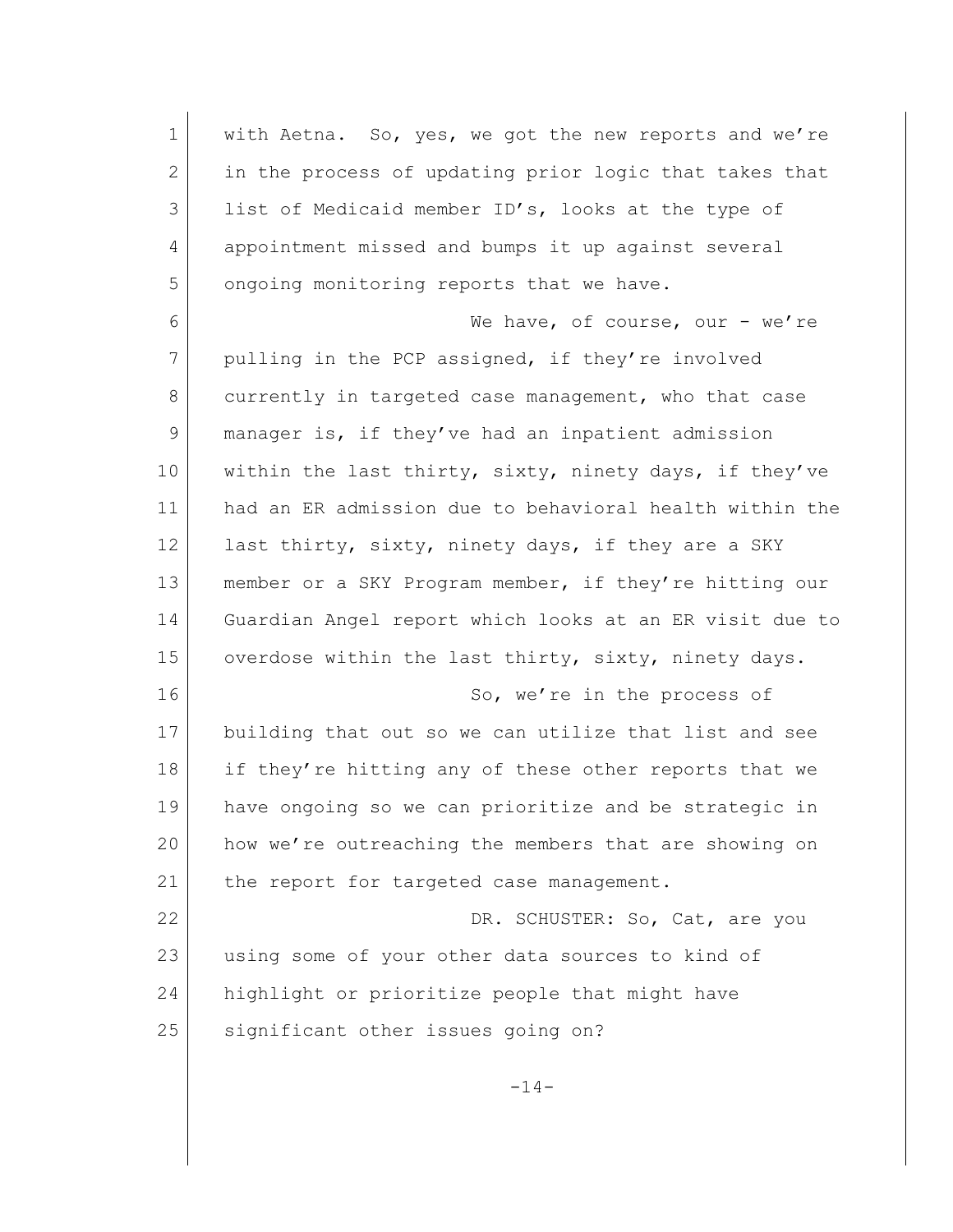| $\mathbf 1$ | MS. JONES: Right, that might be                         |
|-------------|---------------------------------------------------------|
| 2           | at a higher risk so we can prioritize those three       |
| 3           | hundred and, you know, for example, for March, I think  |
| 4           | it was 348 members from the missed appointment list so  |
| 5           | we can be strategic and prioritize members that we know |
| 6           | we need to attempt to outreach right away, if they're   |
| 7           | hitting some of these other critical risk factors and   |
| 8           | hitting other reports.                                  |
| 9           | So, we're really trying to be                           |
| 10          | comprehensive and make the best use of this information |
| 11          | so we can outreach those members that are at urgent     |
| 12          | need to have case management contact and assist with    |
| 13          | whatever is going on with them.                         |
| 14          | DR. SCHUSTER: Okay. Thank you.                          |
| 15          | I don't have any idea what those numbers look like. I   |
| 16          | guess I'm wondering, is there a way, Leslie, for the    |
| 17          | TAC to get just literally a report at the end of the    |
| 18          | month about how many members were referred to the MCOs  |
| 19          | for missed appointments?                                |
| 20          | MS. HOFFMANN: I'm not sure.                             |
| 21          | Angie Parker, are you on? Are you able to answer that   |
| 22          | question or do we need to take it back?                 |
| 23          | MS. PARKER: There is an overall                         |
| 24          | report, yes, but it's not broken out by - it's an       |
| 25          | aggregate report for all MCOs.                          |
|             |                                                         |
|             | $-15-$                                                  |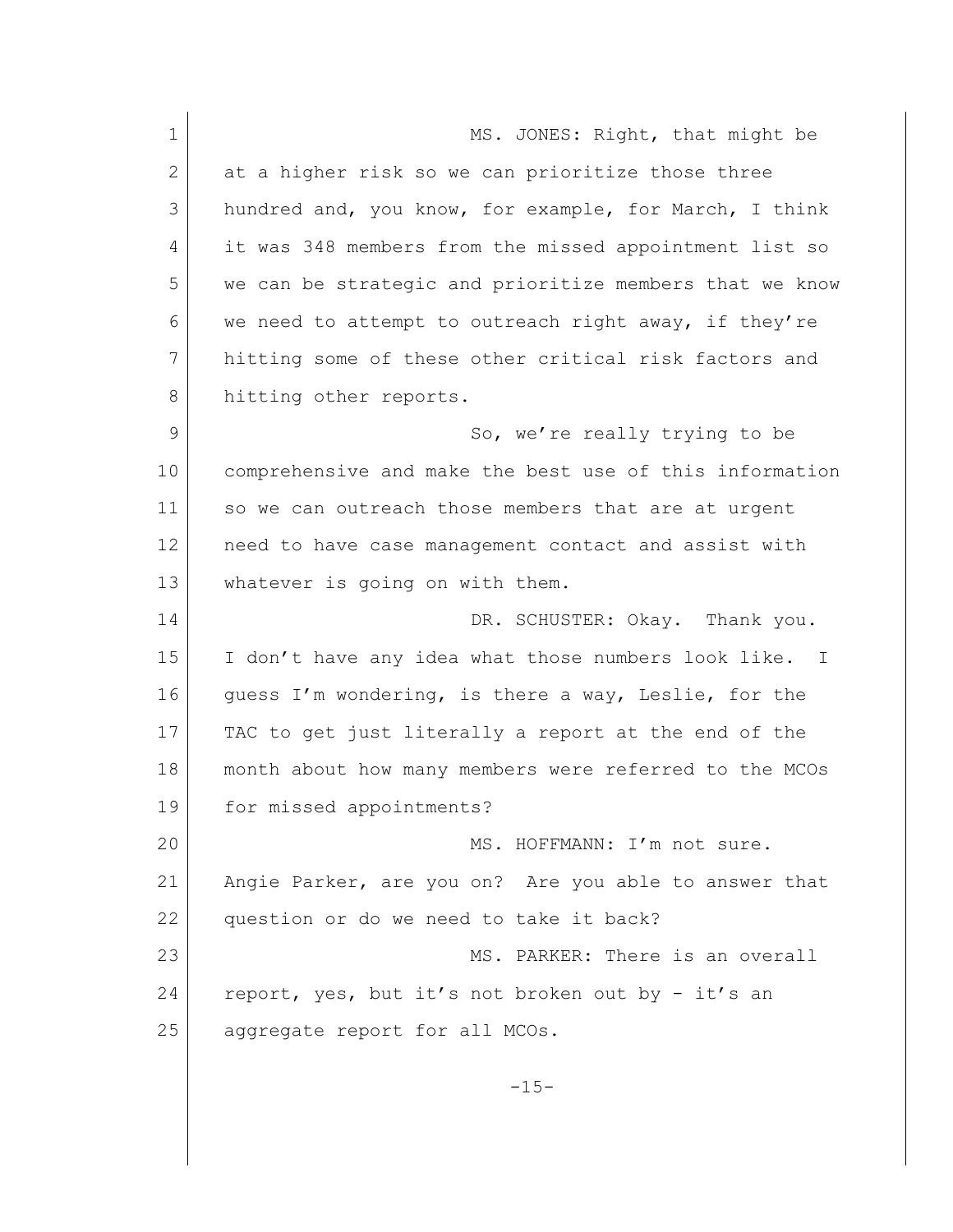| $\mathbf 1$ | DR. SCHUSTER: It's not broken                           |
|-------------|---------------------------------------------------------|
| 2           | down by MCO?                                            |
| 3           | MS. PARKER: I'll have to go back                        |
| 4           | and look on that part but I know there is an aggregate  |
| 5           | report.                                                 |
| 6           | DR. SCHUSTER: Okay. I quess I'm                         |
| 7           | just trying to get a feel. I remember early, early on   |
| 8           | when you all first opened this reporting panel that     |
| 9           | Lee, I think it was Lee presented a report that had     |
| 10          | very, very few people on it. I think it had only been   |
| 11          | opened maybe the first month or so.                     |
| 12          | I quess I'm curious about whether                       |
| 13          | we're - I mean, one of the things you would hope would  |
| 14          | happen with this reporting panel and the MCOs getting   |
| 15          | more information about the people, what kind of         |
| 16          | appointment they missed is that we would get a better   |
| 17          | handle on what that typically looks like in a month and |
| 18          | whether over time it goes down some.                    |
| 19          | I don't know how many of these                          |
| 20          | folks are repeat offenders, if you want to look at it   |
| 21          | that way is the other thing.                            |
| 22          | MS. PARKER: While we're on here,                        |
| 23          | I'll see if I can locate the March report to kind of    |
| 24          | give you that idea.                                     |
| 25          | DR. SCHUSTER: Okay. That would                          |
|             | $-16-$                                                  |
|             |                                                         |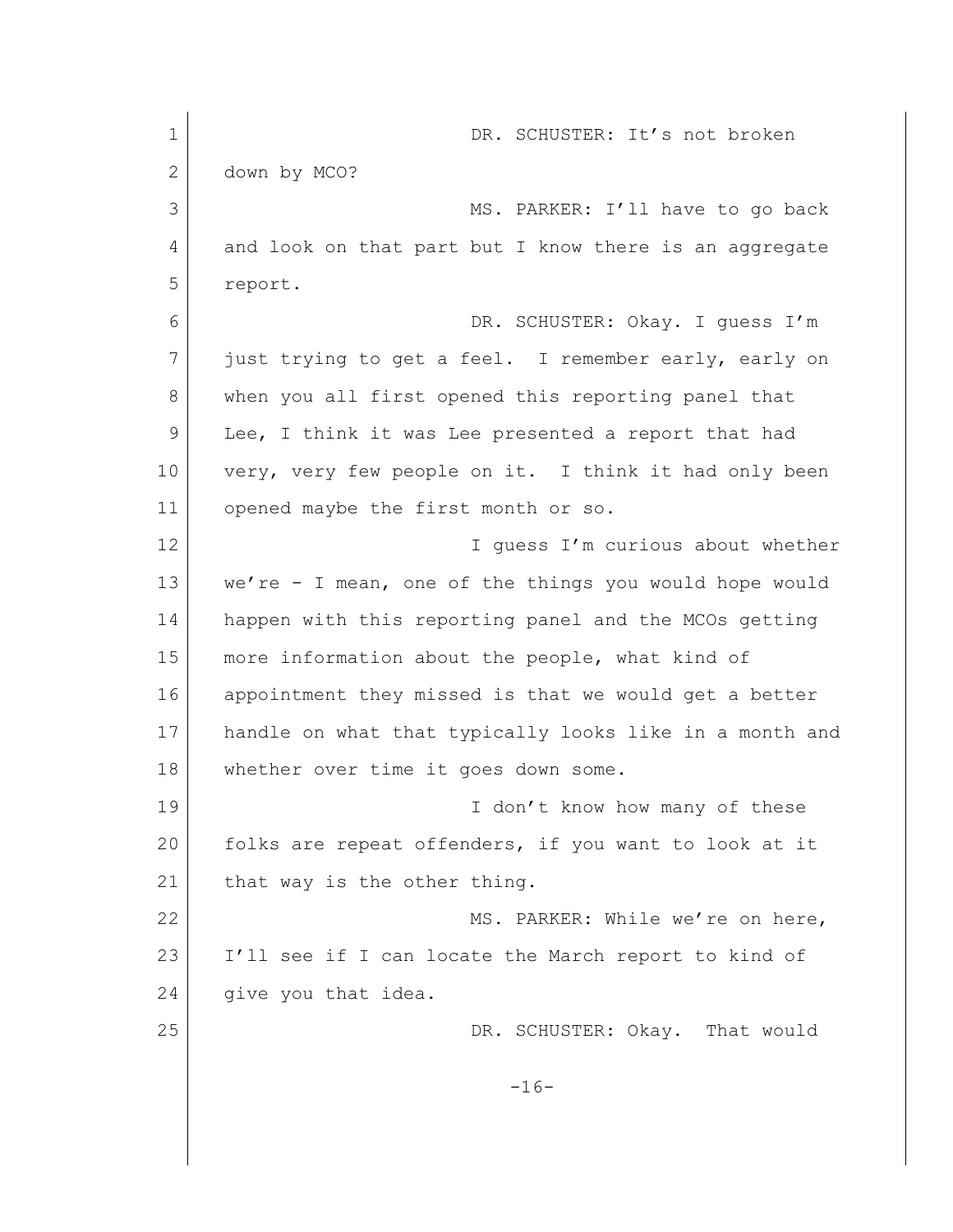1 be great. Thank you. And thank you, Cat, for that 2 report from Aetna. 3 What about Humana? Is somebody 4 on from Humana to report? 5 MS. BICKERS: If you're not 6 speaking, can you please mute? We're getting a lot of 7 background noise. 8 DR. SCHUSTER: Yes. Please mute 9 if you're not speaking, please. And, again, let me ask 10 if anybody is on from Humana? 11 MS. STEARMAN: Yes. This is Liz 12 Stearman. I'm here for Humana. It's basically the 13 Same update that we shared last time, and I sent some 14 notes over so you can share with the minutes as well 15 for the Humana Healthy Horizon approach. 16 16 It's very similar in that we are 17 scrubbing that report each month as it comes in those 18 new additions to the reporting as far as being able to 19 identify which missed appointments. It may be 20 behavioral health in nature and it has been extremely 21 helpful in making sure that we triage the members on 22 that report for appropriate outreach. 23 We continue to see some providers 24 reporting very robustly around missed appointments 25 while there are lots of providers that maybe aren't -17-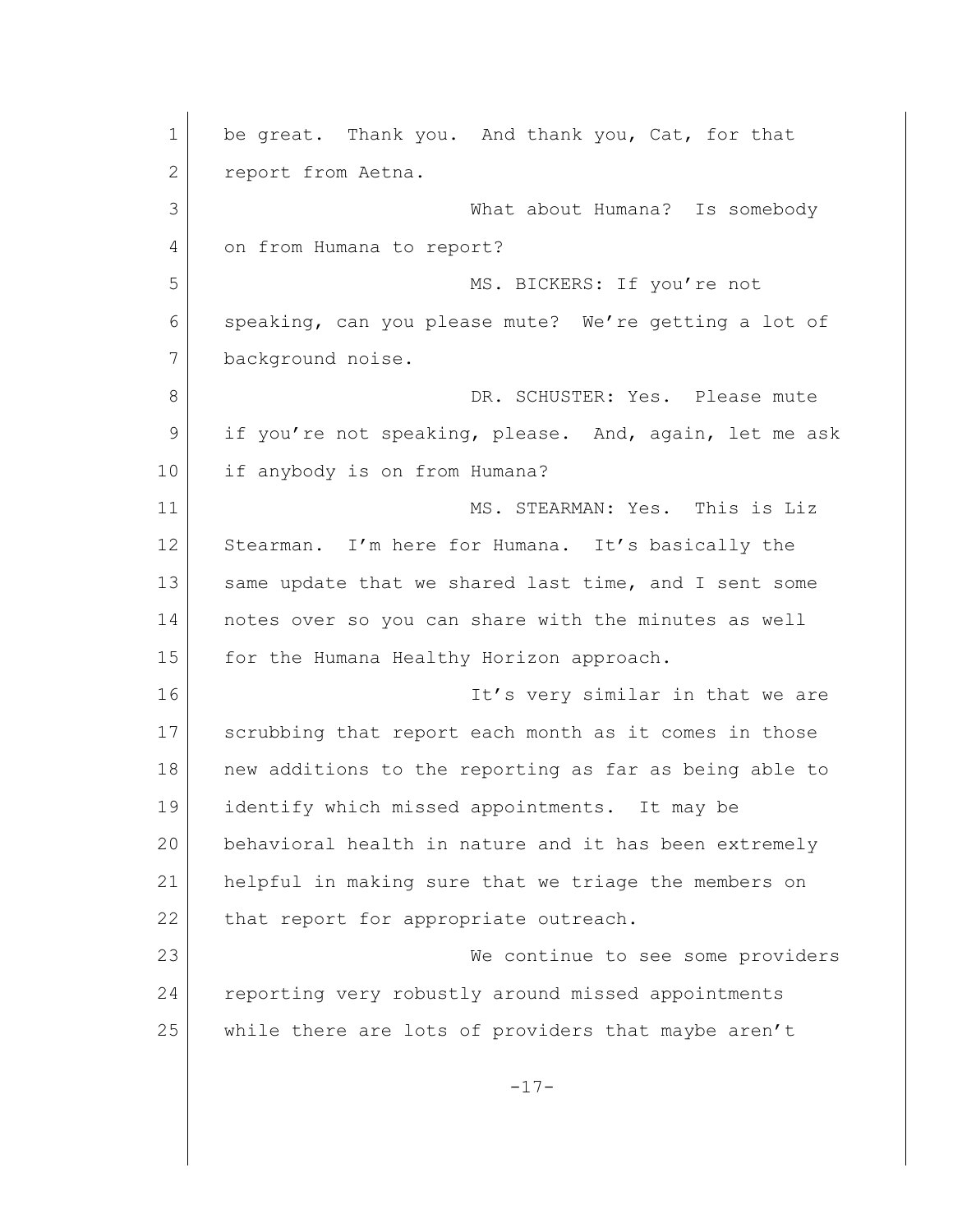1 necessarily taking the time to fill that out. So, we 2 are definitely following up on the ones that we get 3 notification of. 4 We do the same thing. We are 5 identifying those that may have multiple missed 6 appointments. We are engaging with those that we see 7 have case management. And those that do not have case 8 management, we are doing outreach to try and enroll 9 them in case management if it's appropriate. 10 And, additionally, if the barrier 11 that's noted on the report is related to child care or 12 transportation or some of those other social-13 determinant-of-health barriers, then, we are doing 14 outreach with our population health team. 15 So, sometimes it could be an 16 employment coach, a housing coordinator, folks like 17 that may be doing the outreach to ensure that we are 18 trying to address the barriers that are keeping them 19 from the appointment in addition to the general, 20 regular case management. 21 DR. SCHUSTER: Okay. Thank you. 22 Could you picture, Liz - and I'm not just asking Humana 23 but all of you - if you could picture having a report 24 | midyear or something, June, after the June report maybe 25 for our July meeting of kind of looking at the first -18-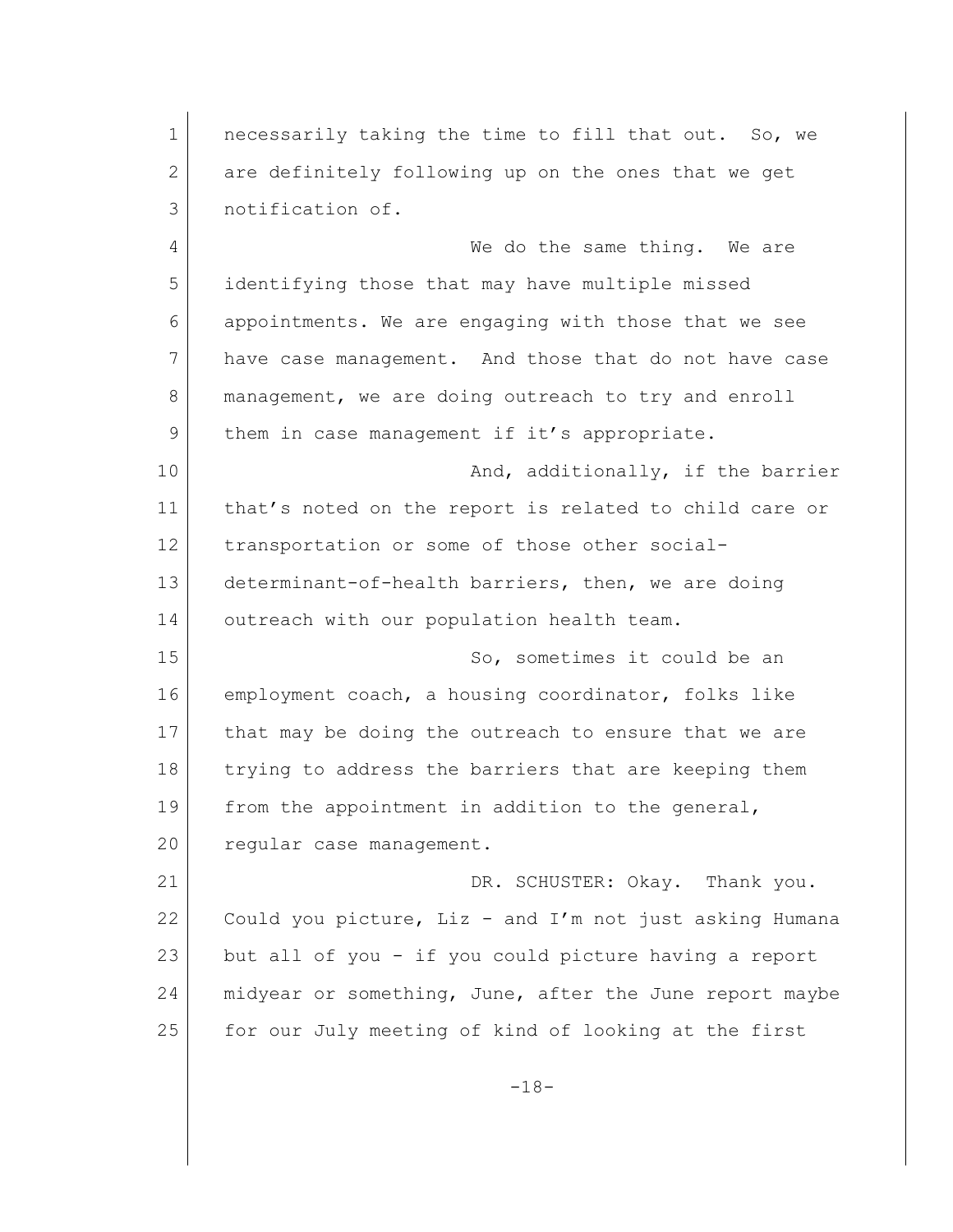1 six months and giving us just an overview of numbers 2 and the kinds of reasons and how many of them are 3 multiple-missed-appointment people? And weighing in on 4 the social determinants and seeing you all make those 5 connections, that really makes sense to me. 6 MS. STEARMAN: If we can get 7 really detailed specifications on exactly kind of which 8 metrics we want to see, I think it would be pretty easy 9 to get down to that. 10 Do we want to see folks that were 11 engaged in case management? Do we want to see multiple 12 folks in behavioral health? You may have one person 13 that may have missed both a behavioral health and a 14 | non-behavioral health appointment sometimes and, so, 15 just making sure that the request is real clear so we 16 all report out in the same way. 17 and 17 I'll tell you. Since those 18 indicators have been present on the report, we're 19 seeing around 25% of reported missed appointments being 20 behavioral health in nature. 21 DR. SCHUSTER: Okay. Thank you. 22 That's very helpful and I agree with you. Having 23 delved into the Medicaid data, I'm acutely aware of how 24 important it is to be real specific about what we're 25 asking for for you all to report. That only makes  $-19-$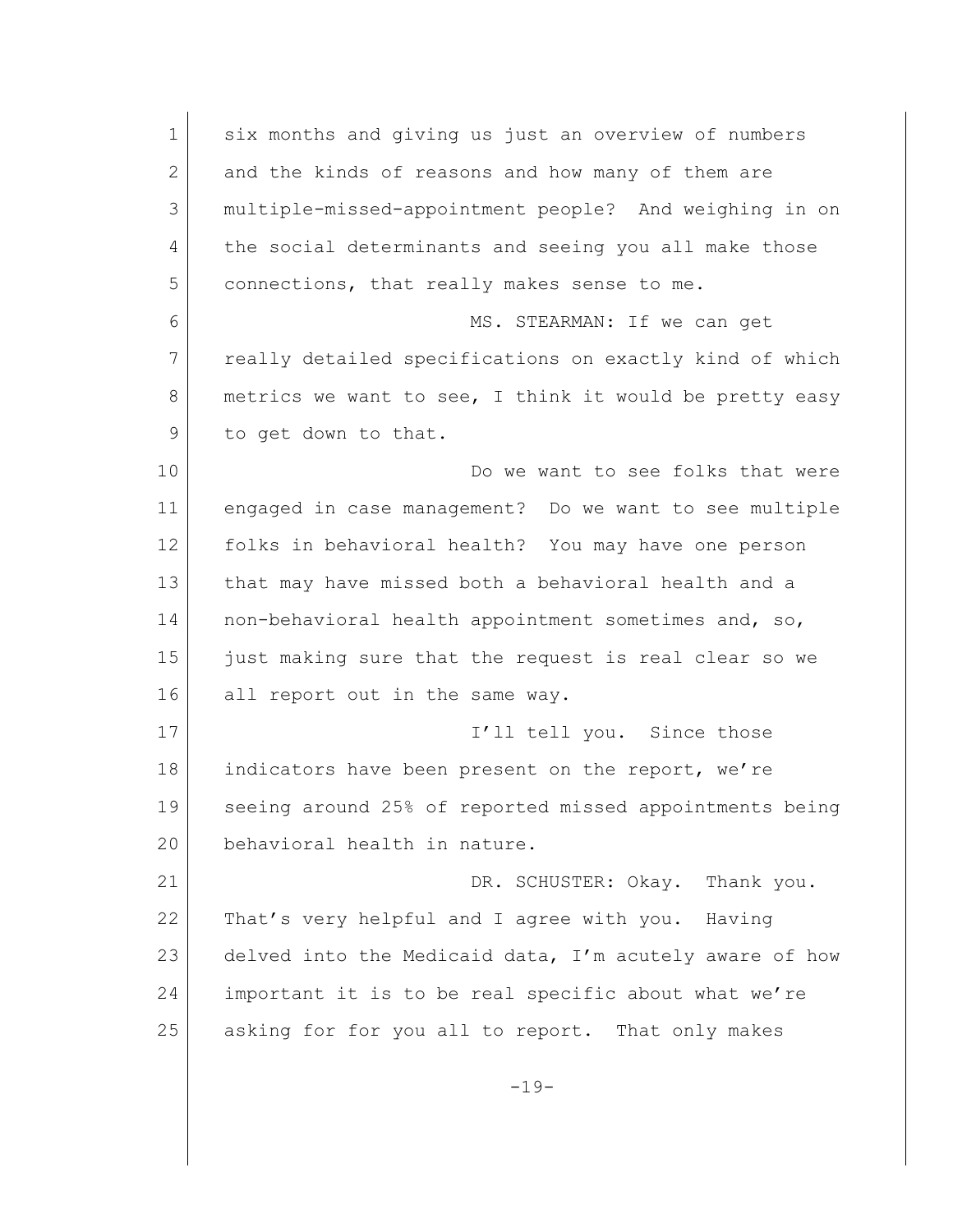1 sense. 2 MS. PARKER: Dr. Schuster, I have 3 found a report that is broken out by reason and county 4 but not by MCO. 5 DR. SCHUSTER: So, it lists the 6 county and it gives did you say region or reason? 7 MS. PARKER: Reason. For example, 8 I'm looking at one right now that says reason no show, 9 no reason provided in Boone County and there were 10 twenty-three of those and transportation issue there 11 | were two. So, a total of twenty-five in Boone County. 12 DR. SCHUSTER: Gotcha. 13 MS. PARKER: This report was run 14 on March 2<sup>nd</sup> for February. 15 DR. SCHUSTER: Yeah. I think that 16 would be well worth our seeing, Angie. 17 MS. PARKER: I will forward this 18 to Erin and she can get it out to you. 19 MR. SHANNON: That's a good 20 report. 21 DR. SCHUSTER: Yeah. I think that 22 would give us a real good sense because we're hoping 23 with telehealth and some other things that we're having 24 fewer missed appointments for one thing. I mean, that 25 certainly was an early report, but I think that would  $-20-$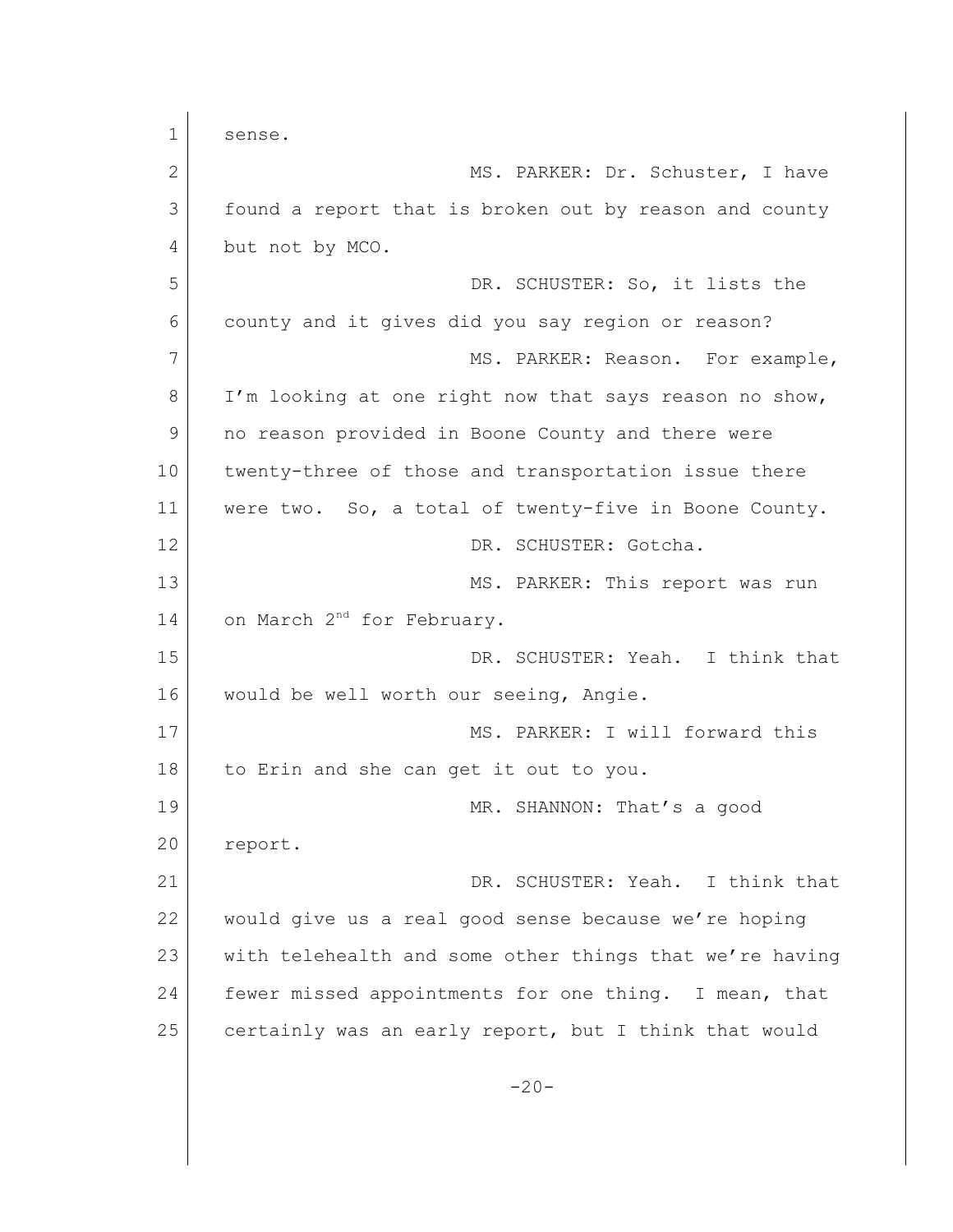| $\mathbf 1$ | be a good stick in the ground for February and, then,    |
|-------------|----------------------------------------------------------|
| 2           | let's see where we go from there. Thank you.             |
| 3           | MS. PARKER: Sure. I just sent it                         |
| 4           | to Erin. If you want to see any of it on this meeting,   |
| 5           | I can do that.                                           |
| 6           | DR. SCHUSTER: Let's see if we                            |
| 7           | have time as we go along, but thank you for that and,    |
| 8           | then, we'll get it from Erin. Thanks, Angie.             |
| 9           | Passport. I think I saw Liz on.                          |
| 10          | I don't know who is reporting.                           |
| 11          | DR. MCKUNE: Hi. This is Liz                              |
| 12          | McKune. We are starting to see the reports come          |
| 13          | through now with the member names, as they mentioned a   |
| 14          | while ago, which has been very, very helpful.            |
| 15          | When those come in on the report,                        |
| 16          | our operations team loads those into our system.<br>They |
| 17          | get passed over to the case management team.             |
| 18          | At this point in time, if we see                         |
| 19          | that a member has missed three or more appointments, we  |
| 20          | are reaching out to them, especially for the reasons     |
| 21          | such as transportation or child care.                    |
| 22          | Those that are already assigned                          |
| 23          | to case management, we put a task in our system so that  |
| 24          | it shows up for the case manager where they are asked    |
| 25          | to follow up for any missed appointment.                 |
|             |                                                          |
|             | $-21-$                                                   |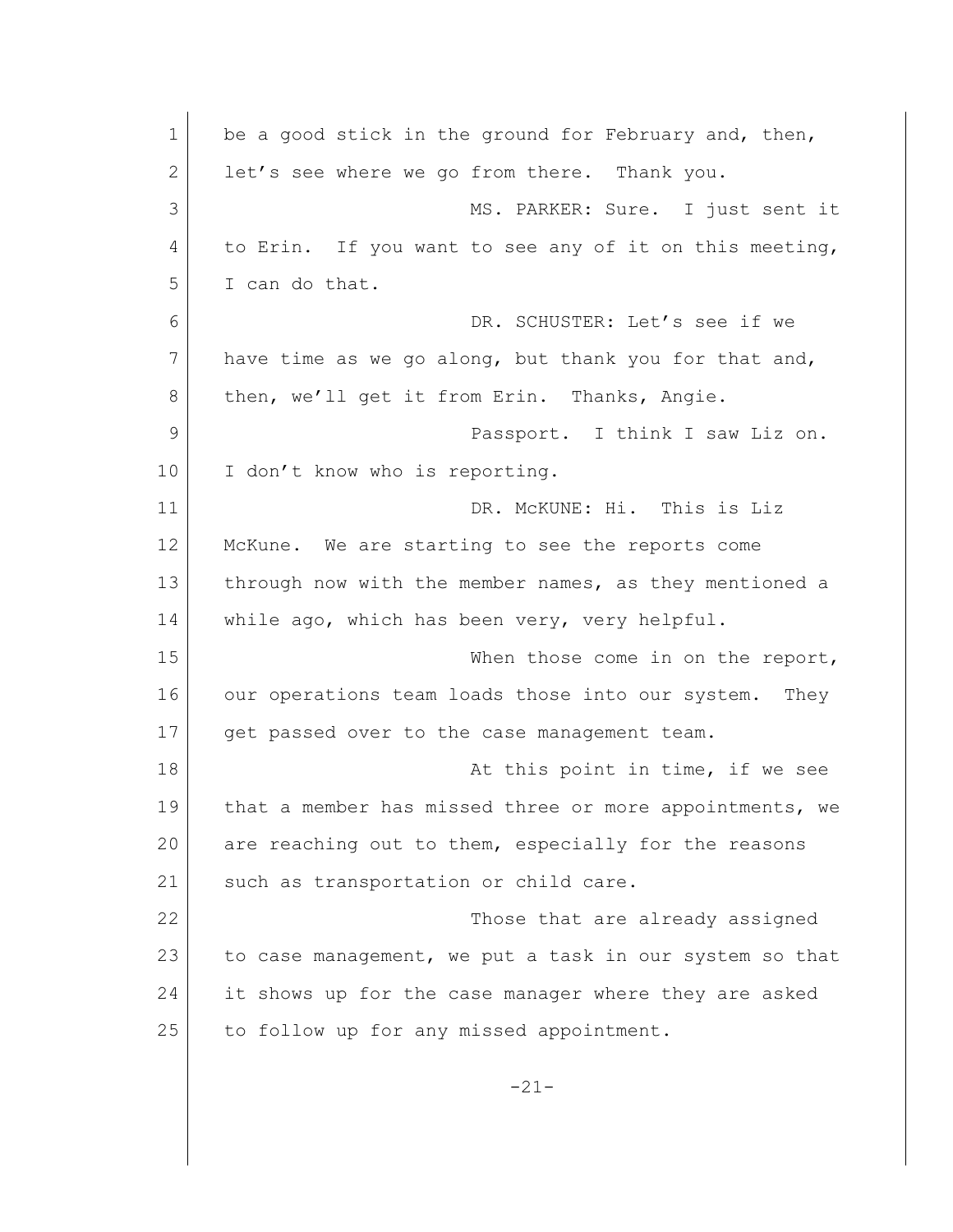| $\mathbf 1$  | DR. SCHUSTER: Okay.                                     |
|--------------|---------------------------------------------------------|
| $\mathbf{2}$ | DR. McKUNE: We also are working                         |
| 3            | on doing a summary report internally right now and      |
| 4            | should have some summary data around this by the end of |
| 5            | the month. So, maybe if this stays on, we might have    |
| 6            | something else to report next time.                     |
| 7            | DR. SCHUSTER: All right. Great.                         |
| 8            | Thank you, Liz.                                         |
| 9            | United. Did I see Dr. Cook is                           |
| 10           | on?                                                     |
| 11           | DR. COOK: I am. Good afternoon,                         |
| 12           | Dr. Schuster and everyone.                              |
| 13           | So, for United, we equally are                          |
| 14           | getting the report. And with the additional             |
| 15           | information, we are able to use the report in obviously |
| 16           | a more efficient way.                                   |
| 17           | So, what we're doing is if the                          |
| 18           | members we're finding have three or more missed         |
| 19           | appointments - well, actually, on the first             |
| 20           | appointment, we have follow-up happening. And as they   |
| 21           | continue and we see them have additional appointments,  |
| 22           | we refer them, if they're in a behavioral health        |
| 23           | appointment, then, they're referred to our case         |
| 24           | management team for that follow-up to happen with that  |
| 25           | team specifically.                                      |
|              | $-22-$                                                  |
|              |                                                         |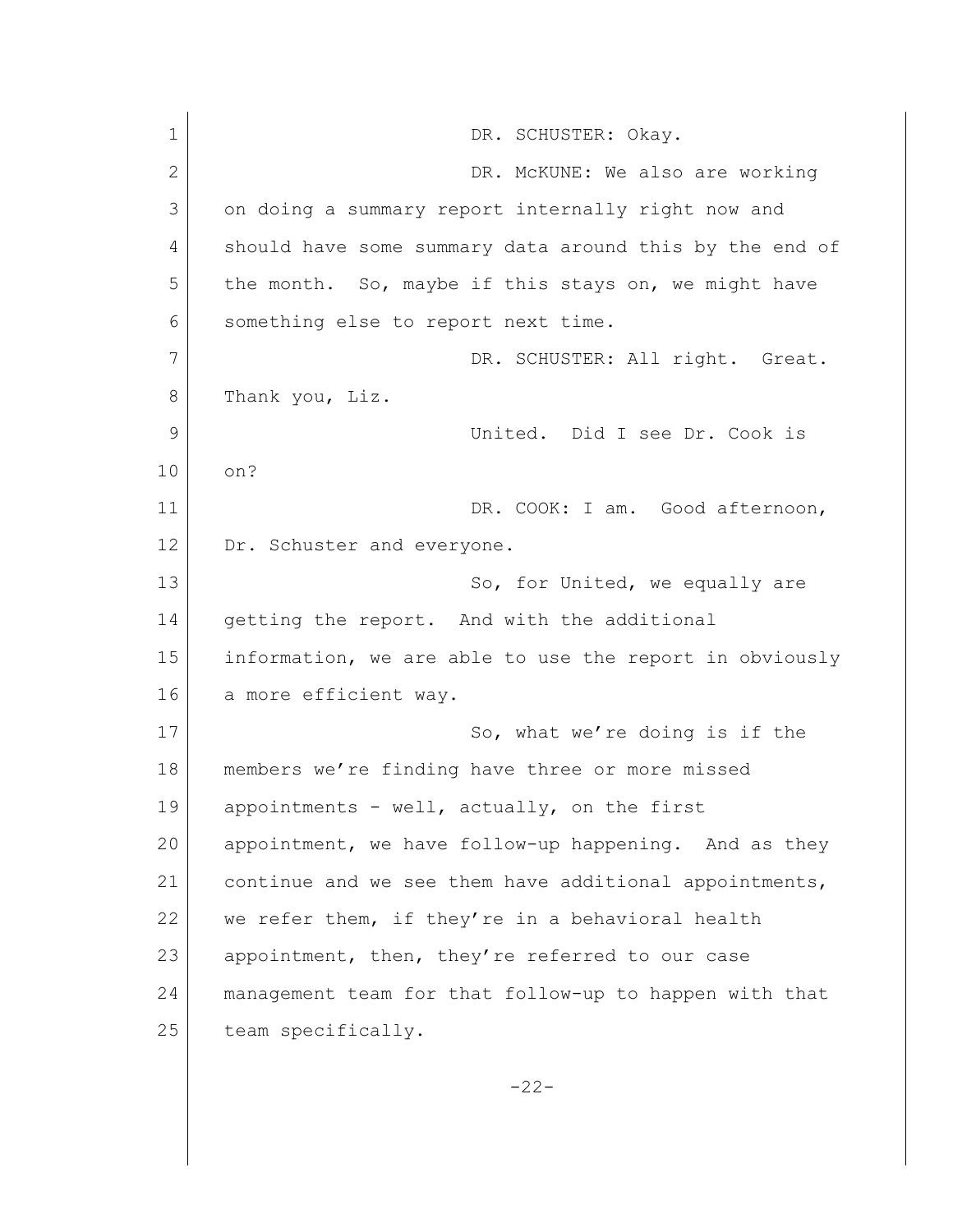1 We're also trying to do an 2 analysis of the data to see when we do our follow-up 3 with them, do we actually reach them. Once we reach 4 them, is there a connection to an appointment. We're 5 trying to develop a report to kind of track that as 6 well. 7 One of the things that we are 8 looking at on the report is when we see a rescheduled 9 appointment, we're not actually counting that as a 10 | missed appointment because we feel that if a member has 11 called and rescheduled, then, perhaps they are doing 12 what's necessary to make sure that they get to their 13 appointments, but we are tracking to see if that member 14 pops up again. And, so, that's how we manage it today. 15 I think to date we had fifty-16 eight missed appointments and probably about 70% of 17 those - well, based on the provider appointment type, 18 it's probably 28%, but based on the providers that we 19 see reporting, it looks to be about 70% would be 20 behavioral health appointments. So, that's where we 21 are. 22 DR. SCHUSTER: So, you're seeing 23 more reports, Dr. Cook, from behavioral health 24 providers? 25 DR. COOK: Correct. So, as we -23-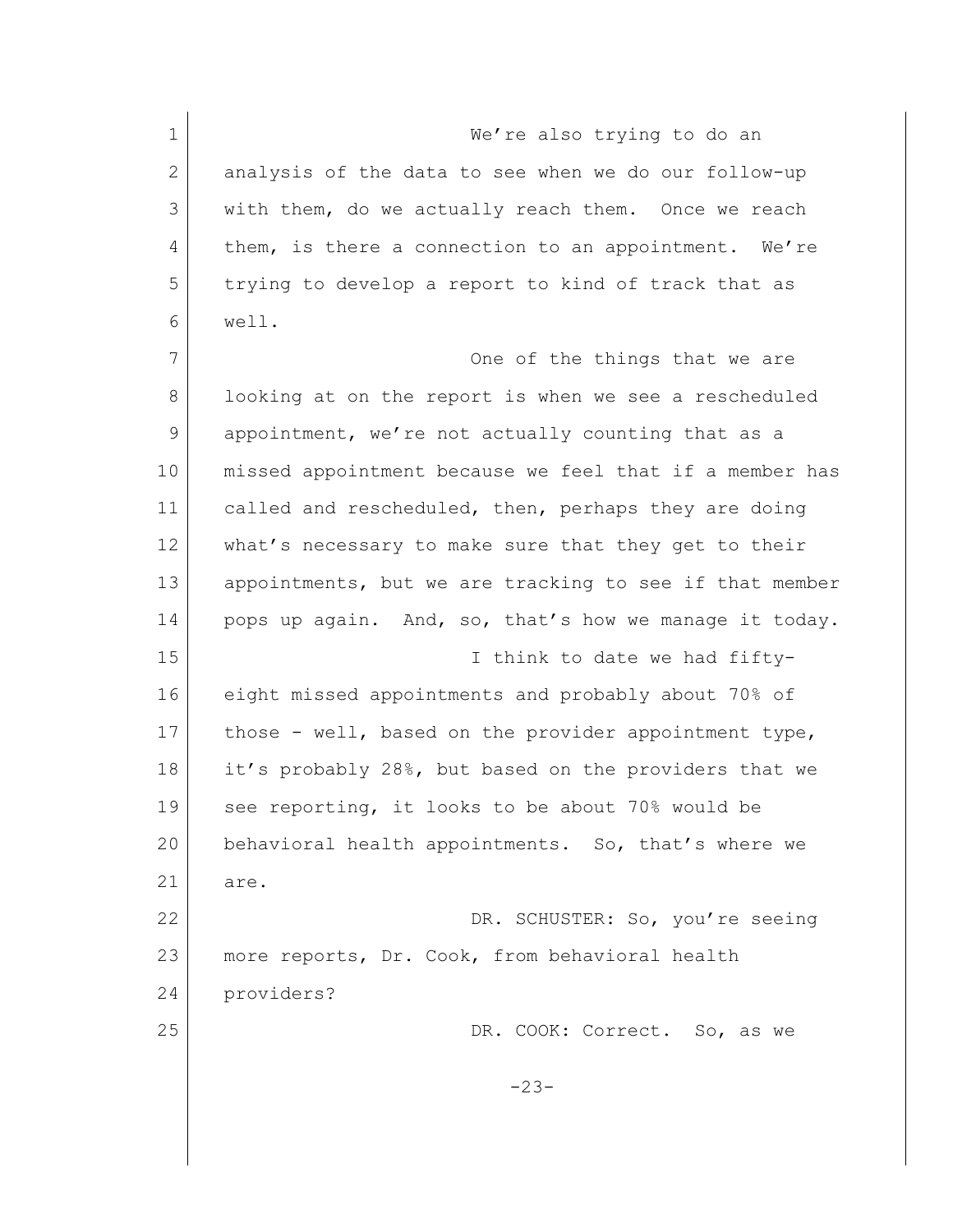1 look at the report, so, the report has an appointment 2 type that will give a behavioral health indication in 3 there. Then it also has a provider name. 4 And, so, if we just go through 5 the appointment type, it looks like about only 28% is 6 behavioral health. But, then, when you filter it 7 through the provider, about 70% looks like it is coming 8 to behavioral health missed appointments. 9 So, with that, we are making sure 10 that these members are not already in complex case 11 management but also doing that behavioral follow-up 12 with that case management team. 13 DR. SCHUSTER: Okay. Thank you. 14 | That's helpful. And, then, WellCare, please. 15 MR. OWEN: Dr. Schuster, this is 16 Stuart Owen. And I want to mention like Dr. Cook was 17 saying also, if we see that they've rescheduled, we 18 think, okay, that's accomplishing - that's good, 19 they're already rescheduling. So, we're not focusing 20 on them at all. 21 and as we had pointed out in the 22 January meeting about how we had noticed the theme 23 definitely of a BH diagnosis and we're continuing to 24 track that. 25 We've seen the SMI diagnosis is  $-24-$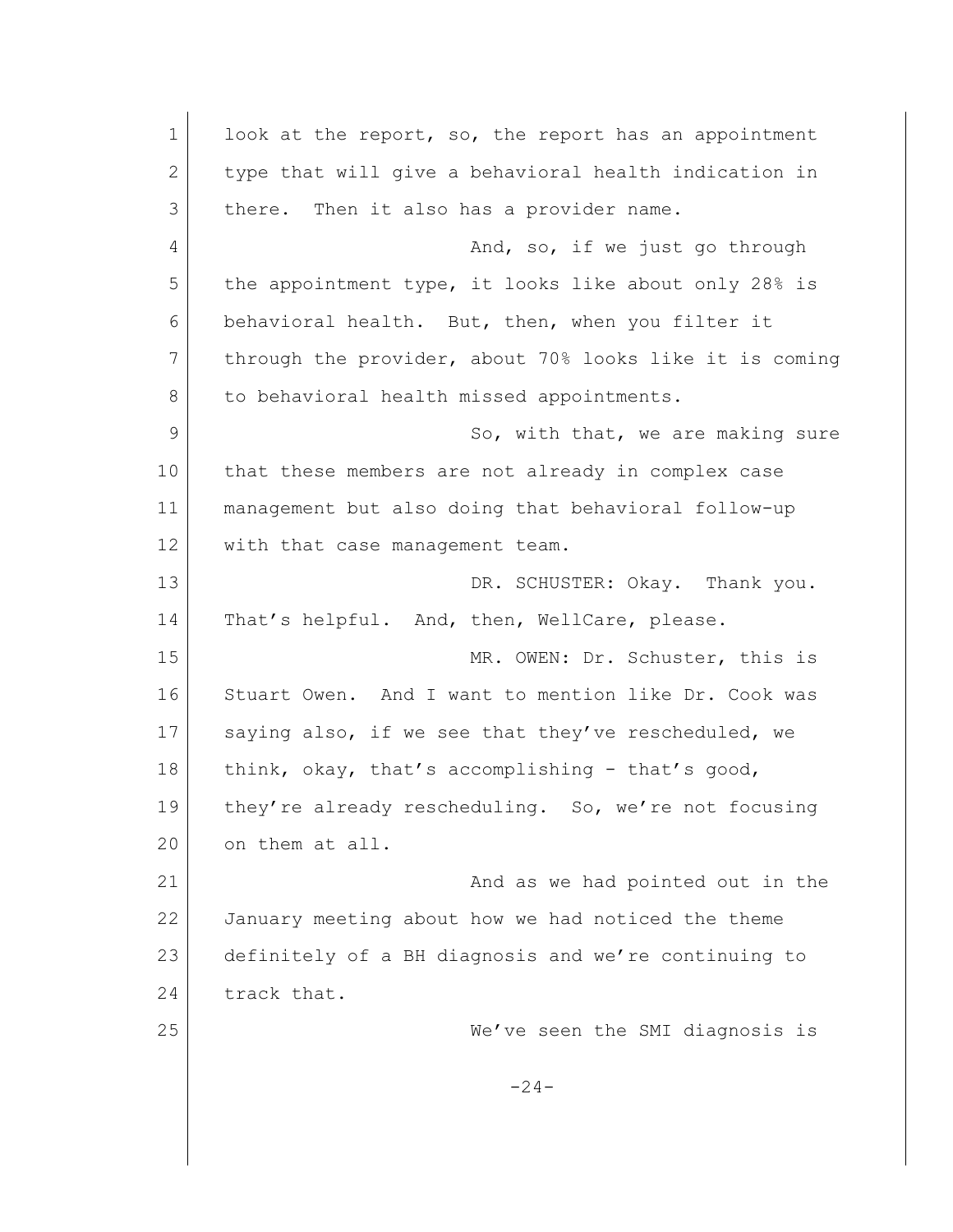| $\mathbf 1$ | about - we looked at the general Medicaid population    |
|-------------|---------------------------------------------------------|
| 2           | versus the missed appointment population and it's about |
| 3           | two and a half times more than likely to have an SMI    |
| 4           | diagnosis, about twice as much prevalence of having an  |
| 5           | SED diagnosis, and co-occurring MH/SUD is three times   |
| 6           | the prevalence we've seen so far.                       |
| 7           | And as far as the totals we've                          |
| 8           | had for both - the two months of this year, it's        |
| 9           | roughly 700. And I looked at the recent one. Of the     |
| 10          | 700 incidences of a missed appointment, the recent one, |
| 11          | there were forty-five members who had multiple. They    |
| 12          | had at least two missed appointments on that.           |
| 13          | And, then, I looked at those, and                       |
| 14          | of those, 82% of those who were having the multiple     |
| 15          | missed appointments had a BH diagnosis. So, again, as   |
| 16          | we're all pointing out, that's definitely a prominent   |
| 17          | theme here.                                             |
| 18          | And what we're doing similar to                         |
| 19          | what others have pointed out is if it's a behavioral    |
| 20          | health appointment that they're missing, our case       |
| 21          | management team is outreaching them and they're also    |
| 22          | contacting those. If the individuals are already in     |
| 23          | case management but they've missed an appointment,      |
| 24          | we're contacting them as well.                          |
| 25          | Like I said, in both months, we                         |
|             | $-25-$                                                  |
|             |                                                         |
|             |                                                         |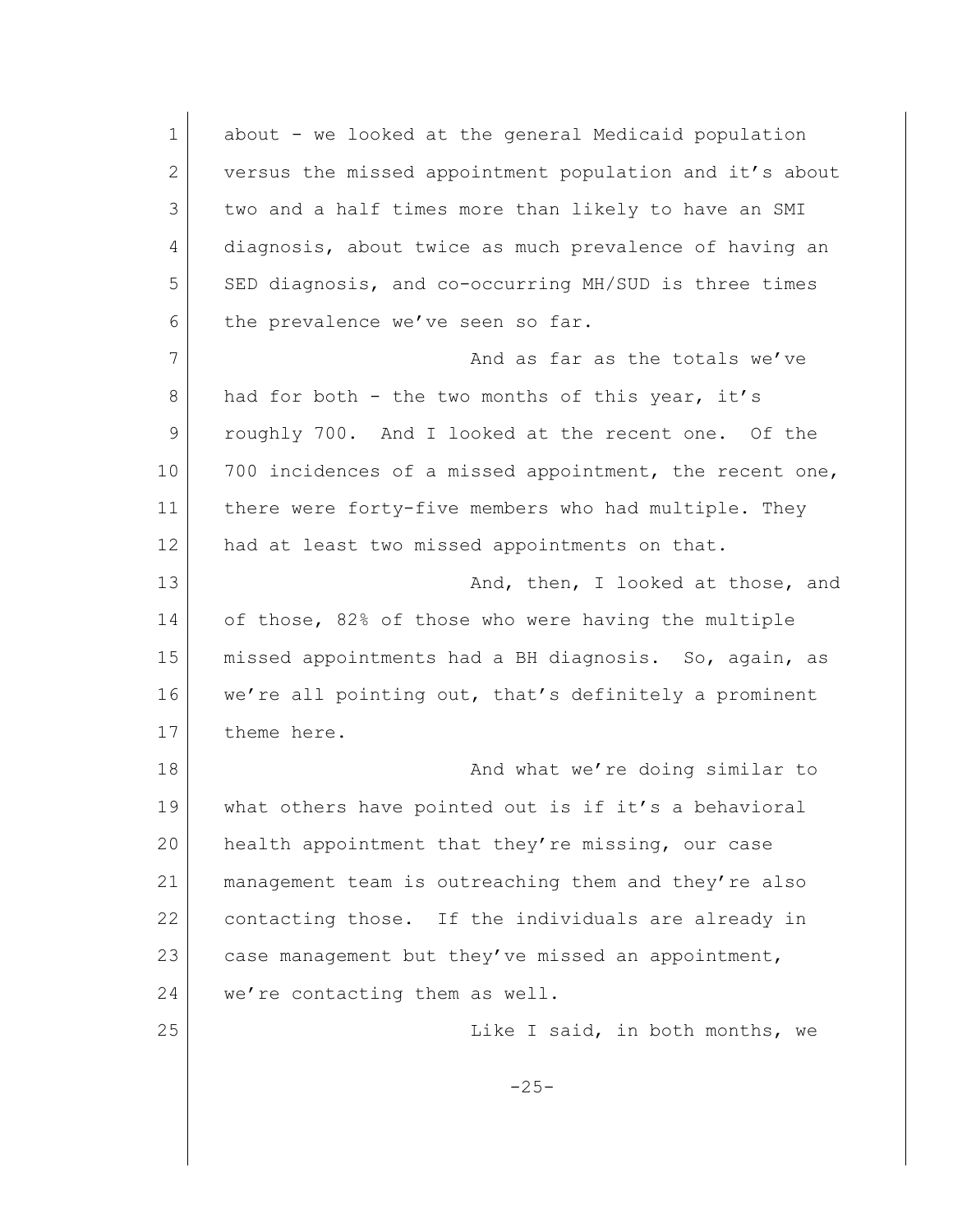1 had about 700 incidences, January and February, as far 2 as the volume. 3 DR. SCHUSTER: Seven hundred each 4 of those two months, Stuart? 5 MR. OWEN: Yeah. It was roughly 6 the same, yeah. A little bit higher in January. 7 Actually, I think January, it might have been 750, so, 8 a little bit higher in January and it came down a 9 little bit in February. 10 DR. SCHUSTER: So, that's 11 interesting that you're looking at the prevalence rate 12 in terms of the diagnosis, SMI versus SED versus 13 co-occurring. 14 So, I quess that makes some 15 logical sense that the more complex - the more the 16 person is affected by the severity of the illness, the 17 diagnosis, or multiple illnesses, the more likely they 18 are to miss. 19 and I certainly agree also with 20 United if somebody has rescheduled, certainly when I 21 was a provider, I didn't consider that a missed 22 appointment if somebody reached out and said something 23 has come up, I'm not going to be able to make it, so, I 24 want to reschedule the appointment. Okay. That's very 25 helpful.  $-26-$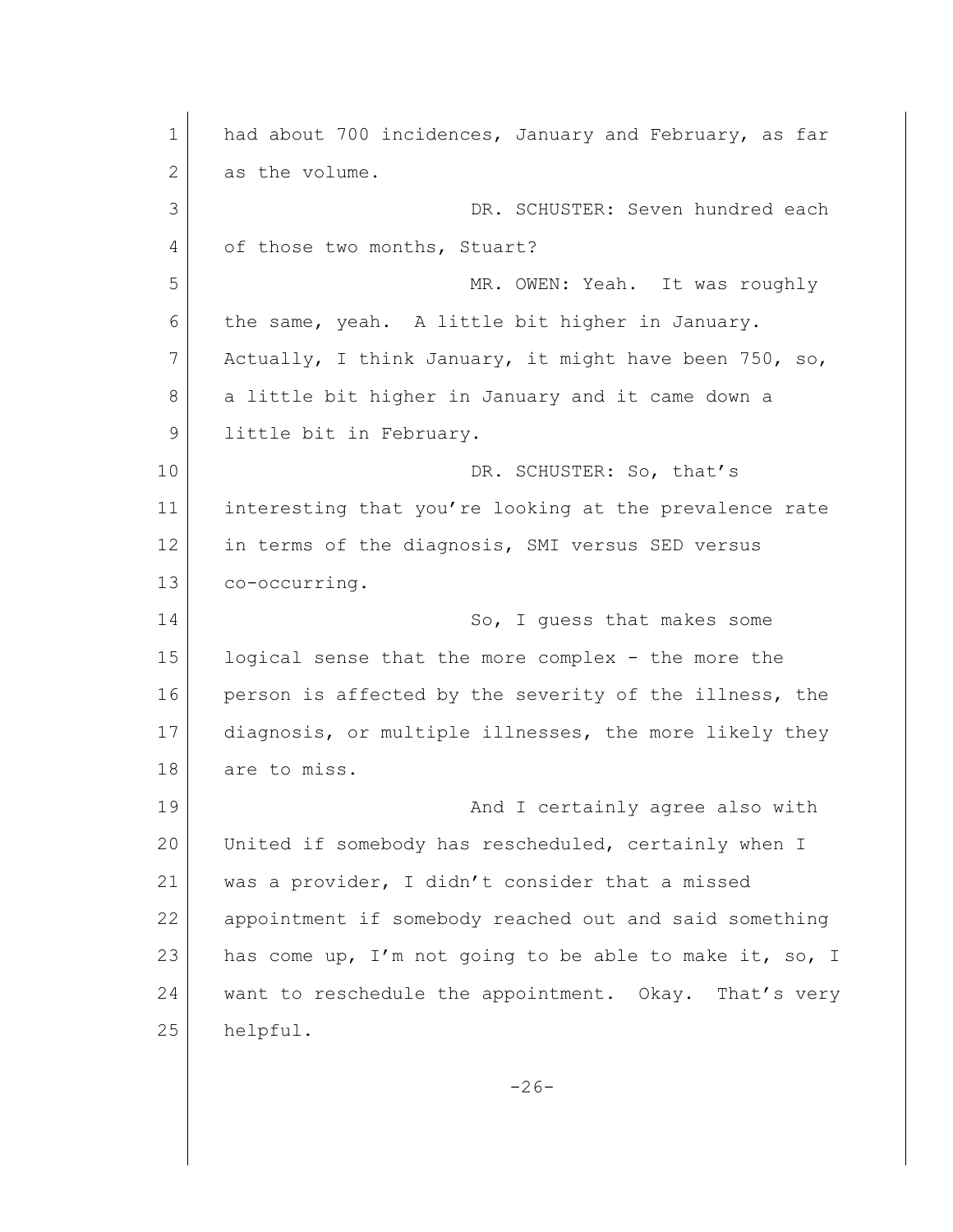1 So, we'll think about looking at 2 Angie's report here in a little bit but also maybe 3 looking toward a midyear report for our July meeting 4 and being very specific about some aggregate data that 5 the MCOs could report on those. 6 I guess my question, too, and I 7 don't know whether to ask Angie or Leslie, is there any 8 way to get more providers to use the portal? I can't 9 remember what you all have sent out to providers to 10 encourage them to do that or if you've sent out 11 anything recently. 12 MS. HOFFMANN: I have not. I 13 would have to ask if anybody on our team would happen 14 to know that answer. 15 MS. PARKER: To my knowledge, 16 there's not been anything recent that's been 17 communicated. I would also have to defer to the MCOs 18 to see how often they are doing the communication with 19 providers about this as well. 20 DR. SCHUSTER: Good point. Do any 21 of the MCOs want to comment on trying to get more 22 providers to use the reporting portal? 23 MS. DRAKE: Good afternoon. This 24 is Christine Drake with Passport, but yes, we provide 25 that information. We've done it in our E-News but we  $-27-$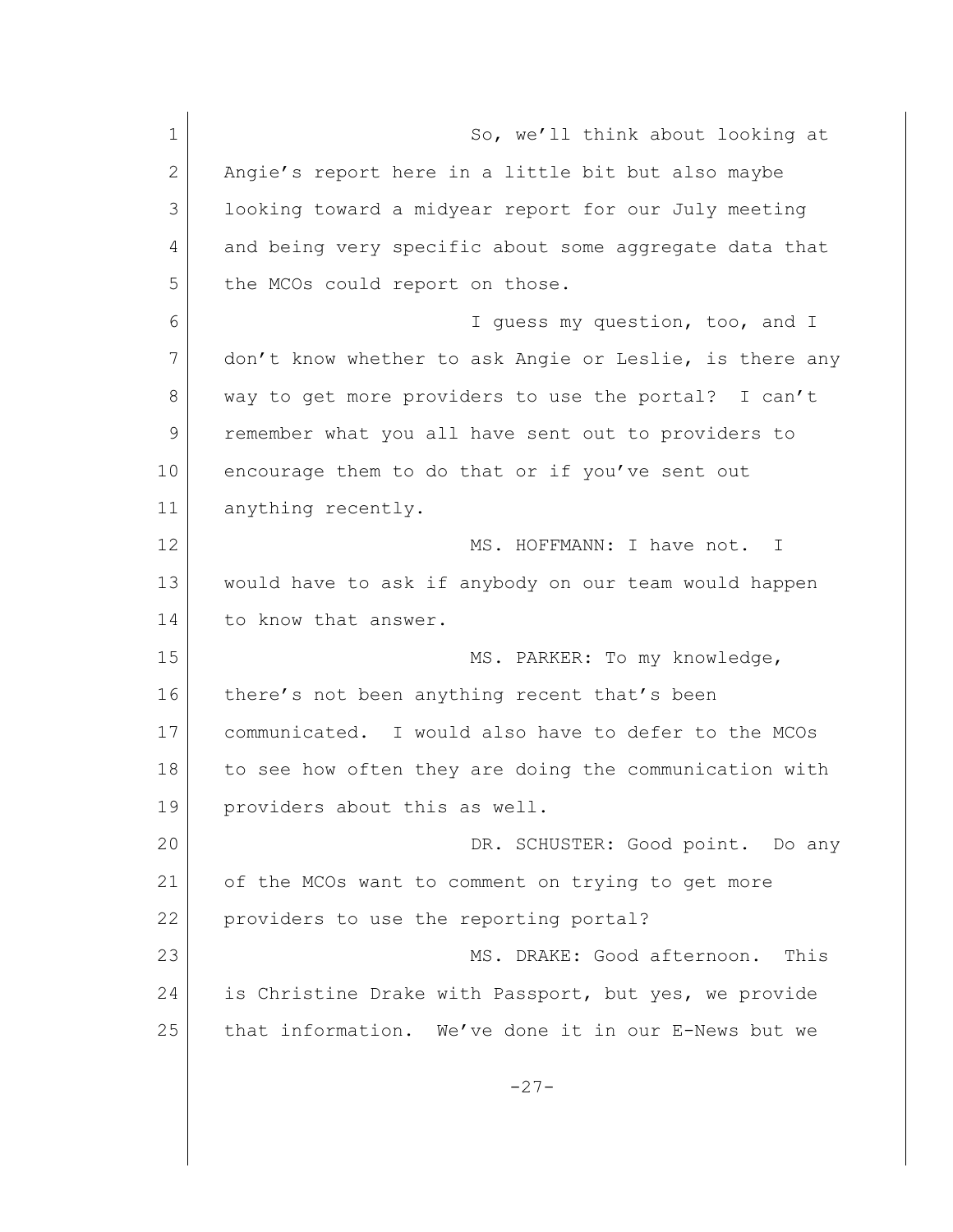1 also provide it in our monthly PowerPoint that we 2 present to all providers, all provider meetings and 3 provide that information in a link to try and get that 4 to as many folks as we can. 5 DR. SCHUSTER: Okay. Thank you. 6 Anybody else? Oh, let me ask you. Is that behavioral 7 health providers or that's all your providers? 8 MS. DRAKE: That is all providers. 9 DR. SCHUSTER: Okay. Thank you. 10 Anybody else from the MCOs? 11 MS. JONES: This is Cat with 12 Aetna. So, we sent that information out via our 13 Tuesday Fax Blast to providers, but I think definitely 14 we need to repeat that and make an ongoing schedule to 15 do that because we're definitely noticing just the same 16 providers, BH providers reporting that information 17 versus what we would expect in reality. 18 DR. SCHUSTER: Maybe when we get 19 to the end and we're looking at recommendations, we 20 might have a recommendation from our TAC to the MAC 21 that all of the TACs encourage their - have the MCOs 22 and any way that the TACs can encourage their providers 23 to use this. We've got this tool. 24 I like the idea that people that 25 have multiple issues and multiple missed appointments -28-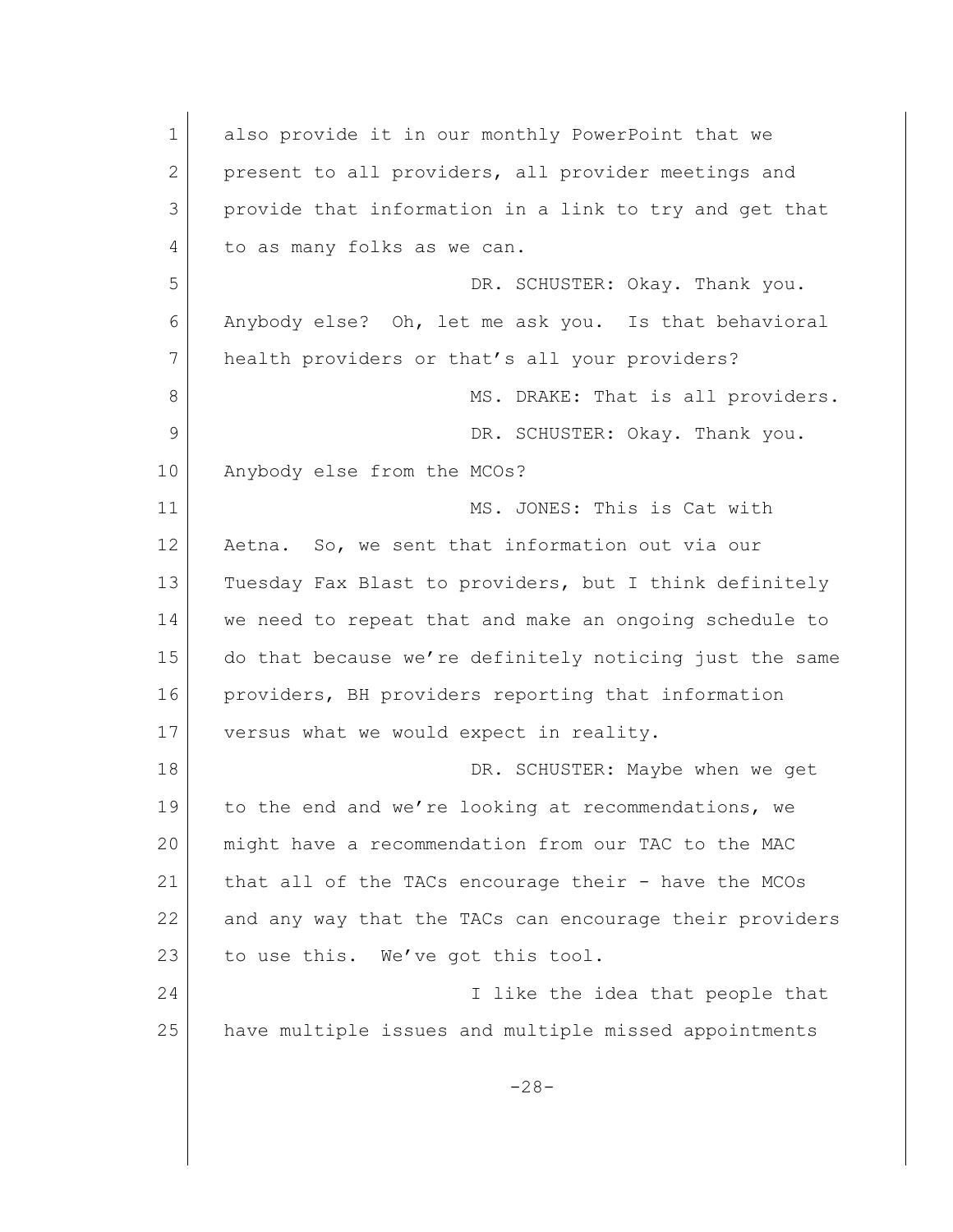1 would get some additional help and referral on social 2 determinant kinds of connections and case management, 3 if that's what is needed. 4 So, if we really want our people, 5 particularly our behavioral health people to get to 6 their appointments, it seems like that would be a way 7 to do it. 8 all right. Thank you very much. 9 We appreciate that. 10 Our next issue is on the 11 ambulance transportation, and I will tell you and I 12 will talk about this when we talk about the bills, but 13 there is legislative activity around this. 14 There's actually been two prior 15 iterations of the bill, but the bill right now is House 16 Bill 777 that's trying to attack this problem of 17 ambulances not providing transport to move people from 18 one level of care to another or to be assured that our 19 behavioral health people get ambulance transportation. 20 That bill just passed the House 21 on March  $7<sup>th</sup>$  and is headed over to the Senate, but I am 22 continuing  $-$  in fact, Steve and I were just on a call 23 with our CMHC CEO's and they were talking about 24 transportation problems and another one of the CEO's 25 said they just had a situation where someone was at a

 $-29-$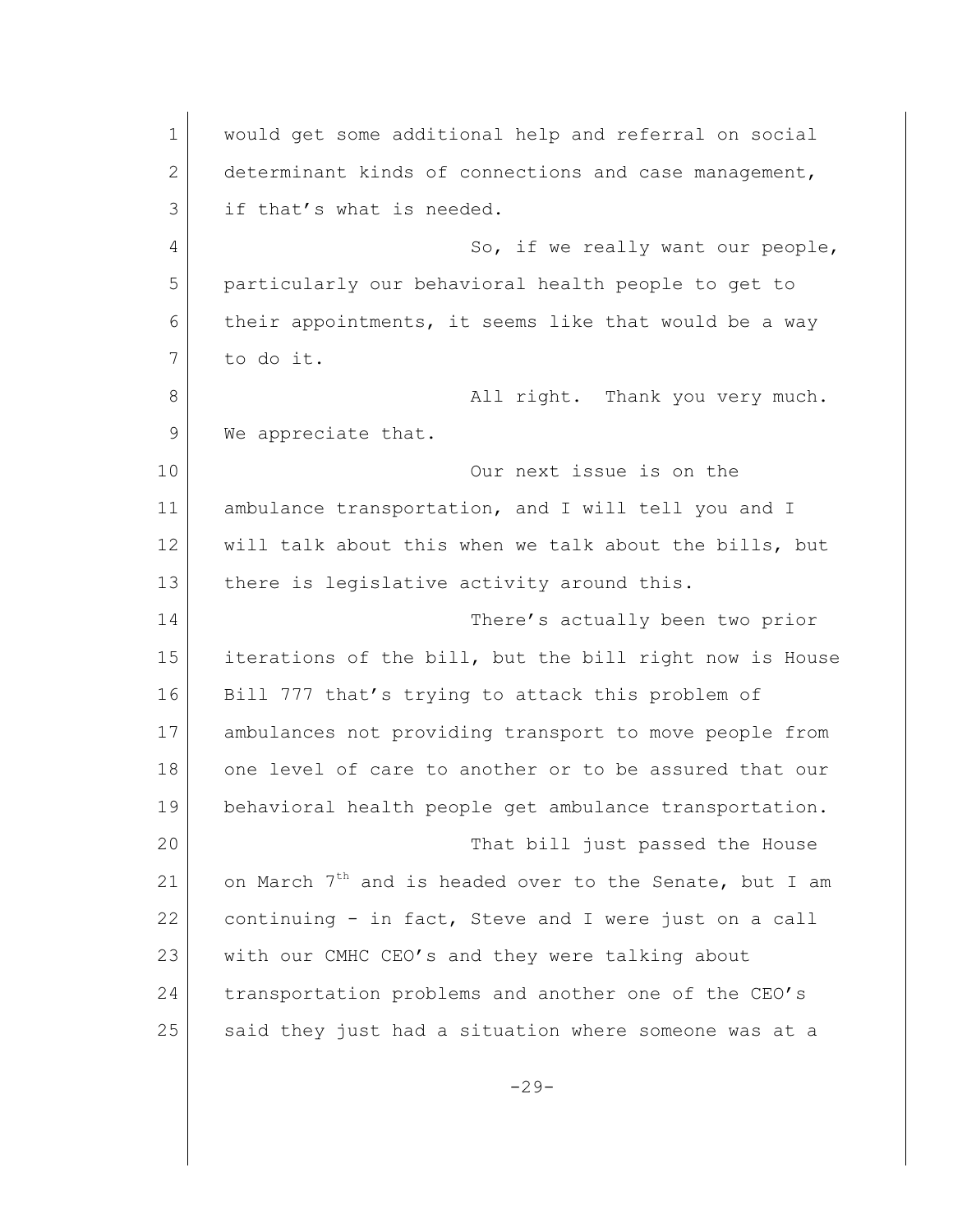| $\mathbf{1}$ | hospital without a psych unit and they needed them to     |
|--------------|-----------------------------------------------------------|
| 2            | be moved to a hospital with a psych unit and the          |
| 3            | ambulance was called. The ambulance driver got there      |
| 4            | and said I'm not carrying those crazy people.             |
| 5            | So, I'm just not having it,                               |
| 6            | folks. I'm really tired of this. So, I would              |
| 7            | encourage you to reach out to your legislators over on    |
| 8            | the Senate side and tell them to pass House Bill 777      |
| 9            | and behavioral health will have a place.                  |
| 10           | They're going to develop an                               |
| 11           | advisory committee to look at this issue, and actually    |
| 12           | the Kentucky Mental Health Coalition will have the        |
| 13           | opportunity to have a provider on that advisory board.    |
| 14           | So, people have been very                                 |
| 15           | differential to behavioral health when we tell those      |
| 16           | stories that are not made-up stories but true stories.    |
| 17           | People are annoyed, outraged, a whole variety of          |
| 18           | things.                                                   |
| 19           | So, I'm going to keep that issue                          |
| 20           | on our agenda until we can either get this bill passed    |
| 21           | or get some resolution of it but it is the epitome of     |
| 22           | There's no differential payment for ambulances<br>stigma. |
| 23           | if it's a Medicaid patient or it's a Medicaid patient     |
| 24           | and whether they have a behavioral health or a physical   |
| 25           | health problem.                                           |
|              |                                                           |
|              | $-30-$                                                    |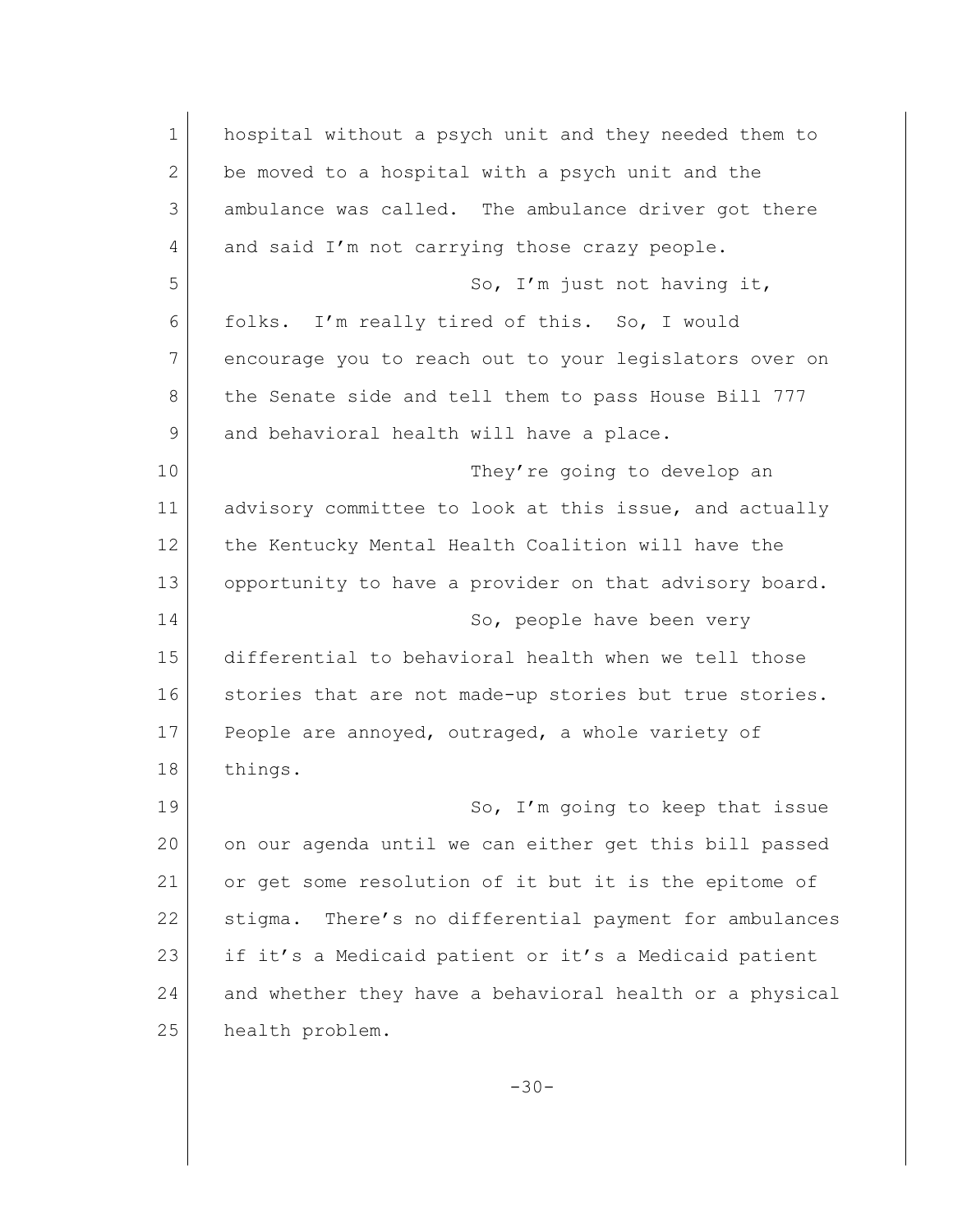1 So, I don't know if there's 2 anyone on the meeting that wanted to add anything 3 around that topic or not. 4 MS. HOFFMANN: Sheila, this is 5 Leslie. Of course, we expect and hope that those folks 6 would be transported. I don't have any updates but I 7 just wanted to share that with you. 8 DR. SCHUSTER: Thank you. Many 9 moons ago, when this first came up in the BH TAC, and I 10 | went back and looked, Leslie, it was 2018 when we 11 started hearing about this - thank you, Marcie -12 Marcie has just put the link to the bill in the Chat - 13 we brought it up over and over again and we finally got 14 the Medicaid Commissioner at that point in time to say, 15 oh, yeah, well, we talked to the ambulance people and 16 they said they would do better. 17 I also think that there's a bill 18 out there. It's a House bill from Representative 19 Grunty to create a TAC for the ambulance and the EMS 20 people. I don't know, Leslie, if anybody at DMS is 21 tracking that legislation. 22 MS. HOFFMANN: I actually do 23 remember something about that, Sheila. I can't tell 24 you any more but I do remember seeing that to develop a  $25$  TAC. -31-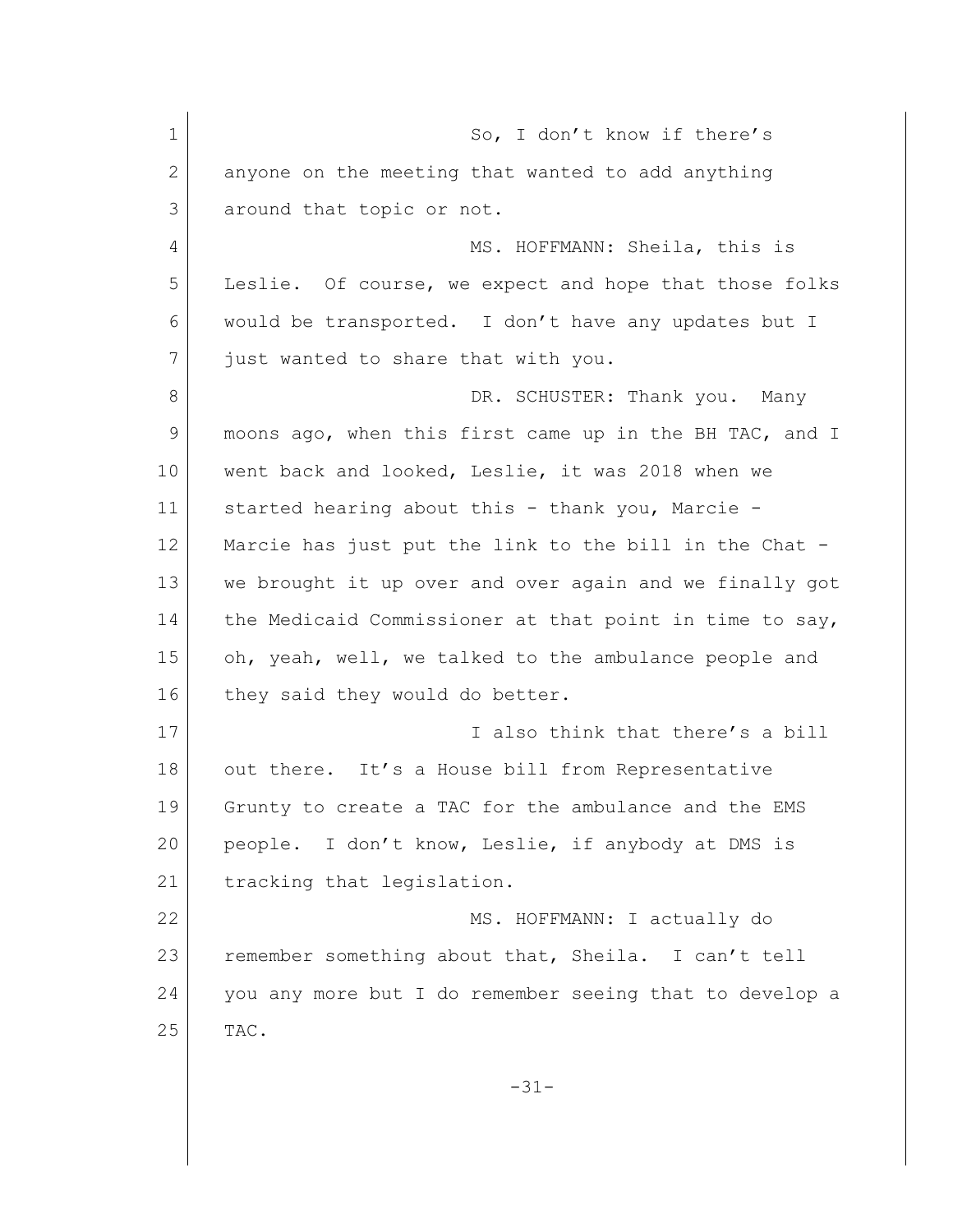| $\mathbf 1$ | DR. SCHUSTER: I almost wish that                        |
|-------------|---------------------------------------------------------|
| 2           | - I hope that that bill passes, and I'll have to go     |
| 3           | back and look at the number, because it would be        |
| 4           | another way of getting information to and from that     |
| 5           | group if they have to listen to us at the MAC meetings. |
| 6           | MR. OWEN: Dr. Schuster, this is                         |
| 7           | Stuart. I believe it's in the same bill. There was      |
| 8           | another bill, HB 505, that originally had the TAC and   |
| 9           | was withdrawn, Representative Fleming, and I think they |
| 10          | put it in Representative Moser's HB 777 to have the     |
| 11          | TAC, the Emergency Medical Services TAC.                |
| 12          | MS. HOFFMANN: That may be correct                       |
| 13          | because I remember it was Moser.                        |
| 14          | DR. SCHUSTER: Okay. Well, good.                         |
| 15          | Thank you, Stuart, because that was one of the issues.  |
| 16          | I think the ambulance folks are like, awe, well, nobody |
| 17          | ever told us this, and I'm like, yeah, we did tell you  |
| 18          | this or somebody told you this. So, maybe 777 would     |
| 19          | solve several issues.                                   |
| 20          | MR. SHANNON: Regardless, they                           |
| 21          | transport people who are ill. They shouldn't have to    |
| 22          | be told to transport some people and not others.        |
| 23          | DR. SCHUSTER: Yes.<br>That's                            |
| 24          | exactly right, Steve.                                   |
| 25          | And over on the 202A transport                          |
|             |                                                         |
|             | $-32-$                                                  |
|             |                                                         |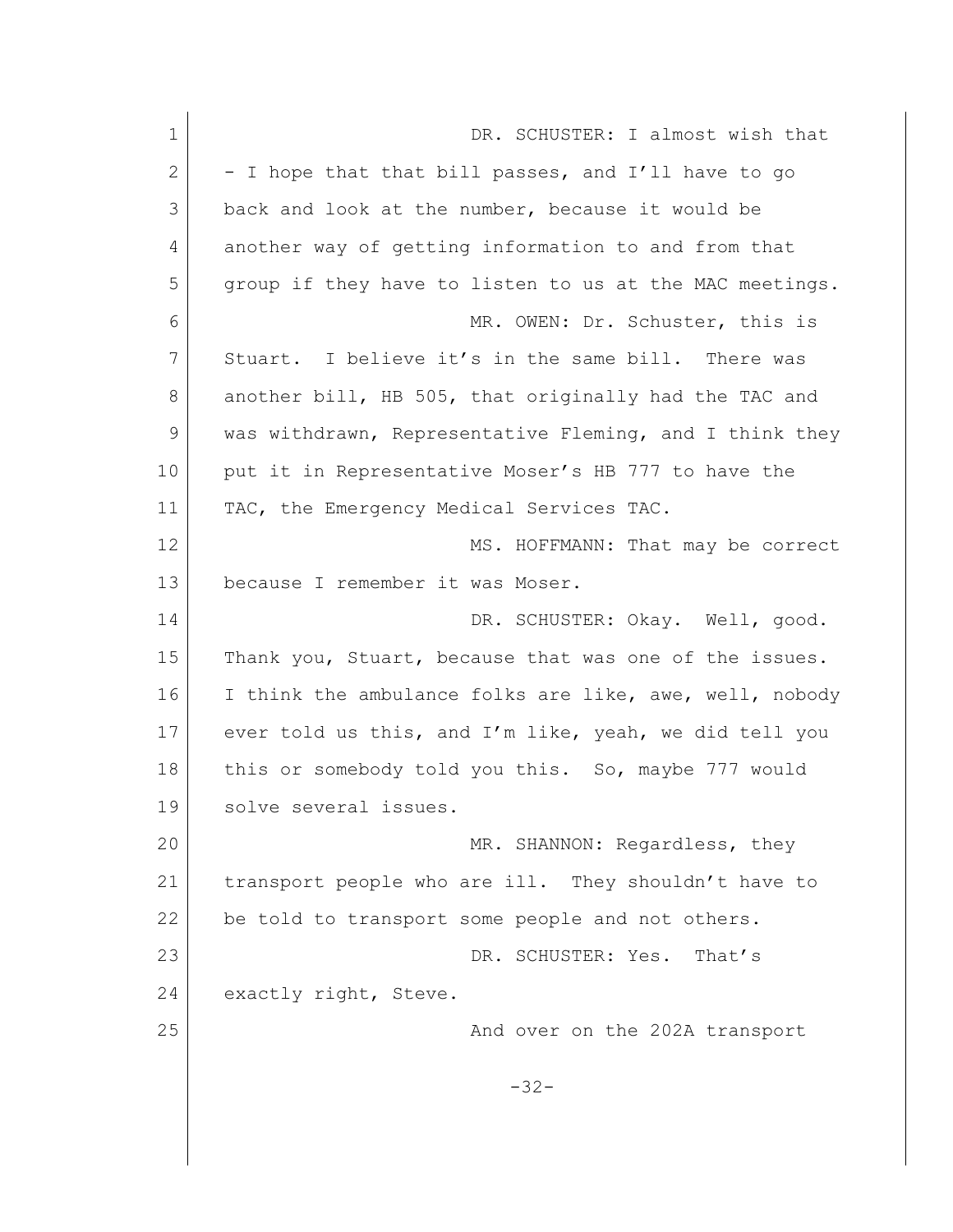| $\mathbf{1}$ | issues - and, Steve, I have forgotten that bill number |
|--------------|--------------------------------------------------------|
| 2            | that's out there.                                      |
| 3            | MR. SHANNON: Seven three zero,                         |
| 4            | 730.                                                   |
| 5            | DR. SCHUSTER: Seven three zero.                        |
| 6            | So, there's a bill out there from Representatives Bray |
| 7            | and Heavrin to look at 202A transportation issues and  |
| 8            | they are trying to move it from law enforcement to     |
| 9            | include ambulances and other providers that would be   |
| 10           | under contract.                                        |
| 11           | And one of the things that some                        |
| 12           | of our advocates - Marcie was on that group and Steve  |
| 13           | and Kelly Gunning - contributed was that people with a |
| 14           | mental illness should be treated like people with an   |
| 15           | illness. They have a brain disorder and they should be |
| 16           | treated as such and not as criminals carried away in   |
| 17           | the back of the Sheriff's car in handcuffs.            |
| 18           | So, the two issues are                                 |
| 19           | interrelated in many ways and I think speak to the     |
| 20           | stigma around mental illness and the fear that people  |
| 21           | have about violence and so forth.                      |
| 22           | So, thank you, Marcie, for                             |
| 23           | putting those in the Chat. I appreciate it.            |
| 24           | All right. I have not heard from                       |
| 25           | anyone about any issues with the Formulary or with     |
|              |                                                        |
|              | $-33-$                                                 |
|              |                                                        |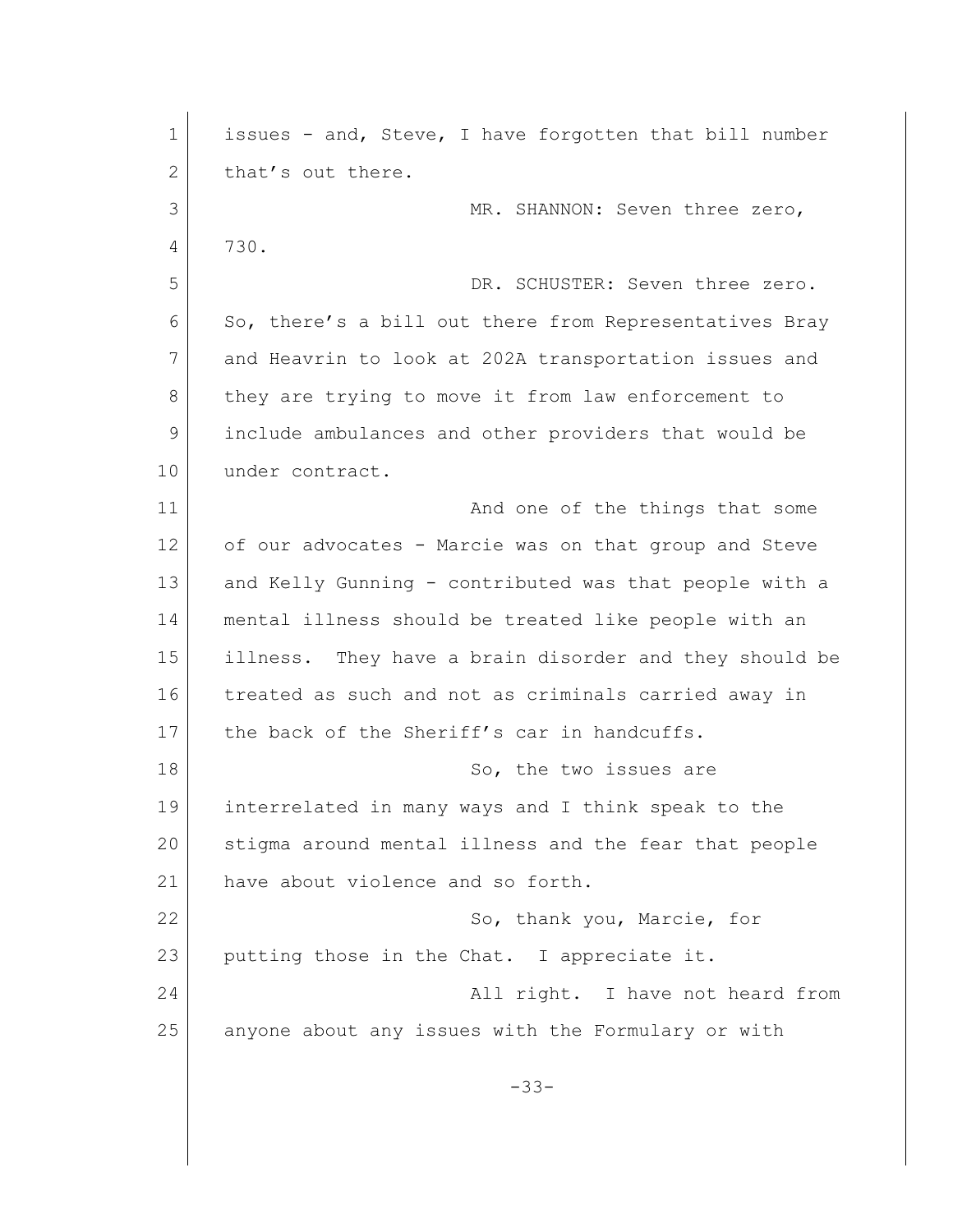1 medications and I don't know if anybody is on from the 2 Pharmacy Department. 3 MS. HOFFMANN: Dr. Schuster, we 4 had many meetings going on today simultaneously, so, I 5 did talk to Dr. Ali yesterday. She said that she 6 doesn't have any new concerns that have been presented 7 to her unless you had something for her to look into. 8 DR. SCHUSTER: No, I have not 9 heard, and I always figured with meds that no news is 10 | good news because I usually hear when there's a 11 problem. 12 I want to remind you all because 13 there are lots of folks on here with connections with 14 prescribers and with patients that need to get their 15 medications that if you run into something, please 16 email me. 17 and, Marcie, if you don't mind 18 putting my email in the Chat - I think everybody in the 19 world has it - but to let me know because Dr. Ali has 20 been incredibly responsive and has been on many of our 21 TAC meetings in the past to answer any of these 22 questions. So, please let me know if there are any 23 problems coming up around access to medications. 24 MS. MUDD: Sheila, I actually 25 talked to my med manager who is an APRN and we were -34-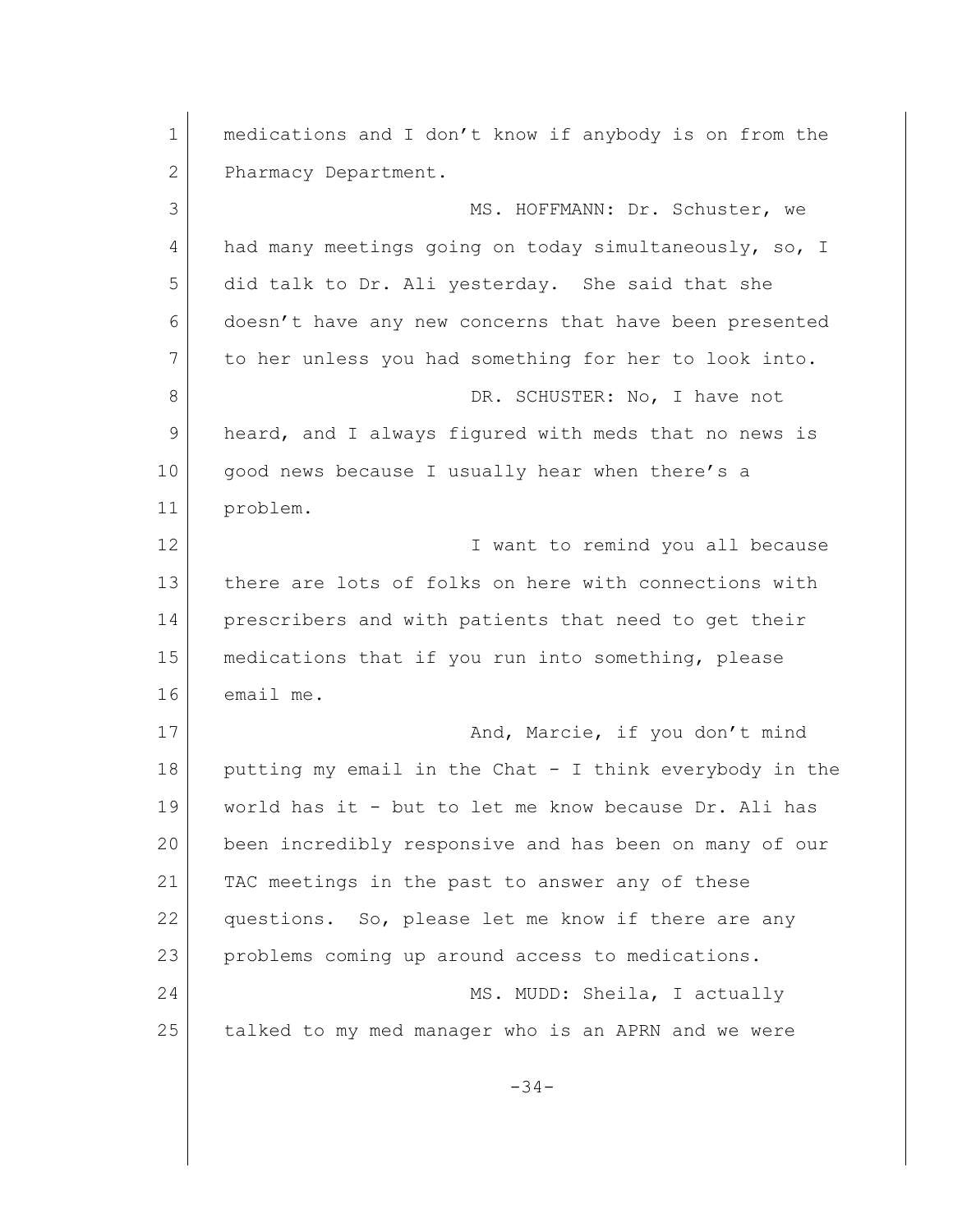1 discussing the single Formulary and she said the 2 problem she has had personally - and I don't know if 3 it's because she's a nurse practitioner and not a 4 psychiatrist - is they have been questioning her 5 dosages when she's tried to get meds approved, and I 6 told her that I would bring it up to the TAC. 7 So, that's the issue she has been 8 having, spending a lot of time where they have been 9 questioning what she is ordering and the dosage and she 10 said it's just been a real mess and taking up a lot of 11 her time. 12 DR. SCHUSTER: Ask her to get in 13 touch with me, Val, because I've not heard that. A lot 14 of you know that I work with APRN's and I've not heard 15 that from other APRN's. There should not be any 16 difference in the type of---- 17 MS. MUDD: And I don't know if 18 there is a difference. I just know that she personally 19 has been having that experience. 20 DR. SCHUSTER: Okay, and it's 21 around dosages? 22 MS. MUDD: Yes. 23 MS. HOFFMANN: Sheila, if you want 24 to forward that to me or to Dr. Ali either one, I'll 25 make sure that we get that followed up on. -35-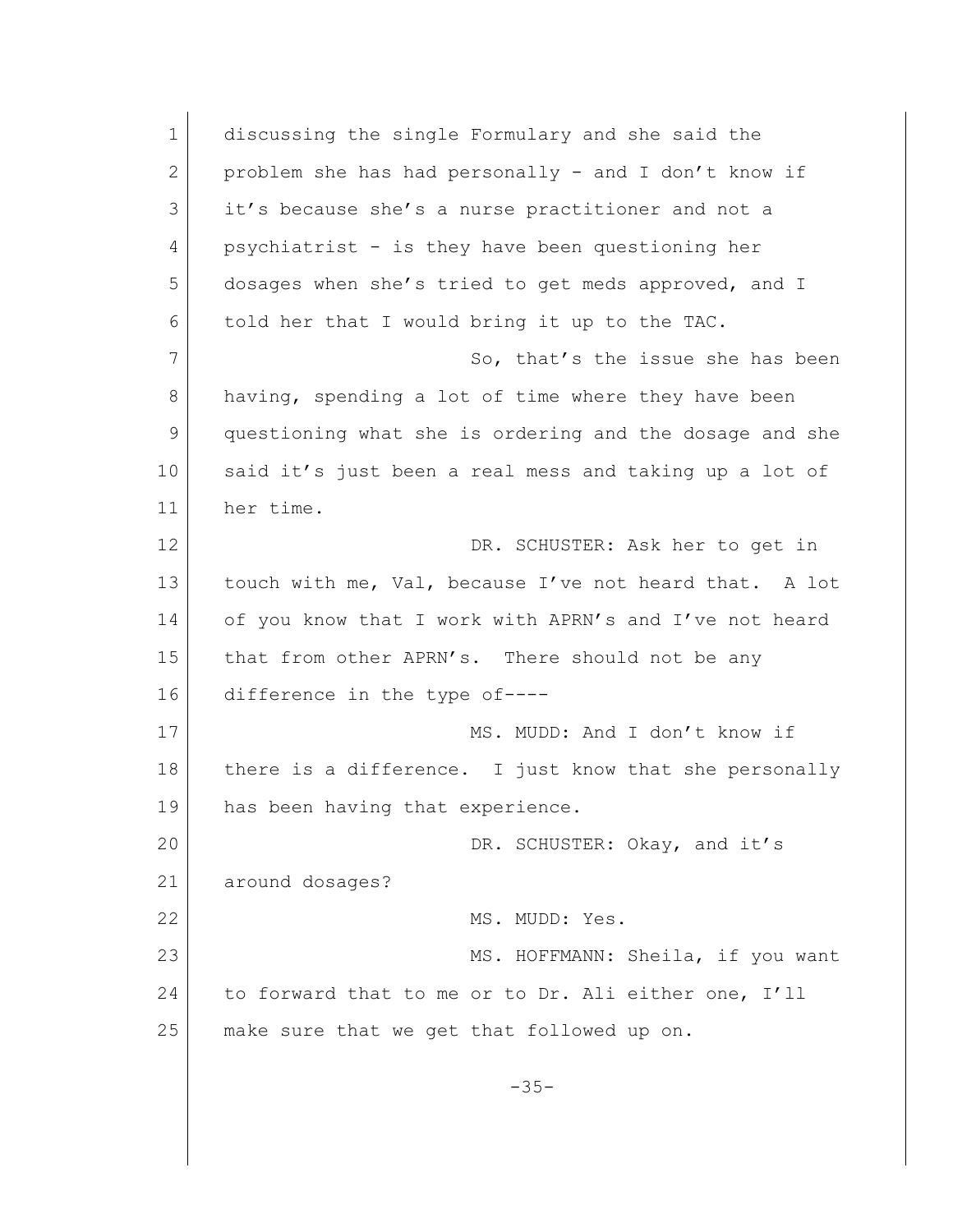| $\mathbf 1$ | DR. SCHUSTER: Thank you. So,                            |
|-------------|---------------------------------------------------------|
| 2           | Val, if you will put her in touch with me and tell her  |
| 3           | to give me some idea about what kinds of things.<br>If  |
| 4           | she can provide any feedback she has gotten with the    |
| 5           | patient's name obviously redacted, that's really        |
| 6           | helpful because, then, Dr. Ali and Leslie both have     |
| 7           | been very responsive. So, let's get that taken care of. |
| 8           | Thank you. Anybody else with medication access or       |
| 9           | Formulary issues?                                       |
| 10          | DR. THERIOT: This is Dr. Theriot.                       |
| 11          | I just wanted to throw out there that sometimes when    |
| 12          | dosages are being questioned, it's actually at the      |
| 13          | pharmacy level because that happens to people in our    |
| 14          | clinic all the time. You write a prescription. It       |
| 15          | doesn't go through because the pharmacist has a         |
| 16          | question about the dose and it's covered. It's on the   |
| 17          | Formulary but for some reason it's kind of halted if    |
| 18          | there's a new pharmacist who doesn't understand exactly |
| 19          | the dosage range. So, I just want to throw that out     |
| 20          | there.                                                  |
| 21          | DR. SCHUSTER: Thank you, Dr.                            |
| 22          | Theriot. That's very helpful.                           |
| 23          | So, what would the person need to                       |
| 24          | do, Dr. Theriot, if they're getting the push-back or    |
| 25          | the question? I was assuming it was at the MCO end or   |
|             | $-36-$                                                  |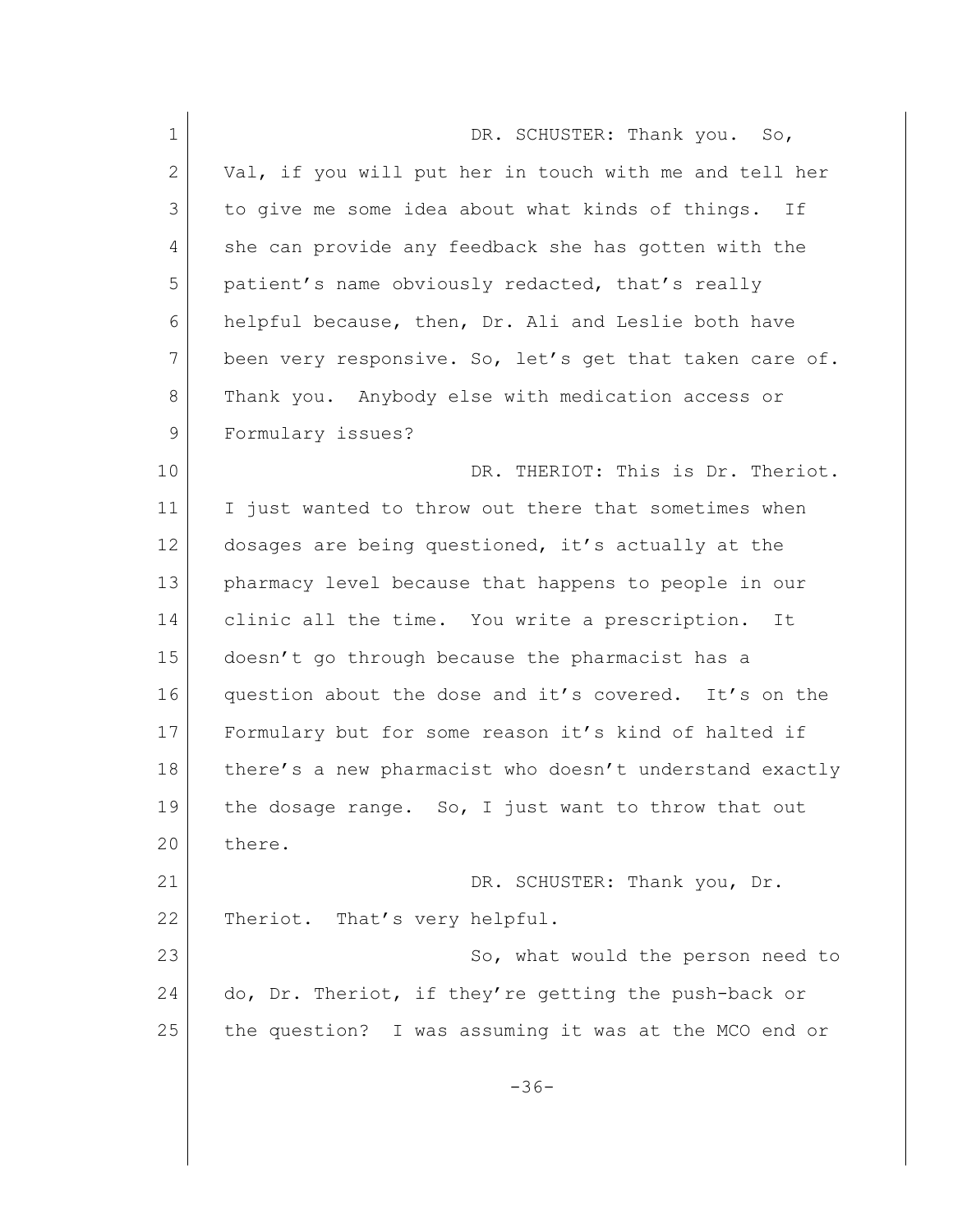1 at the payment for the medication end. 2 DR. THERIOT: And it could be, but 3 I know we get a lot of trouble from certain pharmacies 4 that they stop it because they think the dose is wrong. 5 And, unfortunately, what we have to do is call them, 6 call the pharmacist and say, hey, why didn't this go 7 through, it's covered and, then, just have a 8 | conversation and, then, it goes through, but, of 9 course, it's time-consuming. 10 DR. SCHUSTER: It's very time-11 consuming, exactly. Well, that's good input. 12 From time to time - and, again, 13 one of the advantages of having these TACs is that we 14 | qo to the MAC meeting - and it was easier to do this 15 when we were in person - but very often and the 16 Pharmacy TAC always has somebody. 17 **In fact, they have somebody on** 18 the MAC and, then, they also have somebody who gives 19 the Pharmacy TAC reports, and there have been times 20 when we've exchanged information or talked about some 21 things that would be good back and forth between our 22 TAC and the Pharmacy TAC. So, that's another 23 possibility. 24 And I see Dr. James has his hand 25 up. Tom. -37-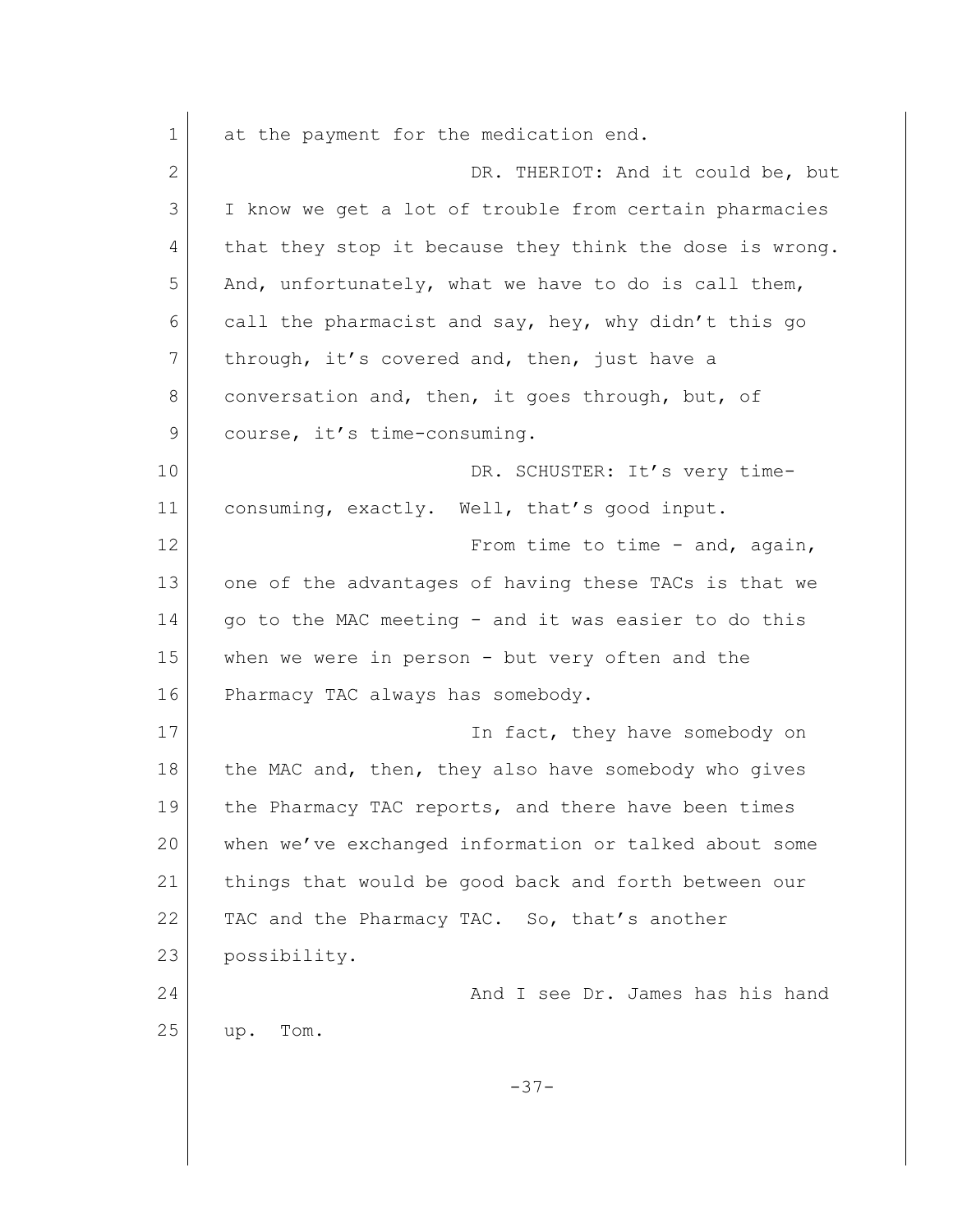1 DR. JAMES: You know that I always 2 have my hand up. 3 DR. SCHUSTER: I thought you were 4 just saying hi to me, Tom. 5 DR. JAMES: Well, that, too, but 6 as far as pharmacy goes, my very next meeting after 7 this one is with the University of Louisville and the 8 study on polypharmacy. 9 The problems with drug 10 interactions, with adverse drug events is so 11 significant and the cause of emergency room cases that 12 drug use is a patient safety issue. 13 So, issues like being described 14 may be at multiple levels along the way, but it is true 15 that pharmacists will often stop things from a 16 patient's safety perspective until they find out what 17 the real issues are and it takes professionals sitting 18 together with scientific evidence to get to the bottom 19 and make some recommendations. 20 DR. SCHUSTER: I quess my 21 question, Tom, and I appreciate that and it certainly 22 is great that we've got multiple eyes and multiple 23 | stages, but as Dr. Theriot mentioned and I hear this 24 from prescribers, both psychiatry and nurse 25 practitioners, that the time involved in trying to -38-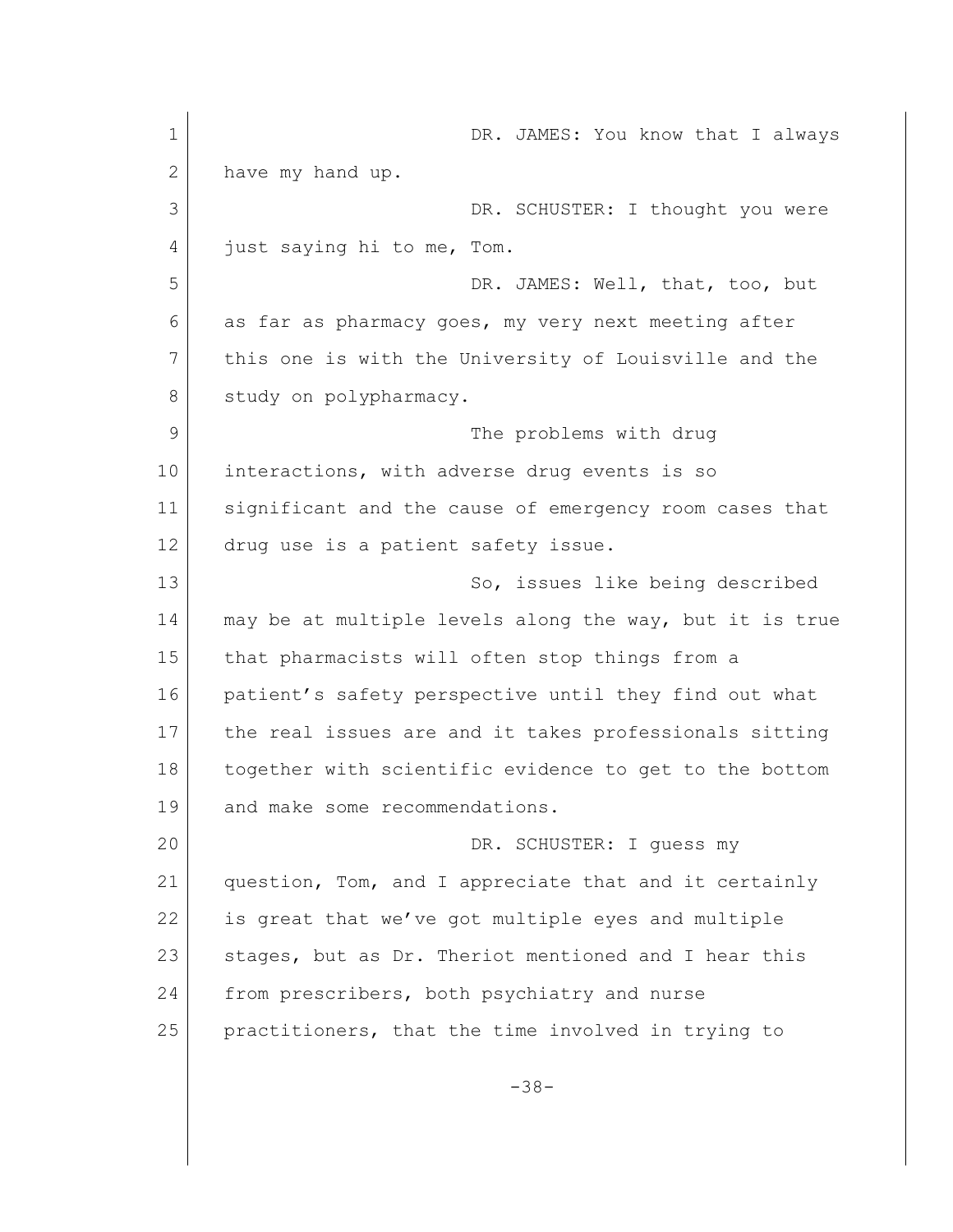1 track down on each individual prescription some of 2 these issues just gets to be overwhelming, and I quess 3 you are talking about different pharmacies for 4 different prescriptions. 5 DR. JAMES: I agree. And because 6 I do see patients, I have those same issues. I think 7 the solution is going to end up being some better 8 technology where questions can be routed back 9 immediately, and unique patient situations that don't 10 fall within a normal algorithm can be adjusted for. 11 DR. SCHUSTER: I'm also curious 12 because we've worked before with the Children's Health 13 TAC, and I know U of L has been involved in looking 14 specifically at over-prescribing of psychotropic meds 15 for children but particularly children in foster care. 16 So, are you involved with that as well? 17 DR. JAMES: Since I see patients 18 over at Family Health Centers, yes, I've been bringing 19 that information back and forth. 20 DR. SCHUSTER: Has it gotten any 21 better I guess is my question? We haven't seen a full 22 report for some time from that U of L group but it 23 certainly is concerning. And, of course, there's a lot 24 of overlap between the Children's Health group and our 25 Behavioral Health group because so many kids are being

-39-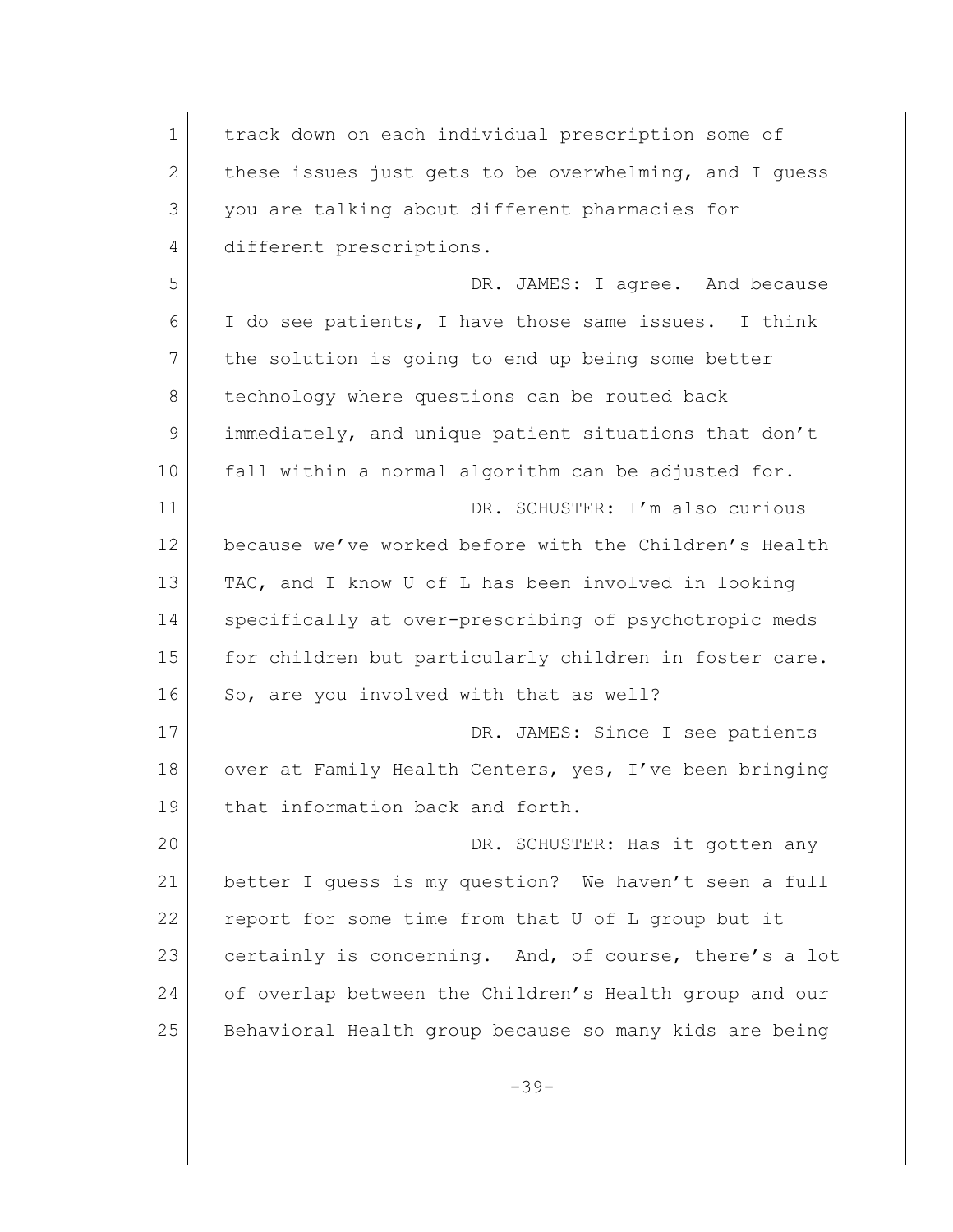1 seen for behavioral health issues. 2 DR. JAMES: I can ask that at my 3 meeting at 4:00. 4 DR. SCHUSTER: Wonderful. I think 5 we would be very interested, Tom. It used to be - I'm 6 blocking out his name - Dr. Lohr. 7 MS. HOFFMANN: I was going to say 8 Dr. Lohr is still with us. He would be a good contact. 9 DR. SCHUSTER: So, if he's in your 10 meeting, just ask him that I asked about it. 11 DR. JAMES: He's not in this one 12 but has been there on others. 13 DR. SCHUSTER: Yeah, it's been a 14 while since we've had that report but that continues to 15 be a real concern. And as a former child psychologist, 16 I worry about kids getting labeled and over-prescribed 17 for behavior control reasons, particularly foster 18 kids. 19 MS. BROTHERS: Dr. Schuster, this 20 is Kimberly Brothers with the Aetna SKY Program. I'm 21 Director of Behavioral Health here, and we are very 22 engaged with Dr. Lohr and his team around the reduction 23 of polypharmacy for this population. 24 **Our Quality Team led by Margaret** 25 Susan Vickers is doing incredible work, and I believe  $-40-$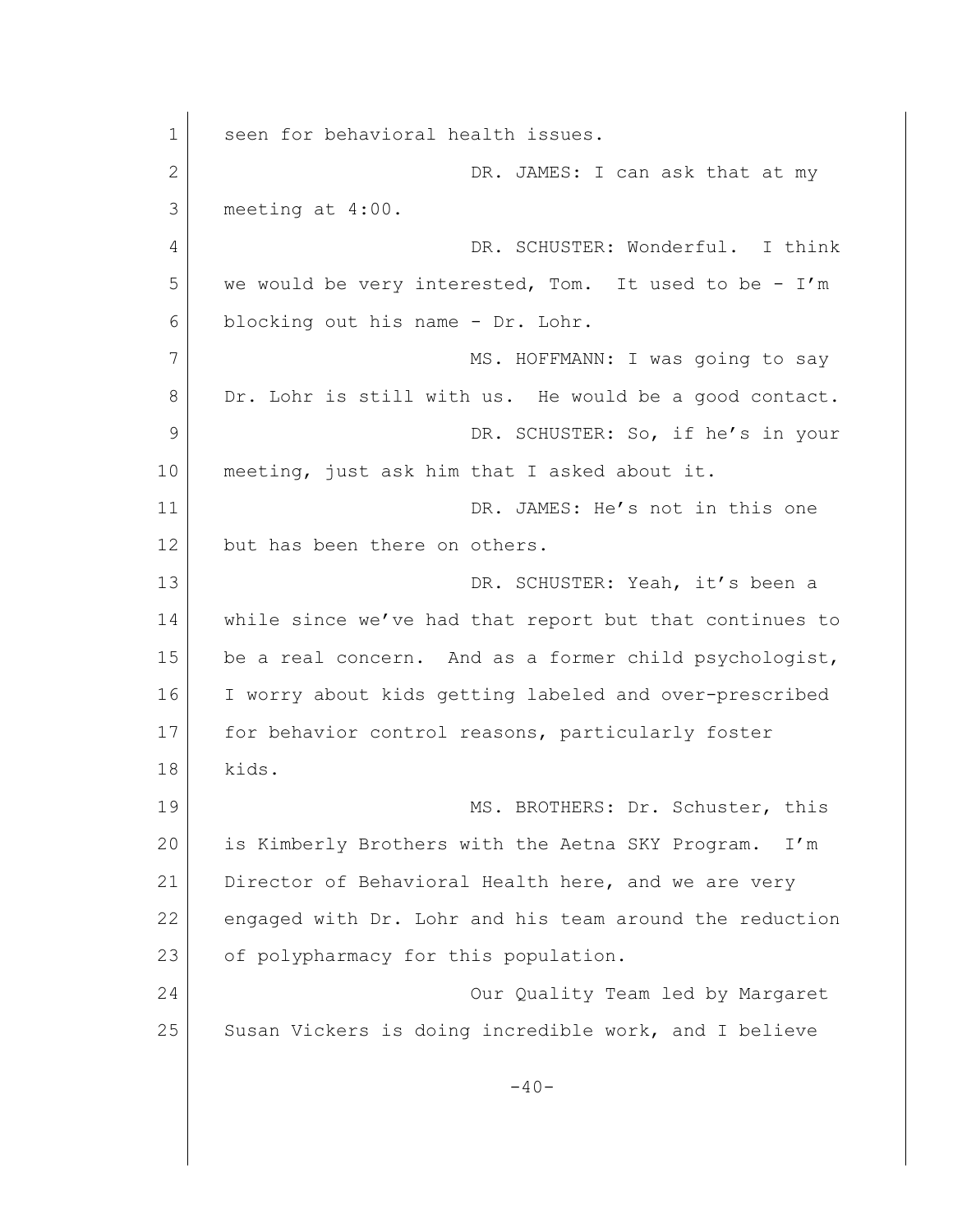1 in the hear future, we will be able to produce some 2 | nice-looking data to our DCBS partners and DMS partners 3 around our efforts in reduction of polypharm. 4 DR. SCHUSTER: Wonderful. I think 5 we would be very interested, Kimberly, on having you 6 all present to this TAC whenever you have that report 7 ready. 8 MS. BROTHERS: We're very new in 9 this business but I will let Margaret Vickers know that 10 her data is highly sought after. 11 DR. SCHUSTER: Yes. And I see 12 from Claire Arant from KHA that Dr. Lohr presented 13 recently to their PsyCD forum. 14 I just think that, unfortunately, 15 with the high number of kids that we have in foster 16 care all the time in Kentucky - and I'm so glad we have 17 a separate MCO looking at that. In fact, I've heard 18 recently some very positive statements from a number of 19 providers about being glad that there's a single MCO to 20 deal with. 21 So, put us on your list. When 22 you get your report ready, let's talk to you all about 23 presenting to us, okay? 24 MS. BROTHERS: Yes, ma'am. 25 DR. SCHUSTER: All right. Thank -41-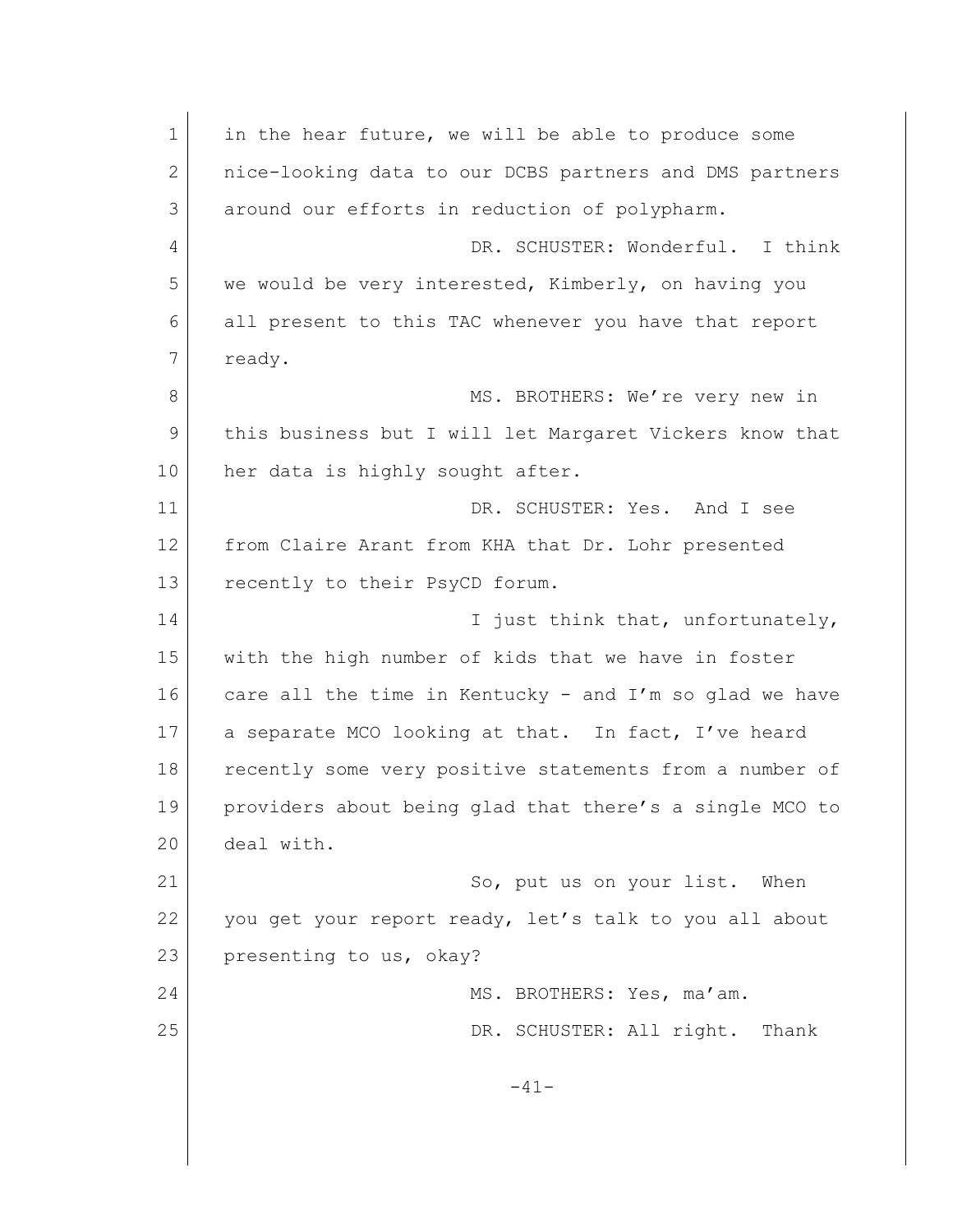1 you. 2 MR. SHANNON: Maybe Dr. Lohr could 3 present on his de-prescribing initiatives. 4 DR. SCHUSTER: Yes. 5 MR. SHANNON: I had a good 6 conversation with him earlier this week, and I think 7 it's something we have to pay more attention to. 8 DR. SCHUSTER: Well, I think the 9 data was to lead to some interventions with prescribers 10 about thinking differently about meds and de-11 prescribing and so forth. So, good point, Steve. 12 MS. HOFFMANN: Sheila, if you want 13 to follow up with an email to me, I can reach out to 14 Dr. Lohr. I speak with him on a pretty regular basis. 15 DR. SCHUSTER: Okay. Great. 16 Thank you, Tom, for bringing that up. That will be a 17 | good connection for us and to Dr. Theriot also for 18 sharing the pharmacy side of this. 19 DR. JAMES: Collaboration. 20 DR. SCHUSTER: Collaboration. 21 That's what it's all about. 22 The next item is also a recurrent 23 item and that's the increasing number and requirements 24 of MCO audits. 25 | Kathy, you sent me a note. Do  $-42-$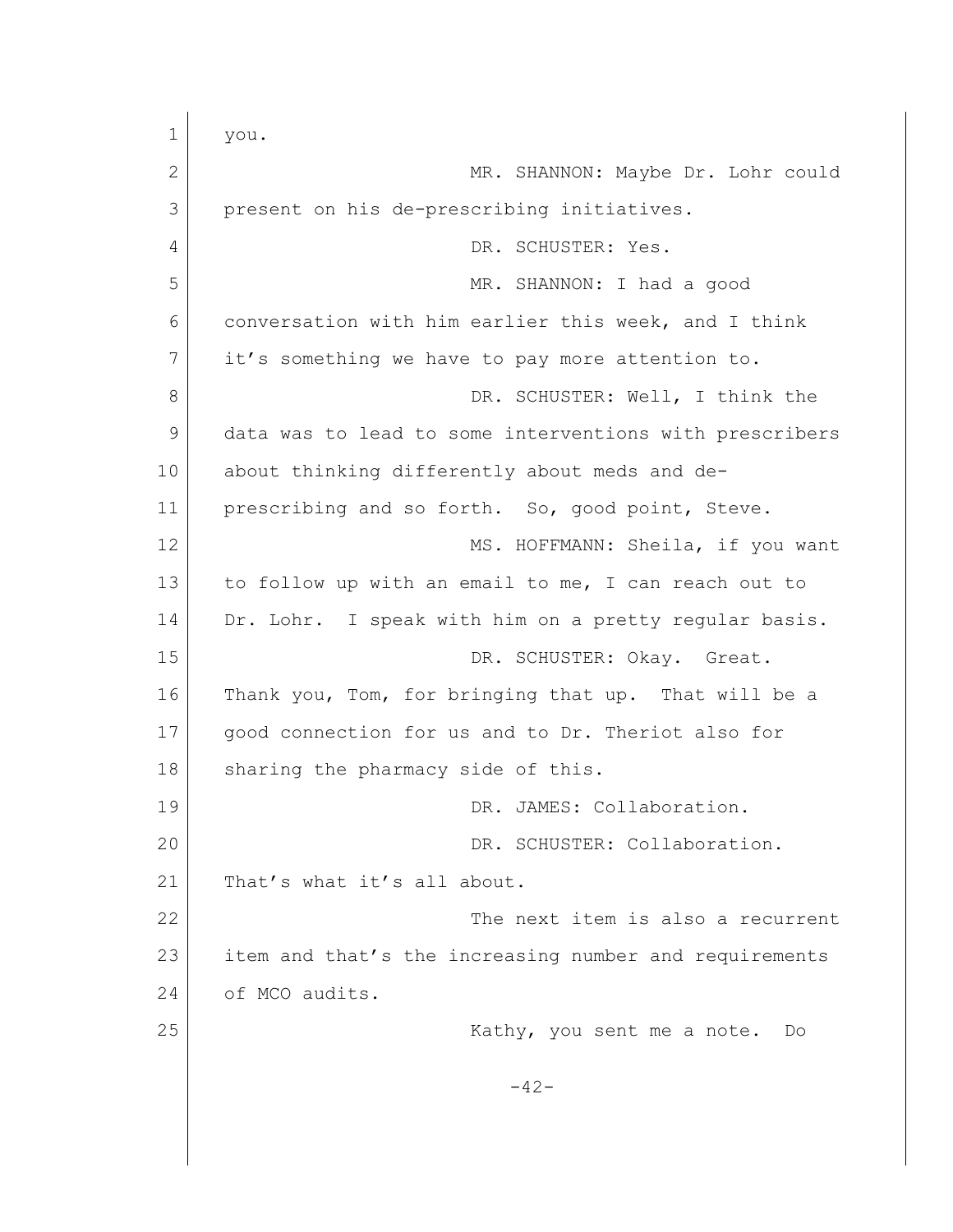1 you want to talk about what you all are seeing at the 2 Children's Alliance? 3 MS. ADAMS: Sure. Our Community-4 Based Services Council met yesterday and all the MCO 5 reps joined us. So, we appreciate that and we had a 6 good discussion. 7 I think we have some very real 8 examples what we consider not just as representative 9 sample but an overkill of requesting records. We had 10 one member that had records for seventy clients 11 requested over a year's time. 12 Now, each of those clients, it 13 was a specified time period, but you can imagine trying 14 to get the records for seventy clients, and, then, add 15 on top of that that you've probably gotten requests 16 | from the other MCOS, at least three or four of them for 17 audits as well. 18 So, it just is daunting for 19 especially some of the smaller BHSO's and Behavioral 20 Health MSG's to try to respond to these audits. 21 The MCOs have been very good when 22 we ask for the thirty-day extension to get records to 23 them and granting additional time, but in some of the 24 requests, we're seeing records for an example is they 25 were auditing eleven clients and they wanted all of the  $-43-$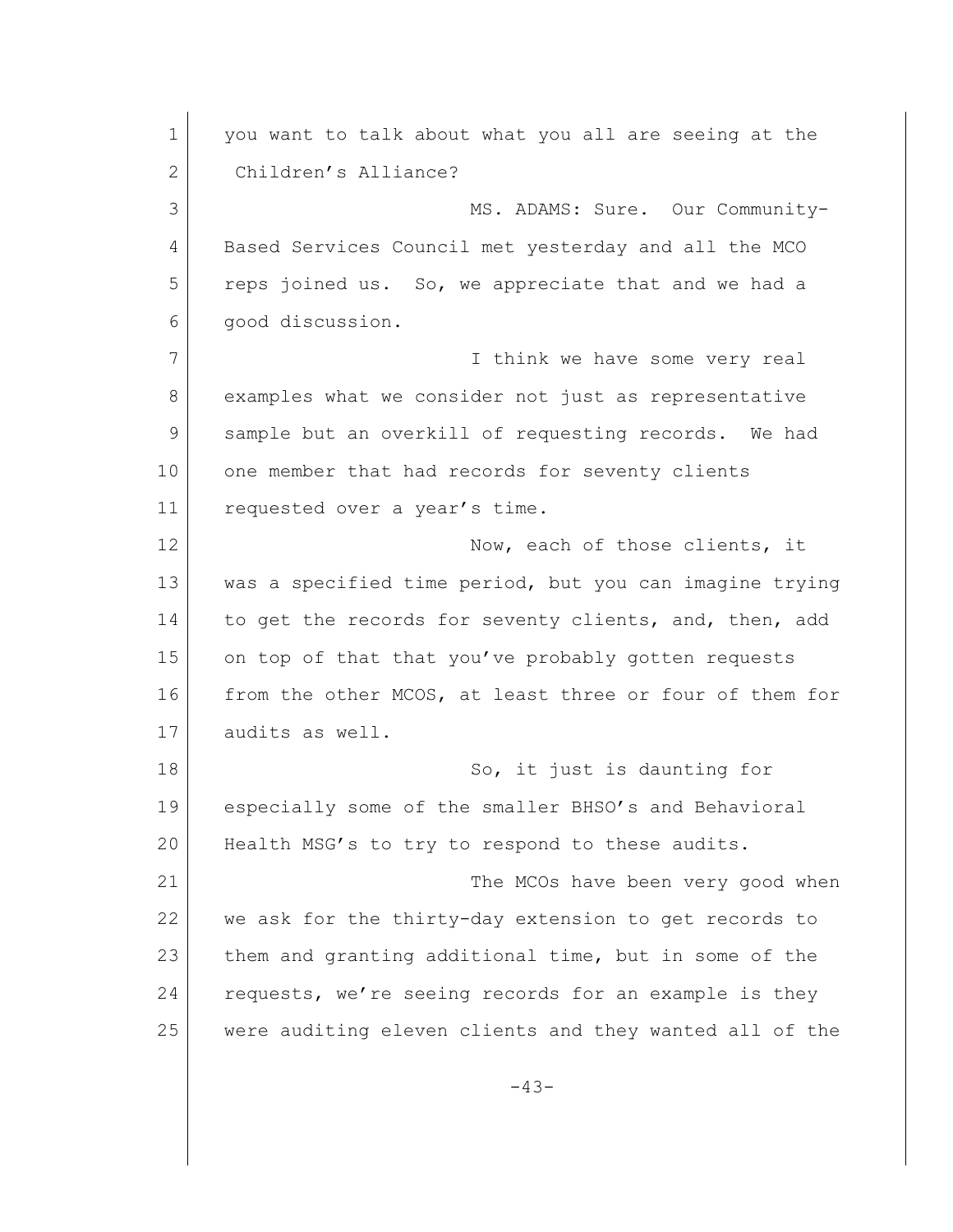| 1             | records within five days and it's like that's just      |
|---------------|---------------------------------------------------------|
| 2             | ludicrous to think that we could meet a five-day        |
| 3             | turnaround for that many clients and, yes, reach out    |
| 4             | and ask for an extension, but why should we even have   |
| 5             | to go through that exercise? Why can't the turnaround   |
| 6             | time frames be a little bit more reasonable?            |
| 7             | We did get positive feedback from                       |
| 8             | members on audit experiences with two of the MCOs, that |
| $\mathcal{G}$ | it was a very educational experience. It was a          |
| 10            | positive experience and a learning experience for them  |
| 11            | but we didn't hear that with the other four MCOs.       |
| 12            | And probably one of the biggest                         |
| 13            | complaints I heard yesterday was the fact that there is |
| 14            | not routine follow-up and feedback following those      |
| 15            | audits.                                                 |
| 16            | It's one thing to jump through                          |
| 17            | all of those hoops and get all of that information to   |
| 18            | them in a timely fashion, but, then, you don't get any  |
| 19            | feedback on the audit - what did they find, what's      |
| 20            | good, what needs to be improved upon. And, again, that  |
| 21            | was where we heard the positive feedback on two         |
| 22            | specific MCOs that it was a good process.               |
| 23            | So, I definitely think they're                          |
| 24            | still getting inundated with lots of audit requests.    |
| 25            | And especially when you're dealing with six MCOs, it    |
|               |                                                         |
|               | $-44-$                                                  |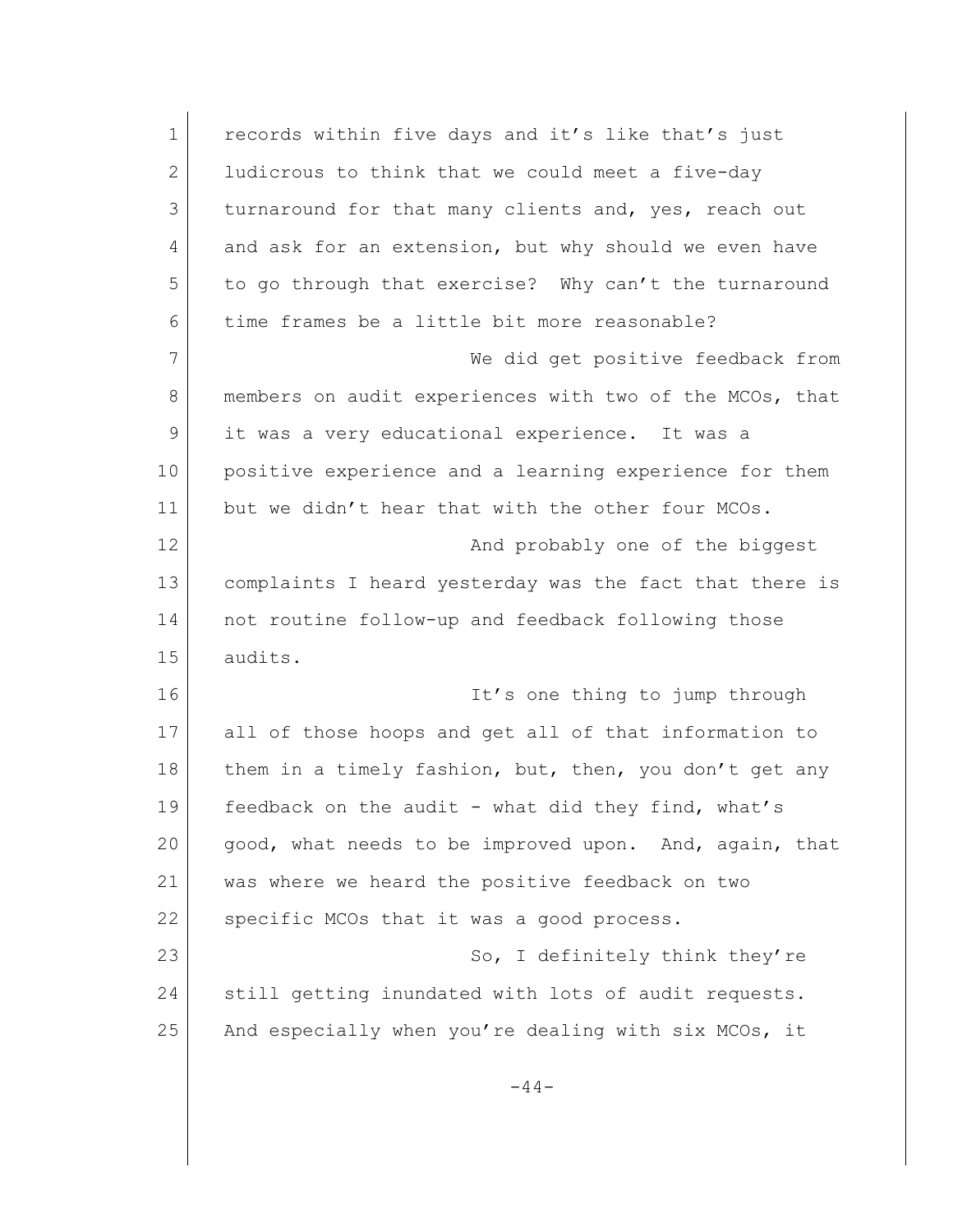| $\mathbf 1$ | doesn't take much to push you over the edge, but this   |
|-------------|---------------------------------------------------------|
| 2           | is at a time when we're all having a hard time          |
| 3           | attracting and keeping staff. We have very long wait    |
| 4           | lists for services. So, when we get these audit         |
| 5           | requests, it just takes up so much time and so much     |
| 6           | time away from patient care.                            |
| 7           | So, that's what we discussed                            |
| 8           | yesterday.                                              |
| 9           | DR. SCHUSTER: Leslie, I know                            |
| 10          | we've talked about this and you've explained that CMS   |
| 11          | is continuing to communicate with Medicaid and all the  |
| 12          | states that they really need to see that these audits   |
| 13          | are going on.                                           |
| 14          | But I think Kathy raises an                             |
| 15          | interesting point and I hadn't thought about it before  |
| 16          | and that is are there some minimum time lines that      |
| 17          | ought to be in place? I mean, eleven clients within     |
| 18          | five days seems extreme.                                |
| 19          | MS. HOFFMANN: I would ask Angie                         |
| 20          | to maybe speak about the particular reports and audits. |
| 21          | I do know that without prior authorization being on     |
| 22          | right now, that may be increasing some audits,          |
| 23          | necessary audits and that's just on my side.<br>I'm     |
| 24          | thinking without prior authorizations, that there may   |
| 25          | be some increases.                                      |
|             |                                                         |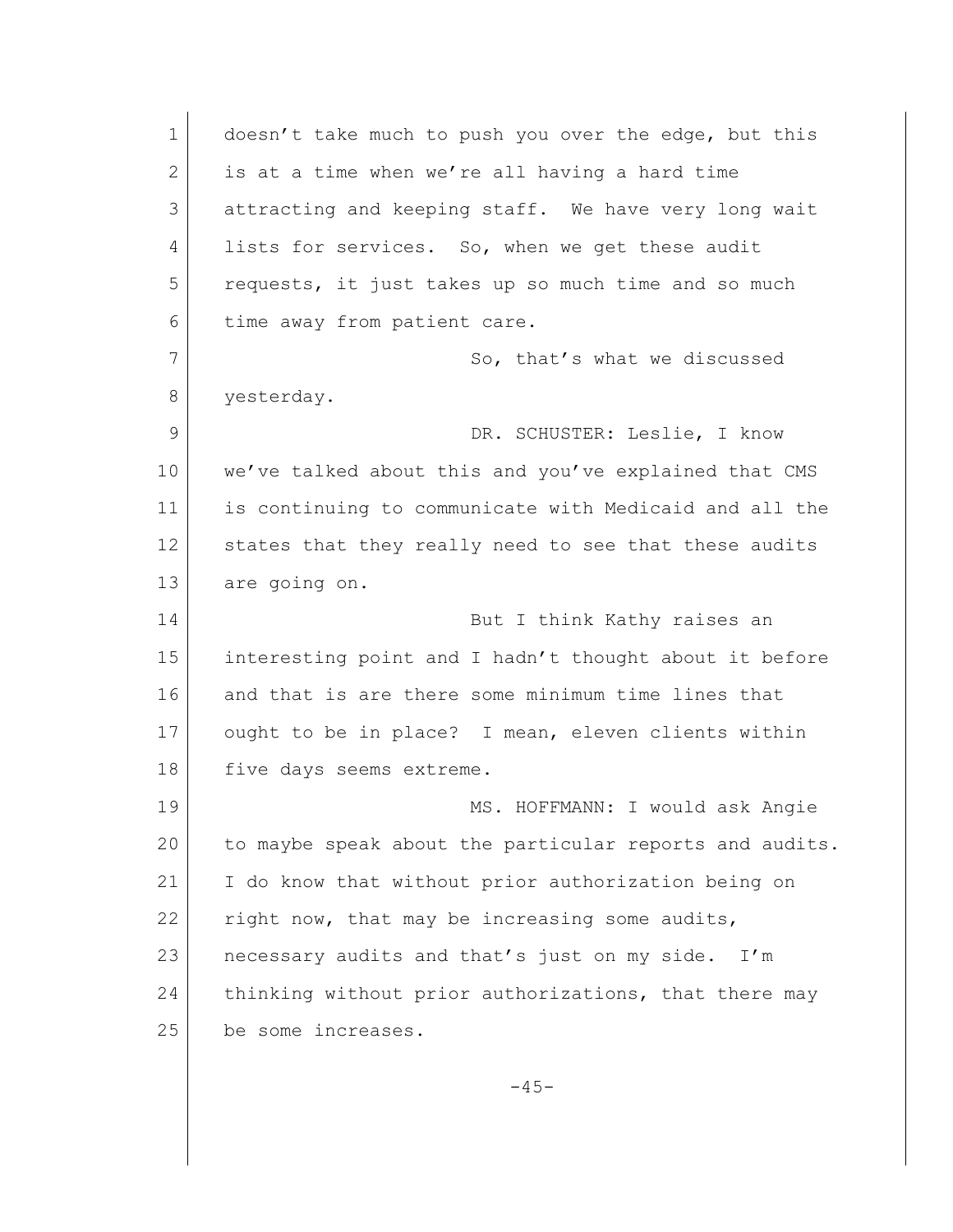1 angle, is there a minimum on the 1 2 reporting or are you aware? 3 MS. PARKER: There is not a 4 minimum. 5 MR. SHANNON: I've heard the same 6 thing as Kathy has. It's a ton of information and it's 7 a quick turnaround, ask for an extension and, again, 8 very little feedback ever received and it's just 9 volumes of paper, right, Kathy? It's over and over and 10 over stuff but we understand prior auth has changed 11 things not having that requirement but it still doesn't 12 seem realistic that providers have to stop everything 13 and send stuff to the MCO. 14 One MCO representative happily 15 said sometimes a lot of these audits may be triggered 16 almost as a whistleblower. 17 I don't know if that's the case. 18 It doesn't seem like it's all the cases but he said 19 sometimes when there's not a lot of feedback given on 20 an audit, it's because actually someone called and 21 cited something, so, they treat it as a whistleblower. 22 I don't know if that's the case. It seems unlikely 23 every audit would fall under that category. 24 MS. ADAMS: Definitely agree, 25 Steve, and I think, again, you're an MCO and you're  $-46-$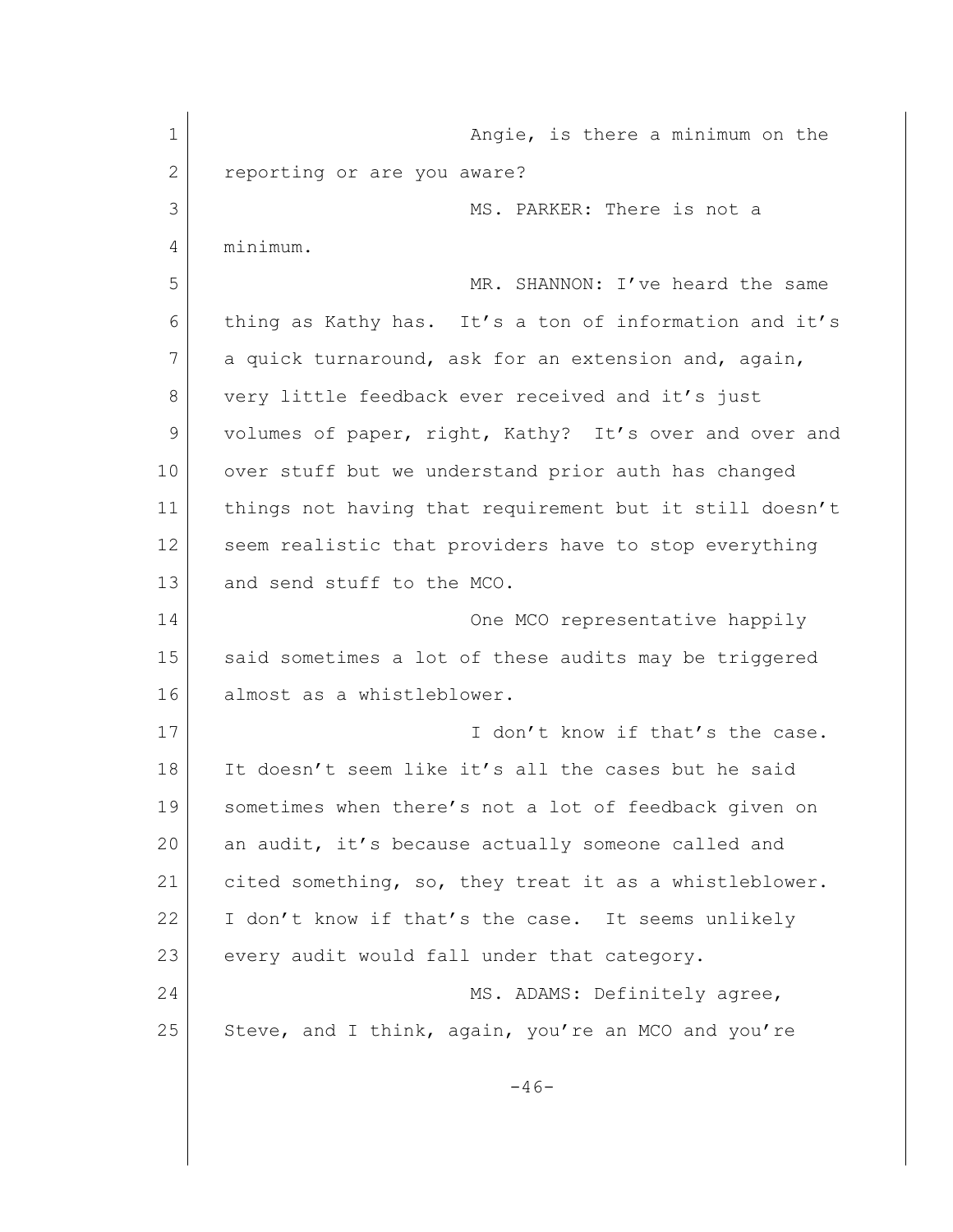1 managing your providers and the services being 2 provided. There's nothing that compels them to 3 consider that that provider is probably contracted with 4 five other MCOs and experiencing the same thing. 5 So, I think just the simple 6 volume that we've got six MCOs and if you're contracted 7 with all of them, that that is definitely a hardship 8 when you have audits because we also understand the 9 need for them and support the need for them; but I 10 think when, again, there's six different entities that 11 you're getting audited from, it becomes overwhelming 12 very quickly. 13 DR. SCHUSTER: So, it sounds like 14 we're in a situation where the only way to push back 15 from the provider standpoint to unrealistic either time 16 frames or volumes is to say to the MCO we can't meet 17 that, we're going to need to get an extension of "x" 18 amount of time or whatever. 19 **Is the extension being honored**, 20 Kathy, Steve, when it's being made? 21 MS. ADAMS: Oh, yes. Yes. 22 MR. SHANNON: But, still, at some 23 point even with an extension, you still have to gather 24 everything. It doesn't change the assignment. It just 25 changes the due date.

 $-47-$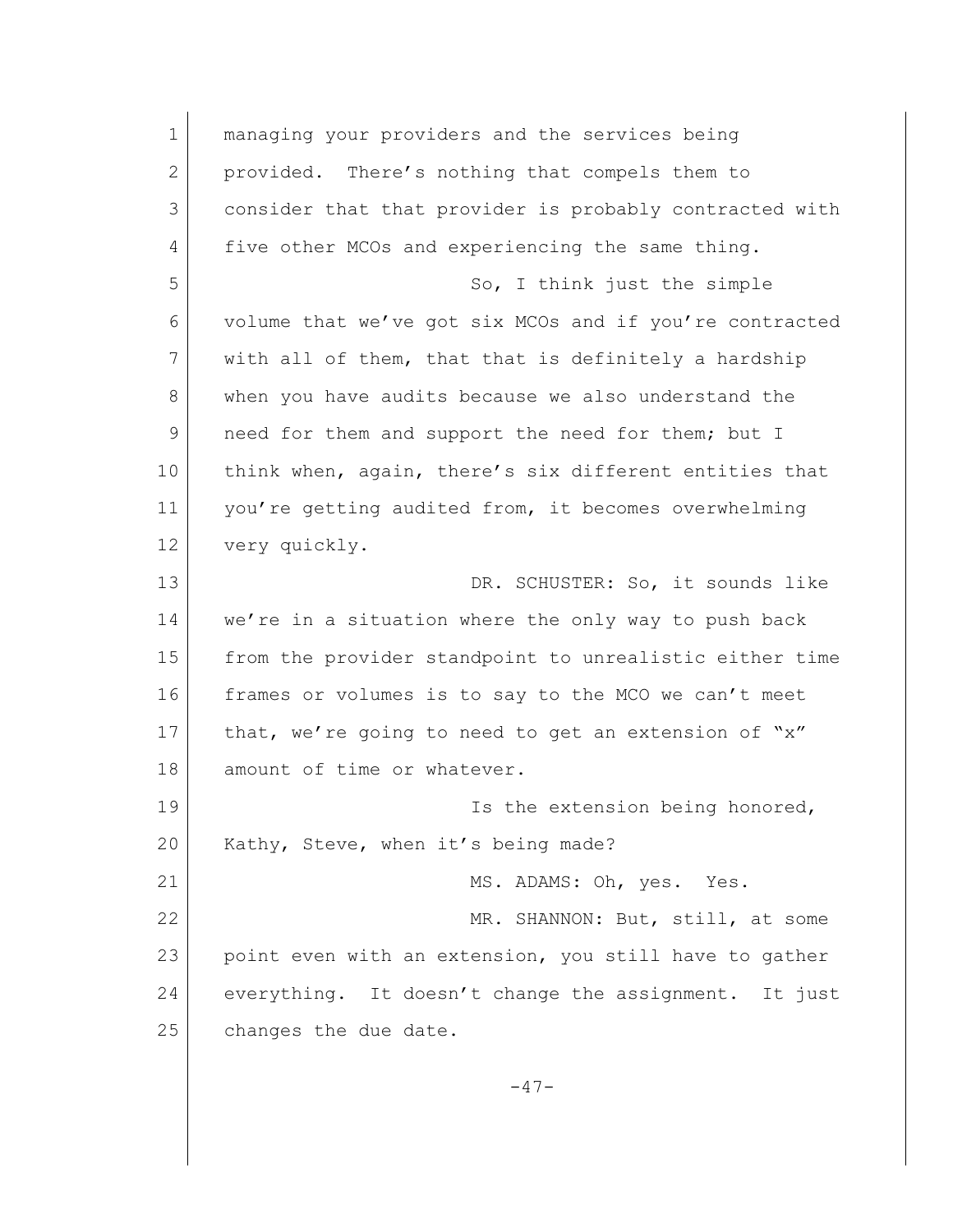| $\mathbf 1$ | DR. SCHUSTER: So, Angie, if                             |
|-------------|---------------------------------------------------------|
| 2           | there's no minimum time frame, then, I quess there's no |
| 3           | possibility of putting a minimum in? I thought I'd ask  |
| 4           | the question.                                           |
| 5           | MS. PARKER: Something we can look                       |
| 6           | at, Dr. Schuster. I think there are different auditing  |
| 7           | reasons, whether or not it's a code that sparks an      |
| 8           | audit or number of claims. There's a lot of different   |
| 9           | reasons. Leslie did say with not having prior           |
| 10          | authorization, that is one of the reasons why.          |
| 11          | DR. SCHUSTER: Right. Right.                             |
| 12          | MS. PARKER: But I think Kathy in                        |
| 13          | her ask yesterday in the meeting, which I attended as   |
| 14          | well, the ask to not, for each MCO to, you know,        |
| 15          | depending on the number that they're requesting, to not |
| 16          | put a five-day turnaround on it, to be a little bit     |
| 17          | more gracious in the amount of time, depending on the   |
| 18          | number of audits that is being requested.               |
| 19          | DR. SCHUSTER: Okay.                                     |
| 20          | MS. PARKER: But, yes, by all                            |
| 21          | means, if it comes over and you don't have the time to  |
| 22          | get it turned around in the time period, ask for more   |
| 23          | time.                                                   |
| 24          | DR. SCHUSTER: It sounds like                            |
| 25          | those extensions are being honored by the MCOs.         |
|             | $-48-$                                                  |
|             |                                                         |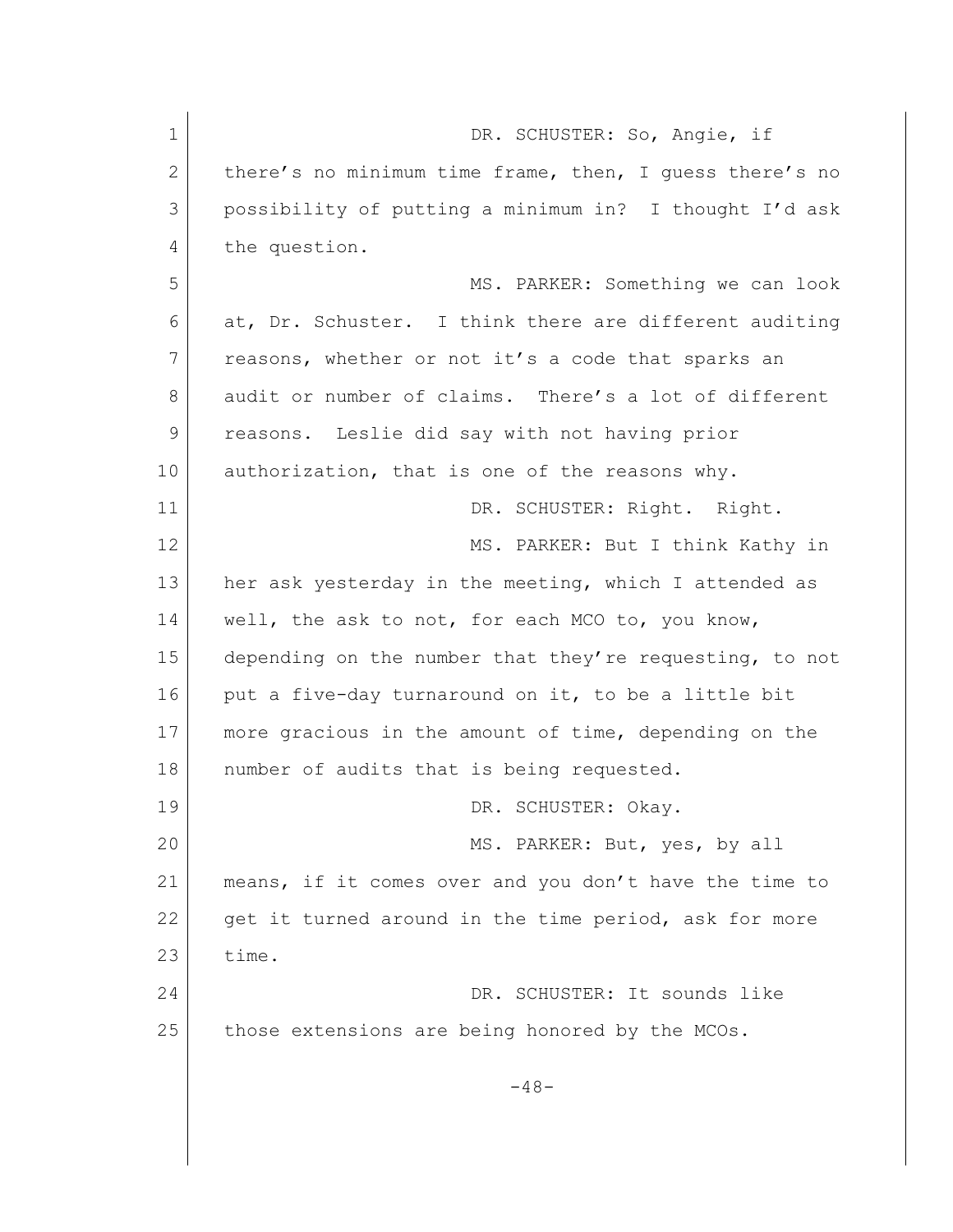1 MS. PARKER: Yes; and if they're 2 not, you can contact me. 3 DR. SCHUSTER: Well, let me put in 4 a plea to the MCOs who are all on here, I guess, except 5 Anthem. Look at your time frames when you're sending 6 that to a provider and let's try to be a little bit 7 realistic on both sides. I don't know what else can be 8 done about it. 9 MR. CROWLEY: Dr. Schuster, this 10 is David Crowley from Anthem. 11 DR. SCHUSTER: Hi, David. 12 MR. CROWLEY: I joined a little 13 late. I was in another meeting, but our time frame is 14 thirty days on those; and if there's an issue getting 15 it in in thirty days, then, we'll work with you. 16 DR. SCHUSTER: Okay. Is that true 17 for all your audit requests, David? 18 MR. CROWLEY: Yes. 19 DR. SCHUSTER: Okay. Well, let me 20 ask the other MCOs, then, since you opened Pandora's 21 box here. 22 MS. JONES: This is Cat with Aetna 23 and we have the same time frames - thirty days, and, 24 then, if additional time is requested, we will 25 definitely work with them.  $-49-$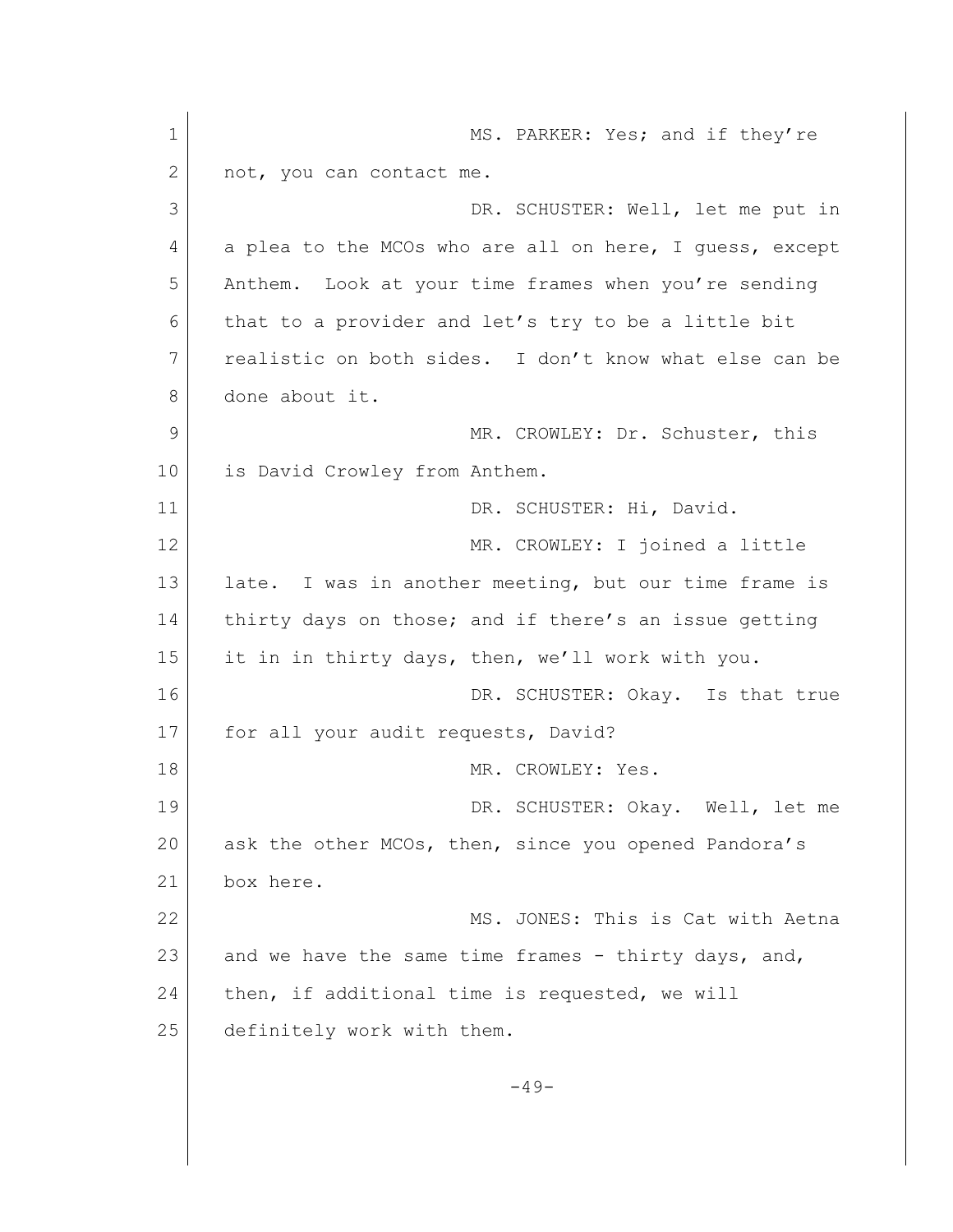| $\mathbf 1$ | DR. SCHUSTER: Okay. And Humana.                         |
|-------------|---------------------------------------------------------|
| 2           | Did we lose our Humana person?                          |
| 3           | MS. STEARMAN: Sorry. I was                              |
| 4           | getting off mute there. So, I believe ours is thirty    |
| 5           | days but I'm going to check with our auditing team and  |
| 6           | I'll let you know if that's not the case; and, again,   |
| 7           | we do have the same in place for requesting exceptions. |
| 8           | DR. SCHUSTER: Okay. Thank you,                          |
| 9           | Liz. Passport?                                          |
| 10          | DR. McKUNE: This is Liz McKune.                         |
| 11          | I'm going to have to confirm. We've had some            |
| 12          | transition and I just want to make sure I give an       |
| 13          | accurate answer. So, I will follow up with you.         |
| 14          | DR. SCHUSTER: All right. Thank                          |
| 15          | you. And United, Dr. Cook.                              |
| 16          | DR. COOK: So, our practice                              |
| 17          | management auditing, I know that it's thirty days and   |
| 18          | they do work collaboratively if there's an extension    |
| 19          | needed but I do need to follow up for any of our audits |
| 20          | to see the time line that they are requesting. So, I    |
| 21          | can follow up with that.                                |
| 22          | DR. SCHUSTER: All right. Thank                          |
| 23          | you. And, Stuart, WellCare.                             |
| 24          | MR. OWEN: My understanding is                           |
| 25          | thirty but I will confirm that as well.                 |
|             | $-50-$                                                  |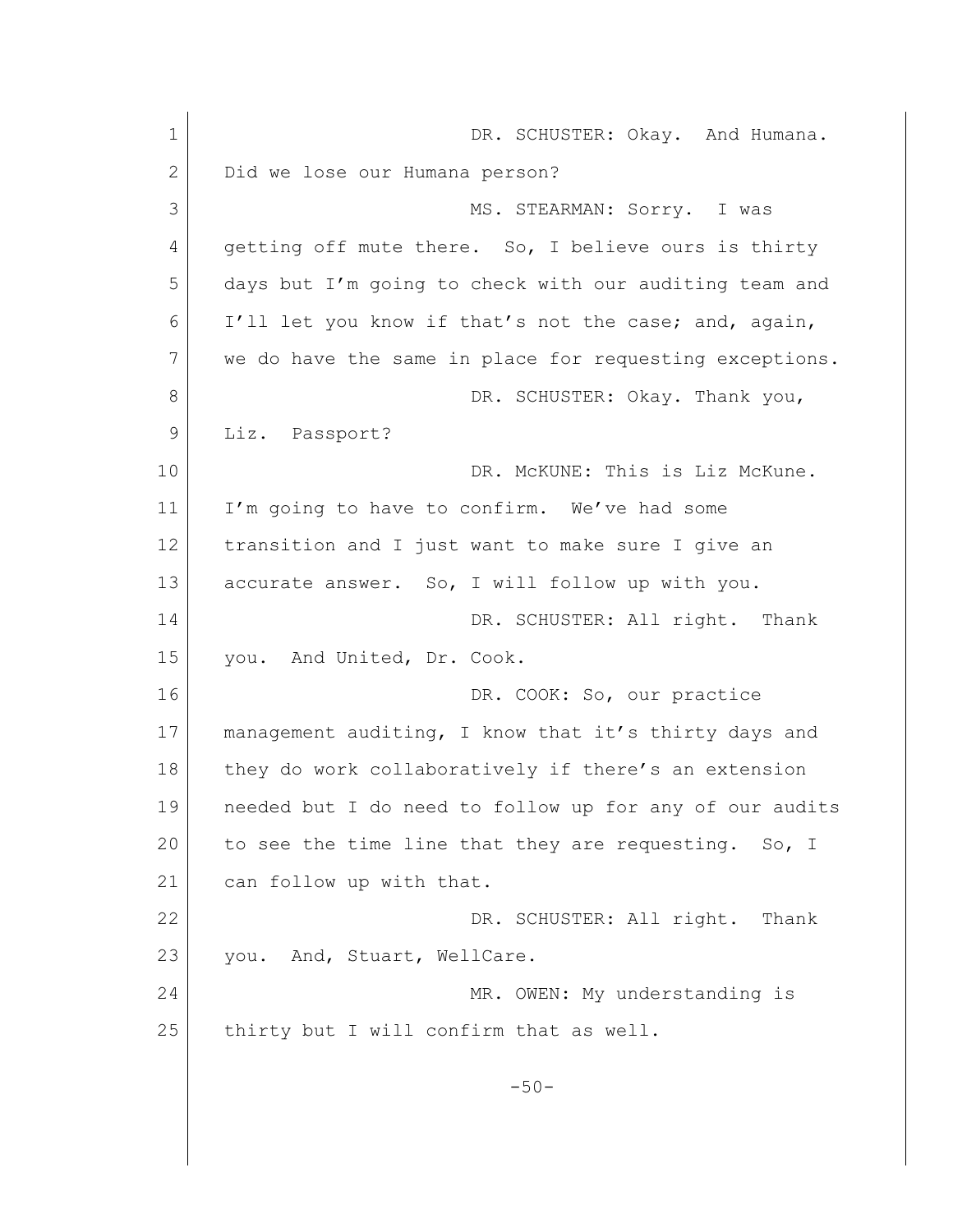| $\mathbf 1$ | DR. SCHUSTER: Okay. So, it must                        |
|-------------|--------------------------------------------------------|
| 2           | have been an MCO from outer space, Kathy, that asked   |
| 3           | for five days.                                         |
| 4           | MS. ADAMS: I'm sure that was the                       |
| 5           | case. I'm looking through the notes now.               |
| 6           | DR. SCHUSTER: Or a different kind                      |
| 7           | of audit maybe. Are there - obviously, there's         |
| 8           | different kinds of audits. There's got to be different |
| 9           | kinds of audits, right?                                |
| 10          | MS. ADAMS: Yes, there are                              |
| 11          | different kinds of audits and I know that this example |
| 12          | specifically, they were requesting records on eleven   |
| 13          | different clients for a year and the turnaround was    |
| 14          | five days.                                             |
| 15          | DR. SCHUSTER: Okay. All right.                         |
| 16          | Well, thirty days sounds at least more reasonable as a |
| 17          | starting place. All right. If you all check and there  |
| 18          | are other exceptions to that or differences, just send |
| 19          | it to me by email if you would. I would appreciate     |
| 20          | that.                                                  |
| 21          | Leslie, this has been on for a                         |
| 22          | long time and I hope we can get rid of it at some      |
| 23          | point.                                                 |
| 24          | MS. HOFFMANN: Well, I do have                          |
| 25          | some good news. And forgive me. I know some folks      |
|             | $-51-$                                                 |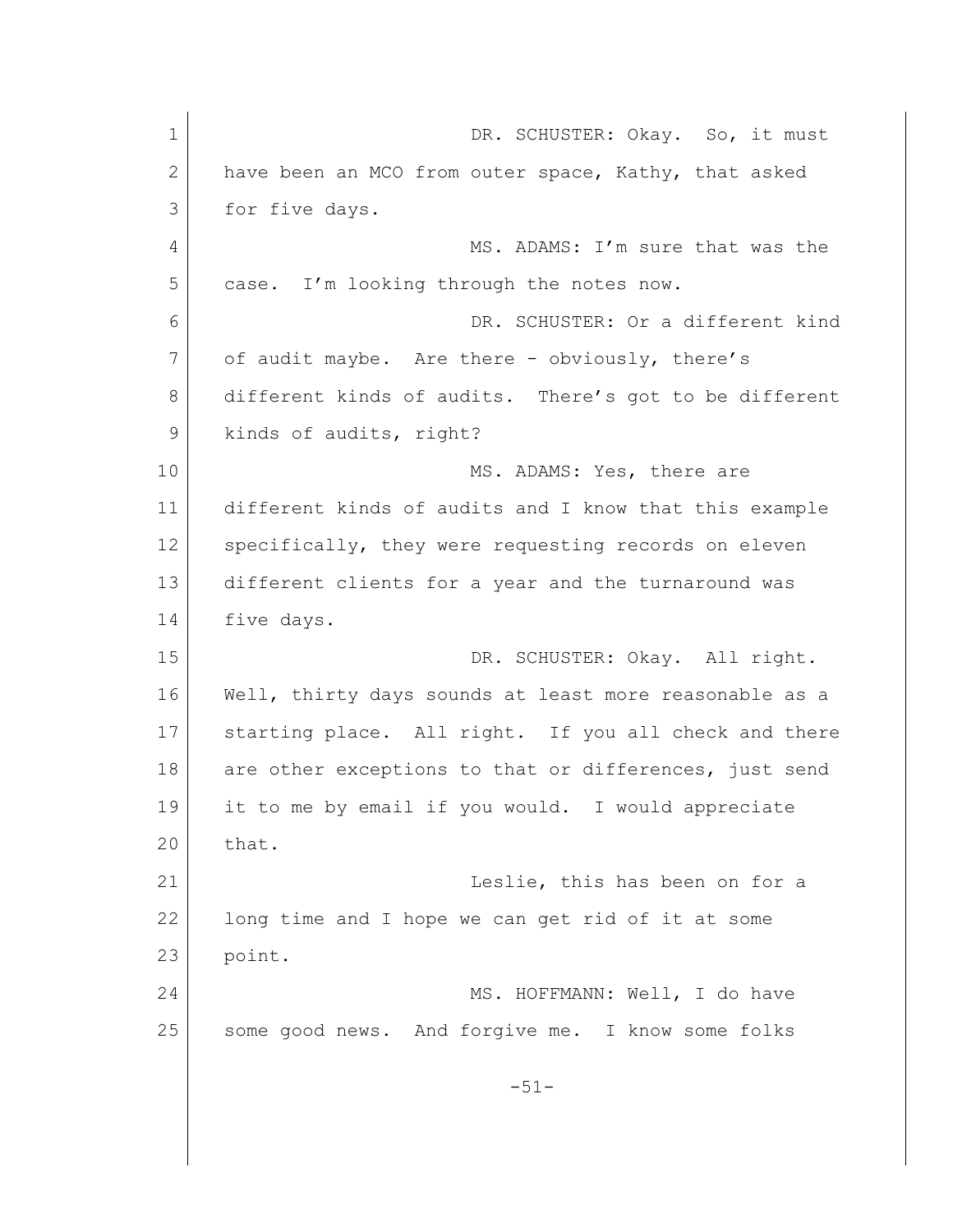| 1              | were on the meeting with me this morning. So, if I'm   |
|----------------|--------------------------------------------------------|
| $\overline{2}$ | duplicating, just forgive me, but I do want to tell    |
| 3              | everybody that we have had some good news with CMS.    |
| 4              | They are now working with us                           |
| 5              | after fourteen months on this amendment that we really |
| 6              | started working on it now which is such good news.     |
| 7              | They are helping us with the                           |
| $8\,$          | budget neutrality piece. Of course, we completed that  |
| 9              | budget neutrality, it's been more than fourteen months |
| 10             | ago, and really trying to synthesize it now to make    |
| 11             | sure that it's correct and working with our partners   |
| 12             | and DBH and DOC to ensure the accuracy and they have   |
| 13             | been great partners throughout this whole initiative.  |
| 14             | So, $CMS - I$ think I've told you                      |
| 15             | this before - CMS actually said that their guidance to |
| 16             | us could change daily or weekly and just to be patient |
| 17             | with them as they are still learning, too.             |
| 18             | So, we are supposed to be                              |
| 19             | participating - and when I say we, it's DMS, DOC and   |
| 20             | DBH are going to participate in a round panel          |
| 21             | discussion with California and I know their advocacy   |
| 22             | group related to our initiatives. They seem very       |
| 23             | pleased with what Kentucky is trying to do and that    |
| 24             | we've broken down the barriers in trying to work       |
| 25             | together as a team here in Kentucky.                   |
|                |                                                        |

-52-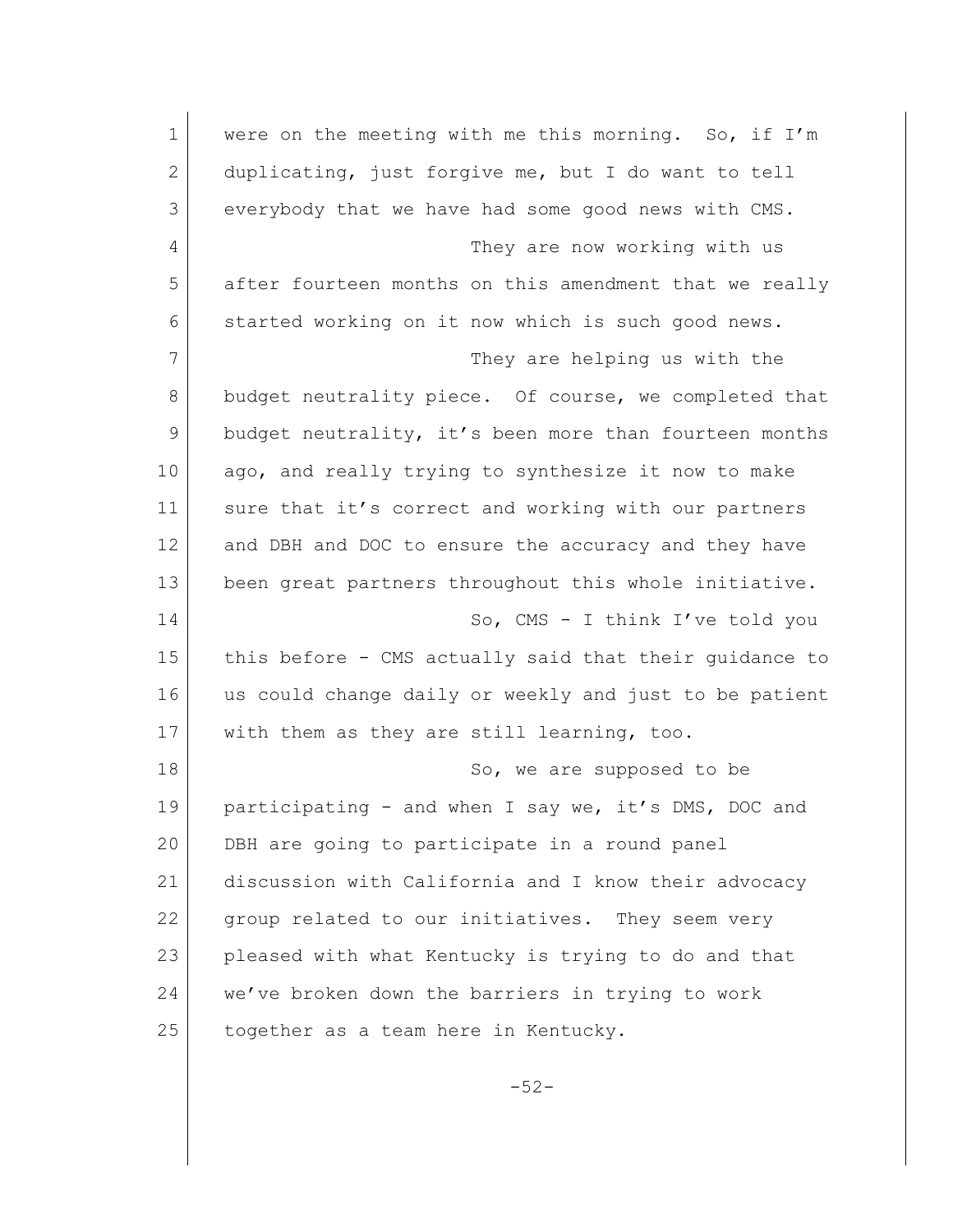| $\mathbf 1$ | So, as far as I can tell you                                                   |
|-------------|--------------------------------------------------------------------------------|
| 2           | right now, we're meeting with them on a monthly basis                          |
| 3           | but we are currently, like today, working on the budget                        |
| 4           | neutrality piece with DOC. So, hopefully, I will be                            |
| 5           | able to give you more information.                                             |
| 6           | Sheila, if I may, I'm just going                                               |
| 7           | to tell you just real quick since this is the                                  |
| 8           | Behavioral Health TAC that our mobile crisis                                   |
| 9           | intervention planning grant is going really well and we                        |
| 10          | are currently working on a needs assessment in                                 |
| 11          | Kentucky.                                                                      |
| 12          | That planning grant runs from                                                  |
| 13          | September the 30 <sup>th</sup> of 2021 until September the 30 <sup>th</sup> of |
| 14          | We did this in collaboration with our sister<br>2022.                          |
| 15          | agency, DBHDID, and it's going really well. We have                            |
| 16          | the utmost support through this initiative.                                    |
| 17          | I do feel like that this will be                                               |
| 18          | something that we will explore after the planning grant                        |
| 19          | and it is to develop a one united integrated crisis                            |
| 20          | model for Kentucky and kind of pulling all of us                               |
| 21          | together. We've all got pieces into the crisis, right,                         |
| 22          | model but not a full like united crisis model. So,                             |
| 23          | that's kind of what we're working towards.                                     |
| 24          | And I just wanted to mention to                                                |
| 25          | you as well so that to your knowledge that we are                              |
|             | $-53-$                                                                         |
|             |                                                                                |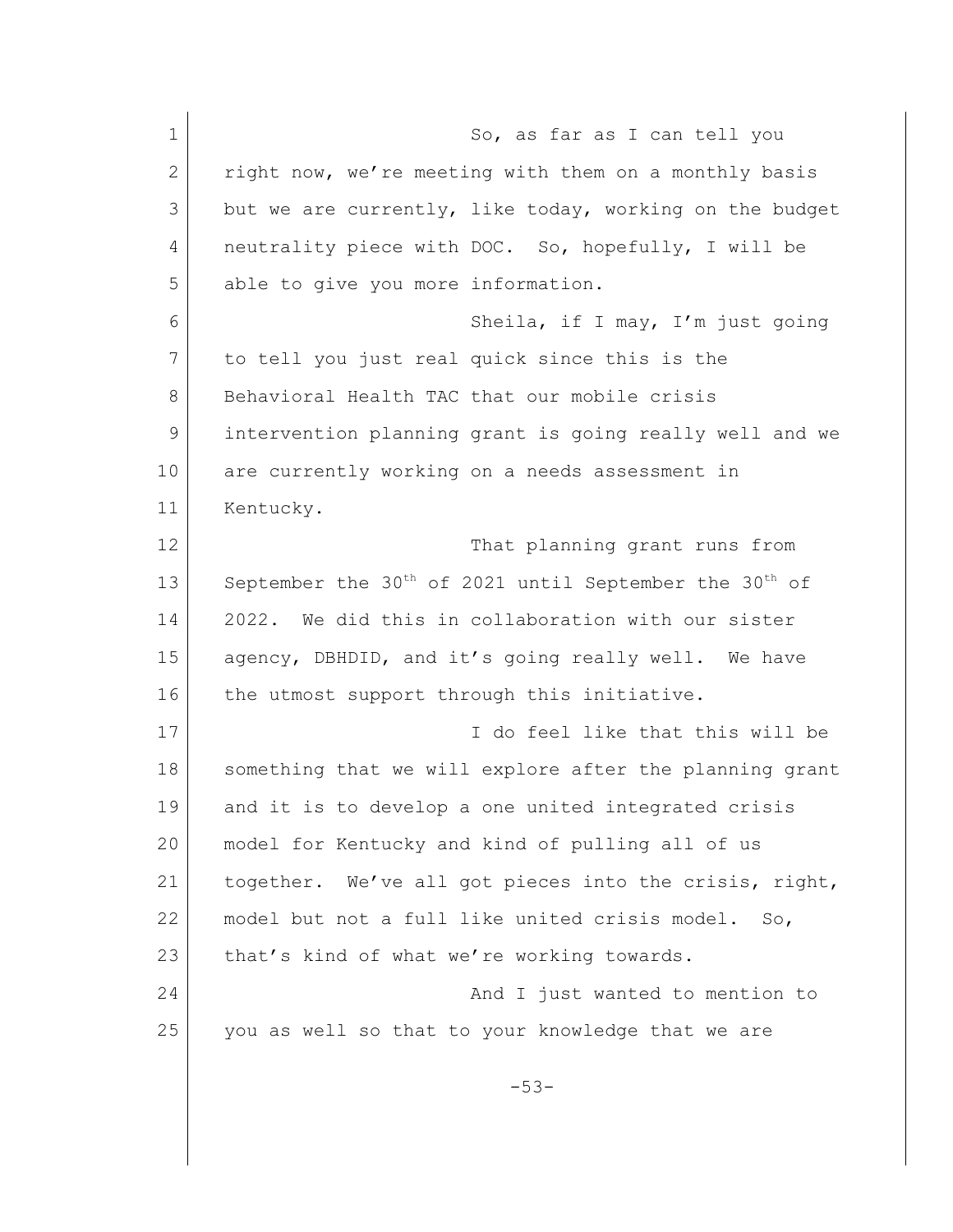1 currently working on the SMI/SED waiver with CMS just 2 getting some quidance. Again, that's something very 3 positive that we're working on, and we will have more 4 information to come to you later. 5 We are looking at trying to have 6 this drafted sometime by the end of the year. Our 7 other 1115's are due I think for a renewal around 9/30 8 is when we have to start working on the drafts. So, I 9 just wanted to let you know that, that we're working on 10 it. 11 And, then, our CCBHC - I'm 12 probably talking really fast - I'm sorry - our 13 Certified Community Behavioral Health Clinics rolled  $14$  out January the  $1^{st}$  of 2022 and that will roll out for 15 eight quarters through a demonstration until 2024, and 16 we did that in collaboration with our sister agency, 17 the Department of Behavioral Health, again. It's going 18 really well. 19 We've always got growing pains 20 and we're working through those, but, again, it will 21 run for eight quarters. 22 We'll probably within the next 23 couple of quarters start thinking about where we want 24 to go after this demonstration. Again, I have the 25 utmost support for that project. So, I do see it going -54-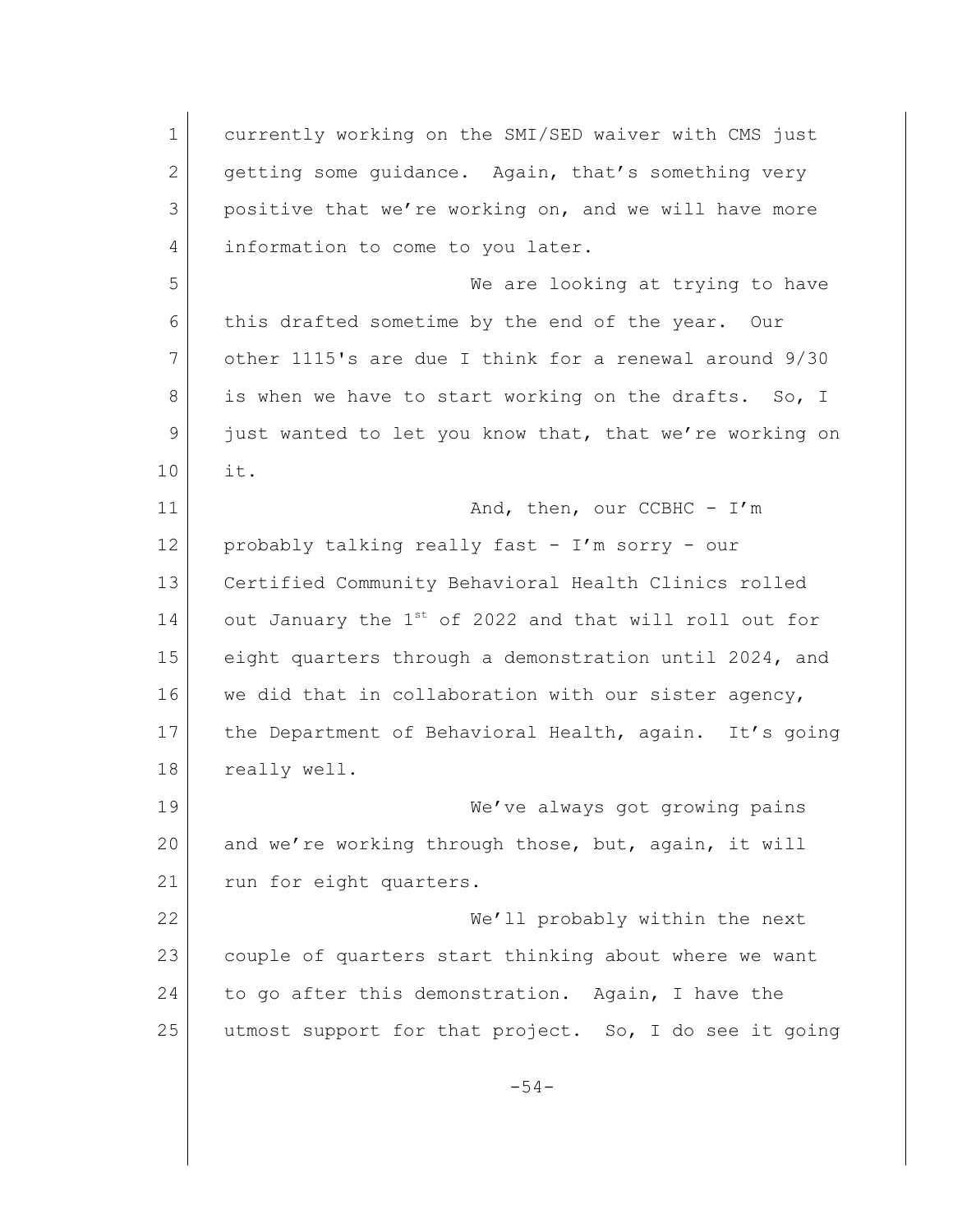1 forward. 2 DR. SCHUSTER: The goal was 3 fourteen CCBHC's. 4 MS. HOFFMANN: Yeah. We would 5 like to expand. You remember, CMS had me to base the 6 eligibility of providers based on a 2016 application 7 that was sent in quite some time ago and that only 8 included four of our CMHC's. And, so, yeah, we would 9 like to expand later, at a later date. 10 And feel free. Anybody can reach 11 out to me with any questions related - there's a lot 12 | going on, right, and we're all starting to overlap. 13 Even on Pam Smith's side with the 14 1915(c) waivers and the HCBS enhanced FMAP, there's 15 crisis funds in there that can be utilized by anybody 16 and feasibility studies on that side as well. 17 Housing and residential is a big 18 piece right now and we have many initiatives going on 19 with housing and employment. 20 DR. SCHUSTER: Okay. 21 MS. HOFFMANN: Hopefully, we can 22 tie all these pieces together because we're running 23 them at the same time and I need them to meet at some 24 point. So, it's very exciting times for behavioral 25 health. -55-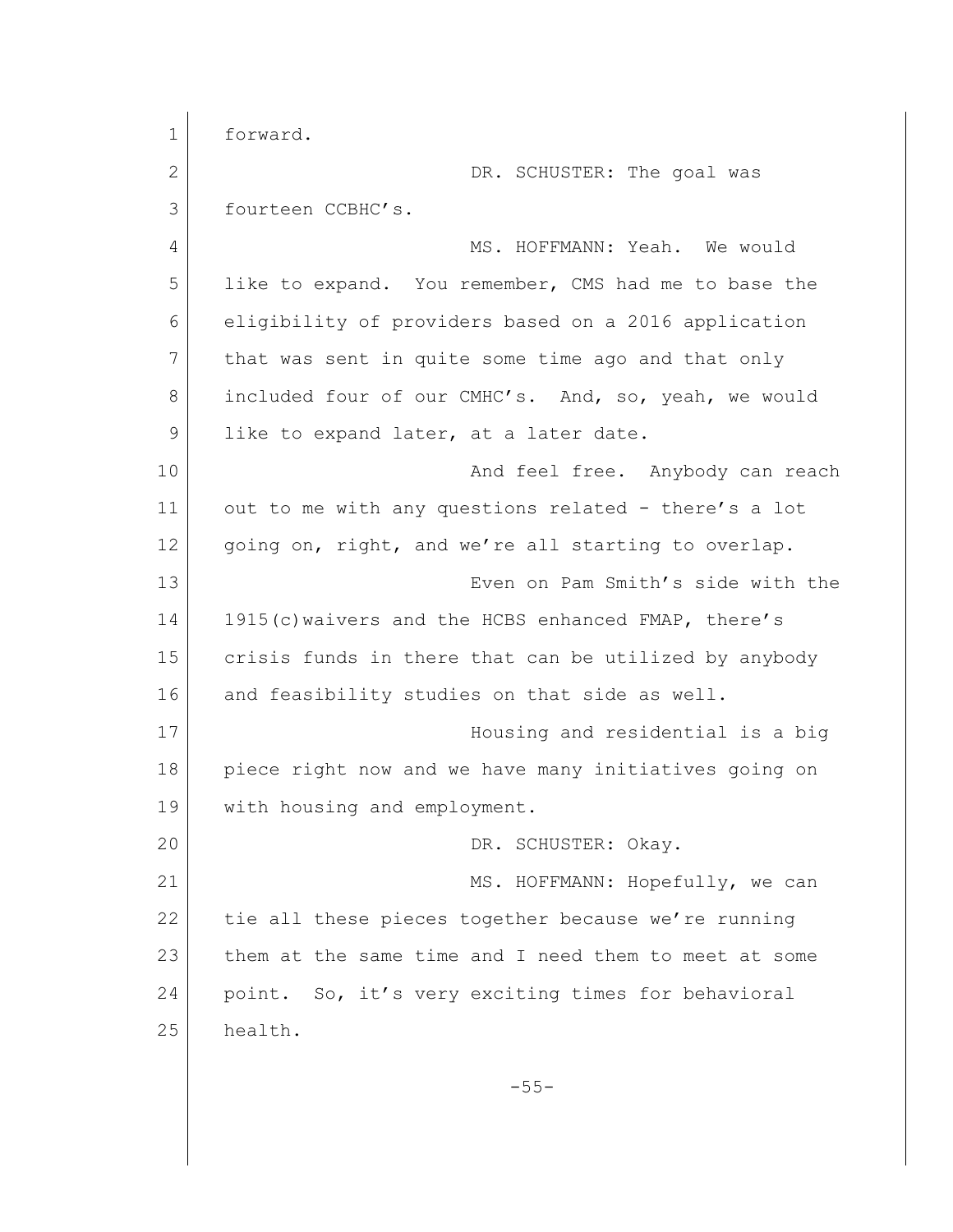| $\mathbf 1$ | DR. SCHUSTER: Yeah. If we can                           |
|-------------|---------------------------------------------------------|
| 2           | get some boots on the ground and get some housing out   |
| 3           | there for our SMI population that we've been working on |
| 4           | for - I keep telling Steve it's been twenty years at    |
| 5           | least that we've been working on this, on the SMI       |
| 6           | waiver. So, I love to see that happening.               |
| 7           | And certainly after fourteen                            |
| 8           | months with your 1115 on the SUD, good news that CMS is |
| 9           | closing in with you. I assume that you see that as      |
| 10          | them closing in, Leslie.                                |
| 11          | MS. HOFFMANN: Yes.                                      |
| 12          | DR. SCHUSTER: That they're                              |
| 13          | working with you.                                       |
| 14          | MS. HOFFMANN: Budget neutrality                         |
| 15          | is where we kind of first started seeing as our         |
| 16          | negotiating. That's kind of our first piece. They've    |
| 17          | had some very minor questions that were very easy to    |
| 18          | answer that were already in the waiver amendment        |
| 19          | itself. So, the budget neutrality is a big piece        |
| 20          | And, honestly, we did that budget                       |
| 21          | neutrality without any guidance because they weren't    |
| 22          | sure how to help us at the time. We did it over         |
| 23          | fourteen months ago during COVID. So, we're just        |
| 24          | trying to make sure that it's accurate and we're        |
| 25          | gathering information with the Department of            |
|             |                                                         |
|             | $-56-$                                                  |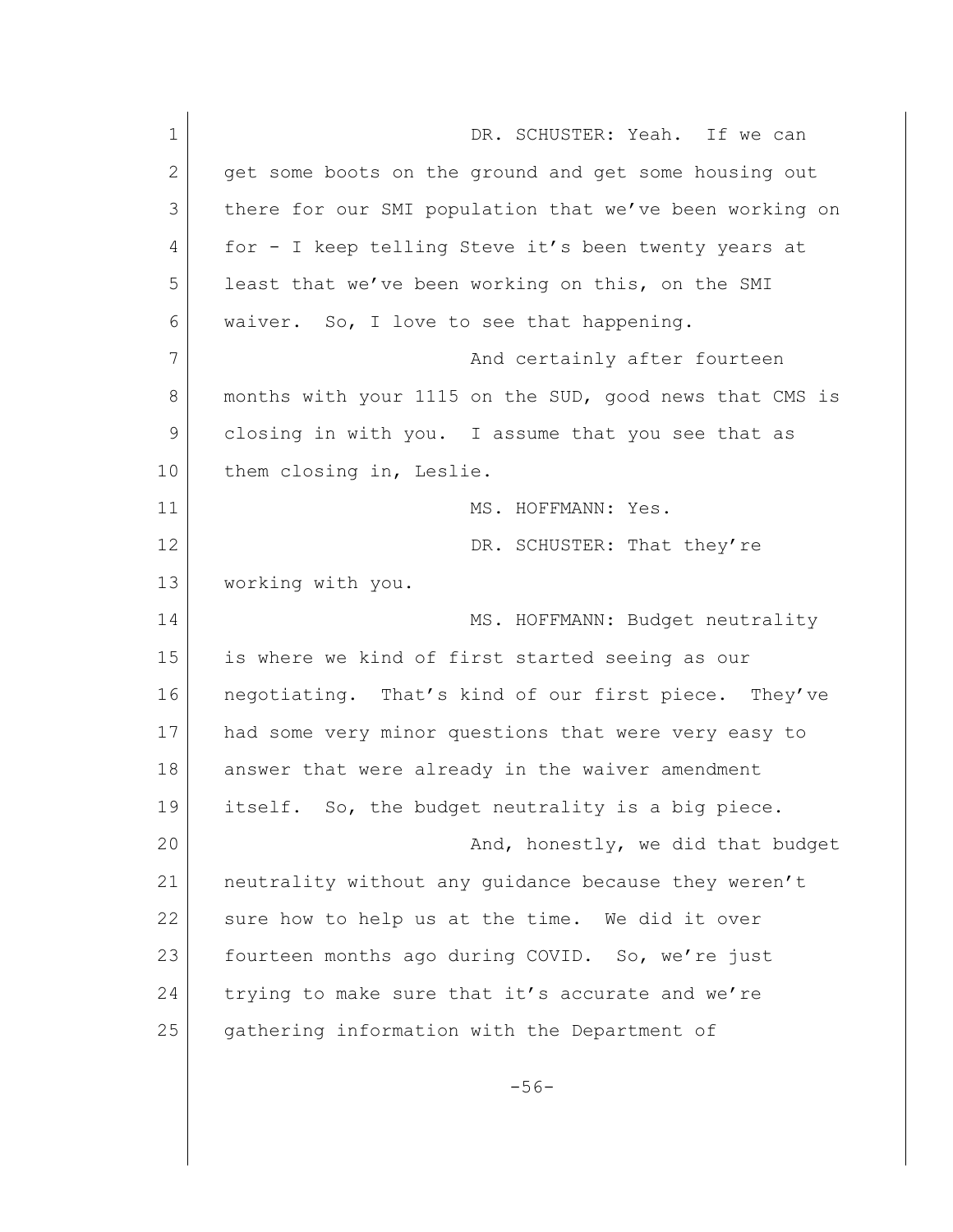1 Corrections to ensure that we've got the correct 2 information for it t be successful because we really 3 want this waiver to be successful. 4 DR. SCHUSTER: Yes, we certainly 5 do, and some of us feel like we've been part of the 6 birthing process - I'm sure you do, Leslie - but with 7 submitted comments and having it out there for actually 8 it feels like longer than fourteen months sometimes, 9 but thank you for that update. 10 I noticed that Representative 11 Bentley is really big on the mobile crisis units. They 12 have one at Pathways which is his CMHC, and his bill to 13 put some funding in the budget for more of those I 14 think just passed out of House A&R last week. 15 MR. SHANNON: Correct. 16 DR. SCHUSTER: So, is that being 17 coordinated with what you all are doing on this 18 planning grant at all, Leslie? 19 MS. HOFFMANN: I think it will be 20 at some point. Right now we've been really focusing on 21 what we currently have and, then, also including any 22 988 initiatives that can connect to that. 23 And really what we're looking at 24 is not just one integrated model but to take what we 25 have and expand it and enhance it and that means that  $-57-$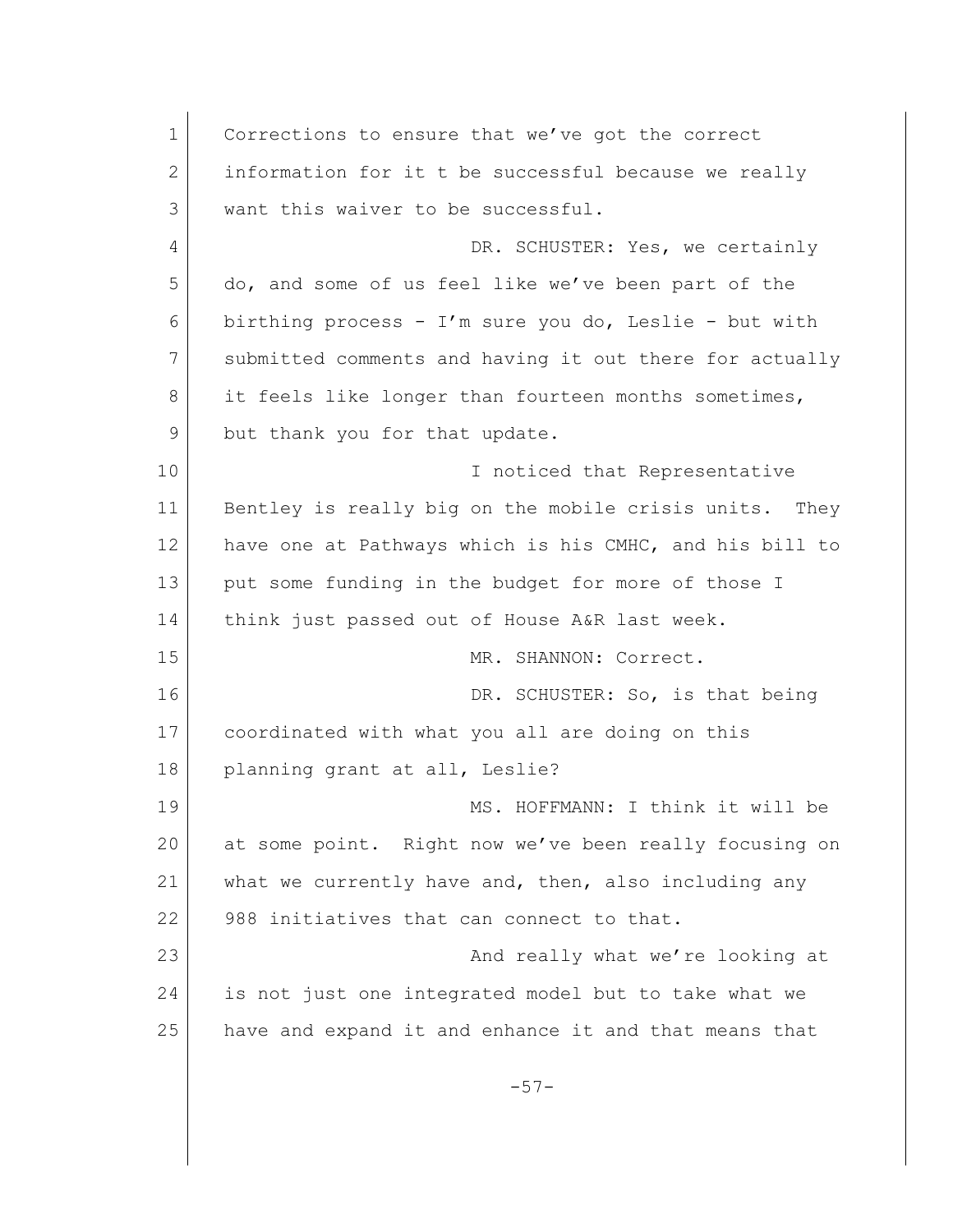1 we have to redefine it, right? So, we will be working 2 with all of our partners. 3 Sheila, if you've not been 4 contacted, I know that you and Steve were supposed to 5 be contacted related to the needs' assessment. If you 6 haven't already, you will be. 7 DR. SCHUSTER: I was interviewed. 8 I have been interviewed so many times on these things, 9 I'm trying to remember. Maybe that one was on kids. 10 Is that one on children and youth? 11 MS. HOFFMANN: No. This 12 particular - I think that might be one of the CA ones. 13 | This one would have come from probably Myers & Stauffer 14 related to the mobile crisis and what services you see 15 that we have now and where the gaps are and how we can 16 enhance it for better quality. 17 DR. SCHUSTER: Okay. I talk to so 18 many---- 19 MS. TIMMERMAN: Sheila, there were 20 two, one for adults, one for kids. 21 DR. SCHUSTER: Because I talked to 22 somebody from NKU. 23 MS. PARKER: NKU is the quality 24 strategy, Dr. Schuster. 25 DR. SCHUSTER: Oh, okay. That's -58-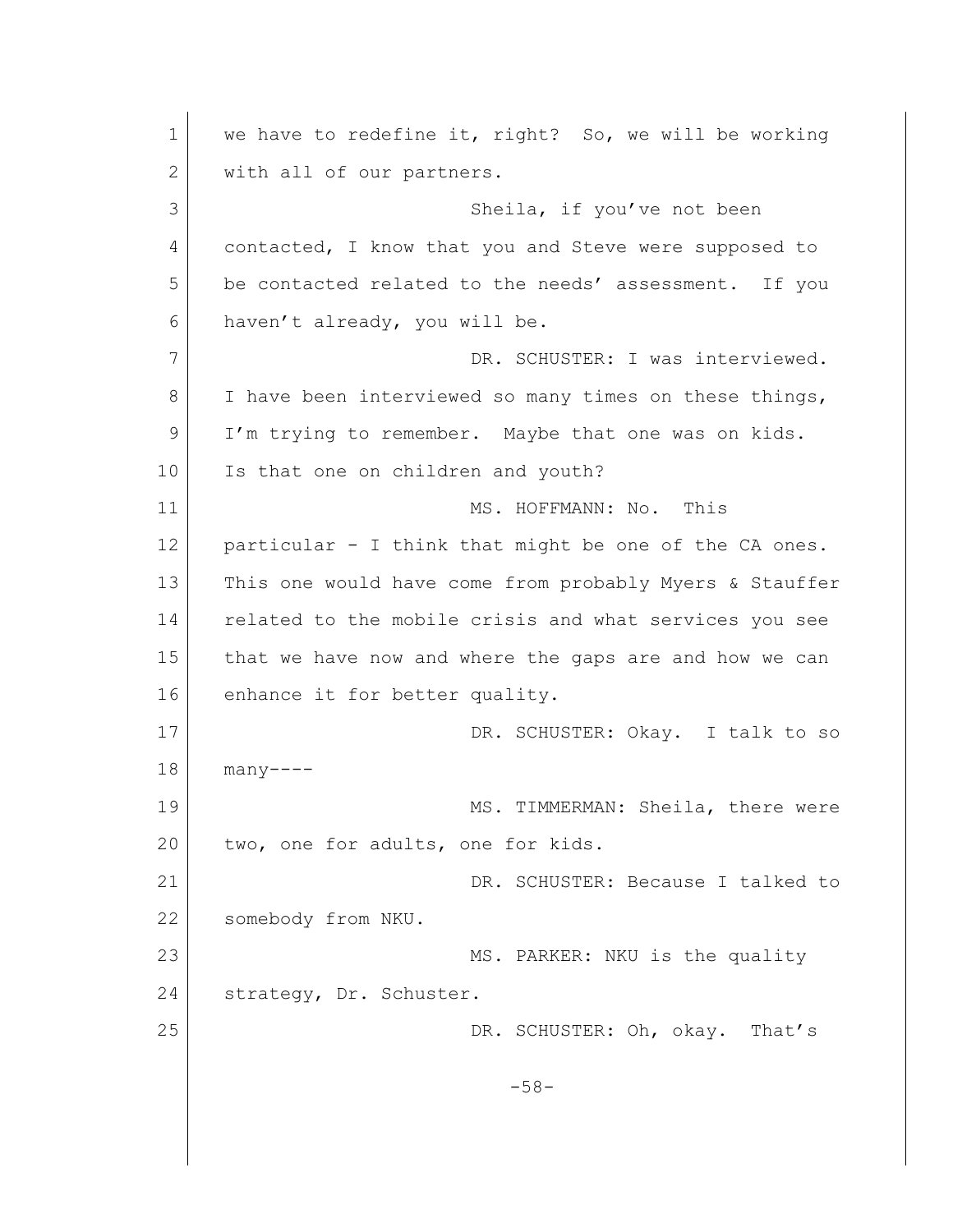1 right because you were on that one with me, Angie. 2 MS. PARKER: Yes, I was. 3 DR. SCHUSTER: I feel a little bit 4 like what day is this. 5 MS. HOFFMANN: I reached out to 6 Angie the other day and I said which one are you 7 working on? There's so many going on right now - the 8 strategies and the strategic planning. There's so much 9 going on right now it's hard to remember and there's 10 | Cabinet level, DMS level. So, it's been a little bit 11 hectic to keep up with. So, don't feel bad at all. 12 DR. SCHUSTER: Thank you. I will 13 have to send you all my bill tracking grid. I almost 14 | got it finished and, then, I realized that I wasn't 15 going to make it by the deadline but let me go over a 16 couple of things. 17 and let me start with a bill that 18 is relatively new and it's Senate Joint Resolution 150 19 which came out of the Senate just maybe ten days ago 20 from Senator Douglas who is the newest member of the 21 Senate from Senator Buford's place, so, Nicholasville 22 and part of Fayette County and so forth, and it would 23 end the state of emergency around the COVID pandemic. 24 It actually had the date of March 25  $7<sup>th</sup>$  on there. We missed that but it was also upon  $-59-$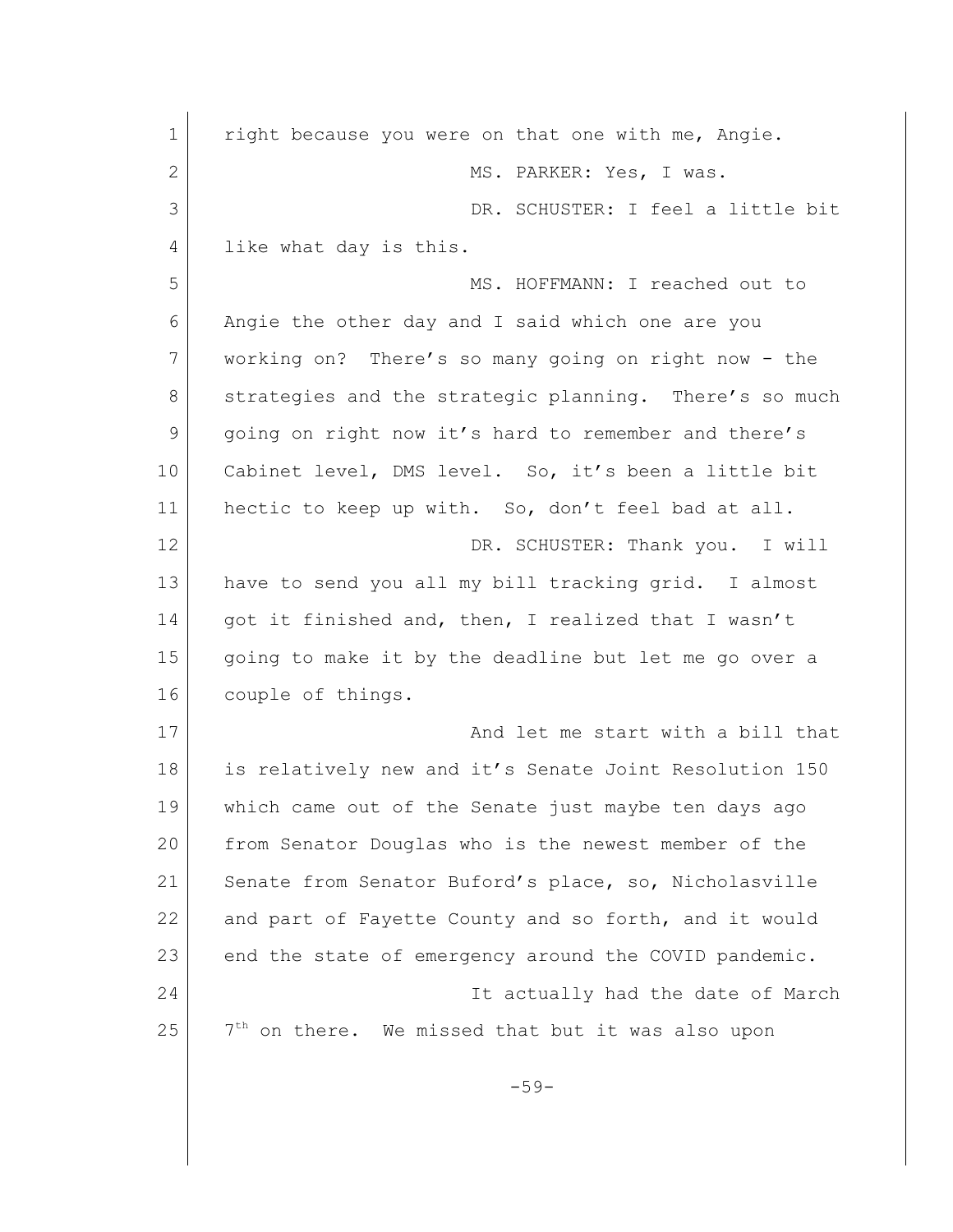1 passage of the resolution. And it looked like the 2 House wasn't going to take it up but now they've 3 assigned it to State Government and it looks like it's 4 qoing to move. 5 So, we had some questions about 6 what happens if this ends the state of emergency 7 prematurely because the Legislature had extended it to 8 April  $14^{th}$ , and this is different - just for those of 9 you who are as confused as I get sometimes about these, 10 there's a state of emergency in Kentucky and, then, 11 there still is the federal state of emergency, and I 12 understand that that's being actually extended to July 13 maybe. I think they have to give sixty days' notice 14 and they didn't do it. So, we assume that it's going 15 to be extended from April to July. 16 So, the question, Leslie, or for 17 those of you at DMS, is the Commissioner has suspended 18 the prior auths for behavioral health during this 19 emergency period. 20 So, I quess I'm curious, we're 21 all curious about what happens when the emergency 22 period ends, and particularly if it ends abruptly which 23 is what would happen if Senate Joint Resolution 150 24 gets passed. 25 MS. HOFFMANN: Sheila, it's my  $-60-$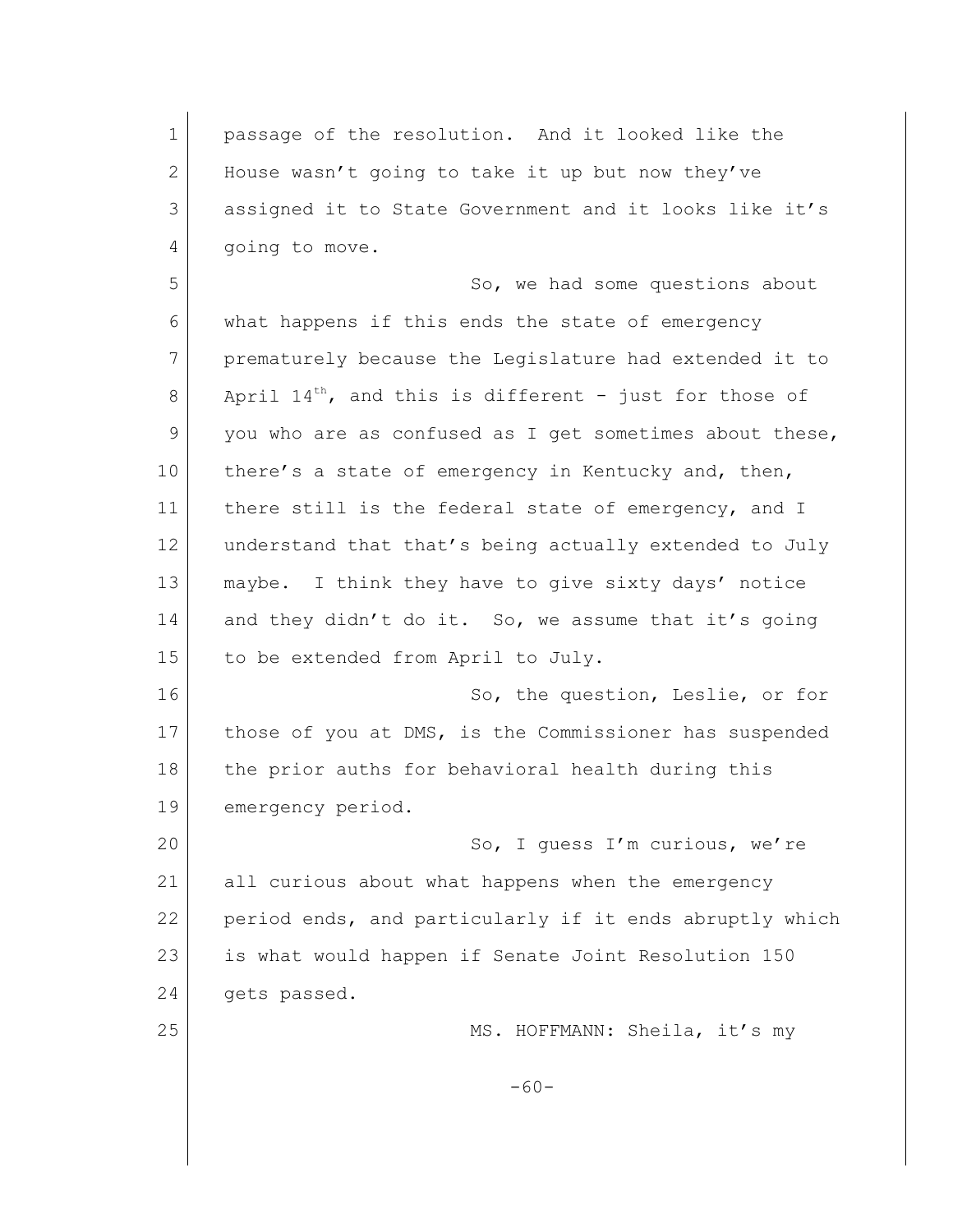1 understanding we haven't discussed anything specific to 2 those being turned back on for behavioral health. 3 Angie, I know you were going to 4 speak a little bit about the prior authorization. I 5 didn't mean to over-speak you if you were talking. 6 MS. PARKER: No. You're fine. 7 No. Leslie is right. We would give at a minimum 8 thirty days regardless of when the public health 9 emergency ends. So, if and/or when prior authorization 10 is allowed for behavioral health, then, all providers 11 will be given at a minimum thirty days' notice. 12 DR. SCHUSTER: Okay. It's already 13 under which the Commissioner suspended behavioral 14 health. Was that necessarily legally part of being in 15 the state of emergency? 16 MS. PARKER: No. 17 DR. SCHUSTER: Okav. 18 MS. HOFFMANN: Now, it's my 19 understanding, Sheila, that we've just been going over 20 this internally with our Medical Directors on a monthly 21 basis to review to see if we should turn them back on 22 or not. So, behavioral health has kind of been 23 outside the regular process. 24 DR. SCHUSTER: All right. So, 25 it's not actually tied to the-----61-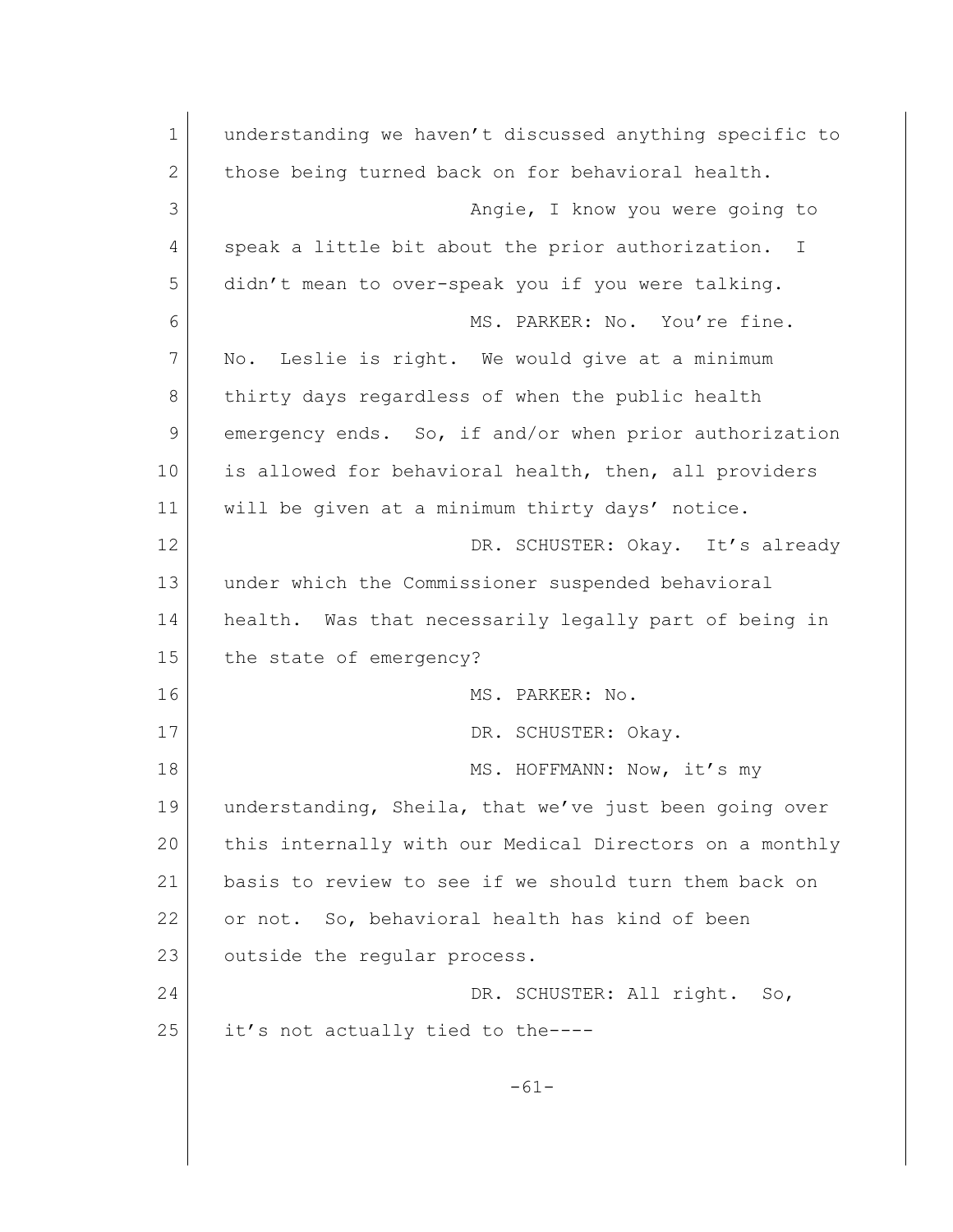| $\mathbf 1$  | MS. PARKER: Right.                                      |
|--------------|---------------------------------------------------------|
| $\mathbf{2}$ | DR. SCHUSTER: ----state of                              |
| 3            | emergency and we would be given thirty days' notice.    |
| 4            | MS. PARKER: Yes, ma'am.                                 |
| 5            | DR. SCHUSTER: Okay. Great. And                          |
| 6            | I'm hoping that with the report in May on the data      |
| 7            | which is partly what prompted that deep dive into the   |
| 8            | data, the data would be part of that decision-making as |
| 9            | well. That's my hope.                                   |
| 10           | All right. Another question                             |
| 11           | about that. Kathy, this was your question. I'm not      |
| 12           | sure that I understand it actually.                     |
| 13           | MS. ADAMS: It was kind of to                            |
| 14           | Marcie. Marcie made a comment that Senate Joint         |
| 15           | Resolution 150 just got passed while we were on this    |
| 16           | meeting and it was heard today by House State           |
| 17           | Government and was passed by House State Government     |
| 18           | Committee. So, I was just----                           |
| 19           | MS. TIMMERMAN: It came on to the                        |
| 20           | floor at 2:00 and it passed.                            |
| 21           | MS. ADAMS: They had already had                         |
| 22           | their three readings on it?                             |
| 23           | DR. SCHUSTER: Yeah.<br>They had                         |
| 24           | done the readings before they sent it to committee.     |
| 25           | MS. ADAMS: So, it's passed.<br>And,                     |
|              |                                                         |
|              | $-62-$                                                  |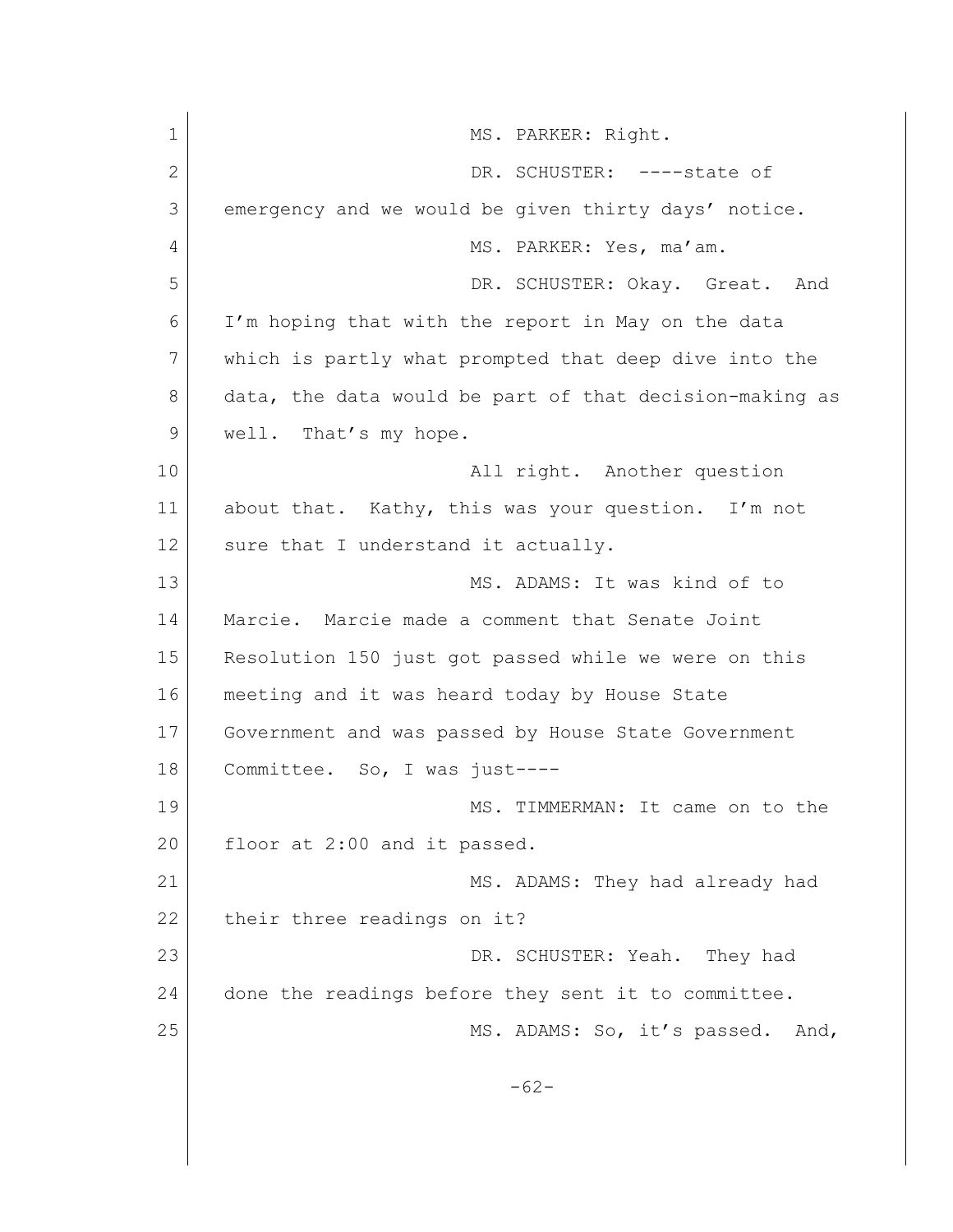1 so, does the Governor sign a Senate Joint Resolution? 2 DR. SCHUSTER: Yes. It has to be 3 signed by the Governor. It does have to go to his desk 4 for signature. So, he will have ten days to decide 5 whether to sign it or to let it become law without his 6 signature or to veto it. 7 So, you've just got the update, 8 folks, hot off the press, and we'll have to just see 9 what the Governor is going to do, I guess, at that 10 point, then. 11 MS. ADAMS: An interesting point 12 from the discussion at the House State Government 13 Committee was it was never clear whether ending 14 | Kentucky's state of emergency would affect federal 15 funding. There were arguments on both sides, that it 16 would and that it wouldn't. So, that was interesting. 17 DR. SCHUSTER: Yeah. I think that 18 the Center for Economic Policy, KCEP - it's now called 19 Kentucky Policy - I think Dustin Pugel, who is one of 20 their senior policy analysts, had put out a blog or an 21 email. 22 Their analysis was that it would 23 affect federal funding and would cause the loss of 24 significant amounts, particularly on the SNAP side, 25 food stamps. Millions of dollars that now go to -63-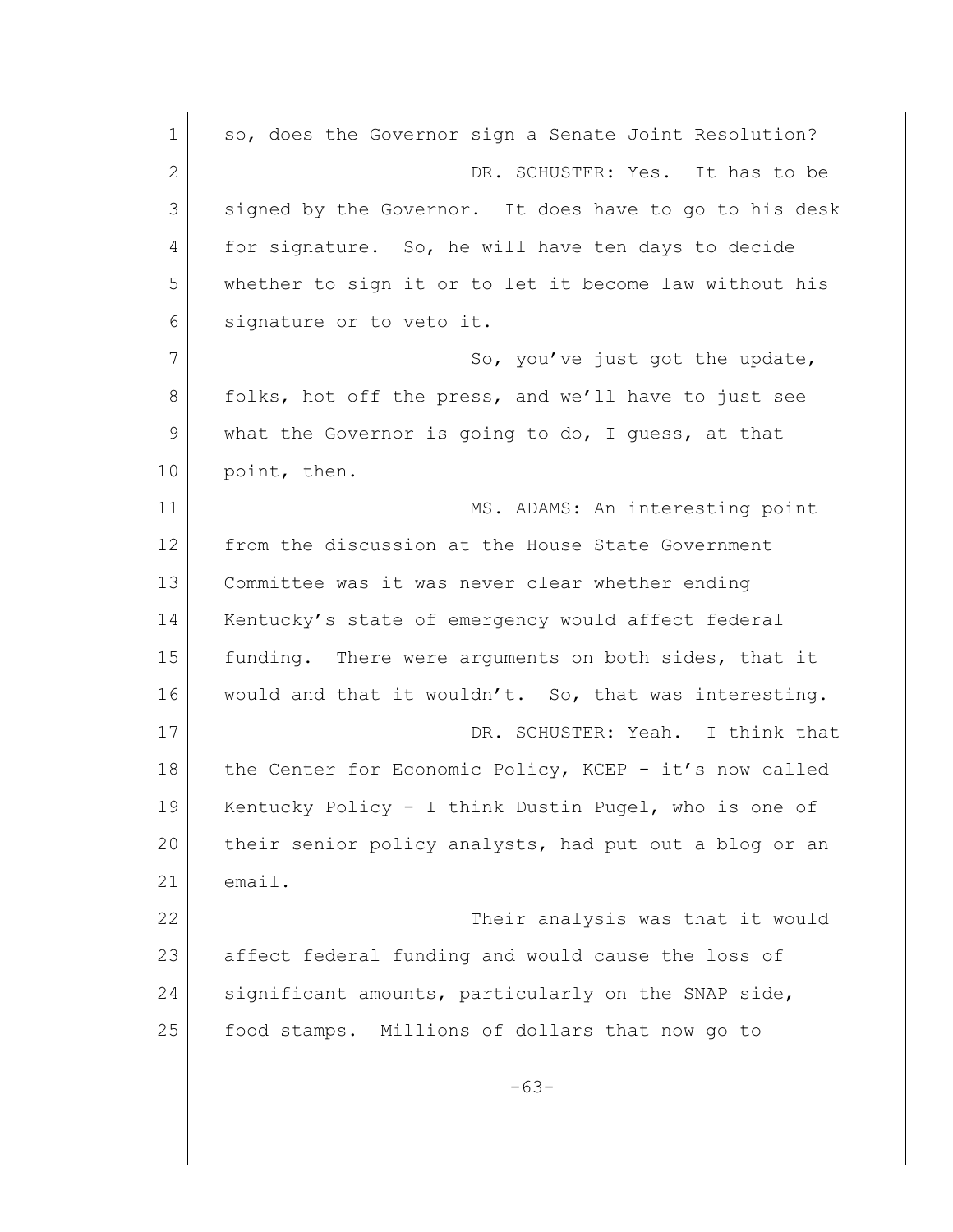1 grocers and to support that program would be lost. So, 2 I guess the Governor will have to decide what to do 3 with all of that. 4 Speaking of the SMI waiver, we 5 had Senate Joint Resolution 72 and it passed the Senate 6 unanimously and was heard in House Health and Family 7 Services today and passed unanimously. So, it should 8 be voted on in the House. 9 There was an amendment in the 10 Senate that would spell out the kinds of housing that 11 could be included. And, so, it will have to go back 12 over to the Senate for concurrence or agreement, and 13 Steve gave sizzling testimony. So, we thank you for 14 that, Steve. It was so good that it burned the 15 airways, so, we couldn't hear it. 16 | MR. SHANNON: The secret is don't 17 open your mouth if it's going to pass. 18 DR. SCHUSTER: That'S for sure. 19 | These are some of our priority bills out of the SMI 20 Task Force. 21 So, House Bill 127 which is Ken 22 Fleming's bill brought by Judge Stephanie Burke, 23 Jefferson District Court Judge, who is the only one 24 who has actually done some Tim's Law cases, had some 25 changes to the statutory definition that would open it -64-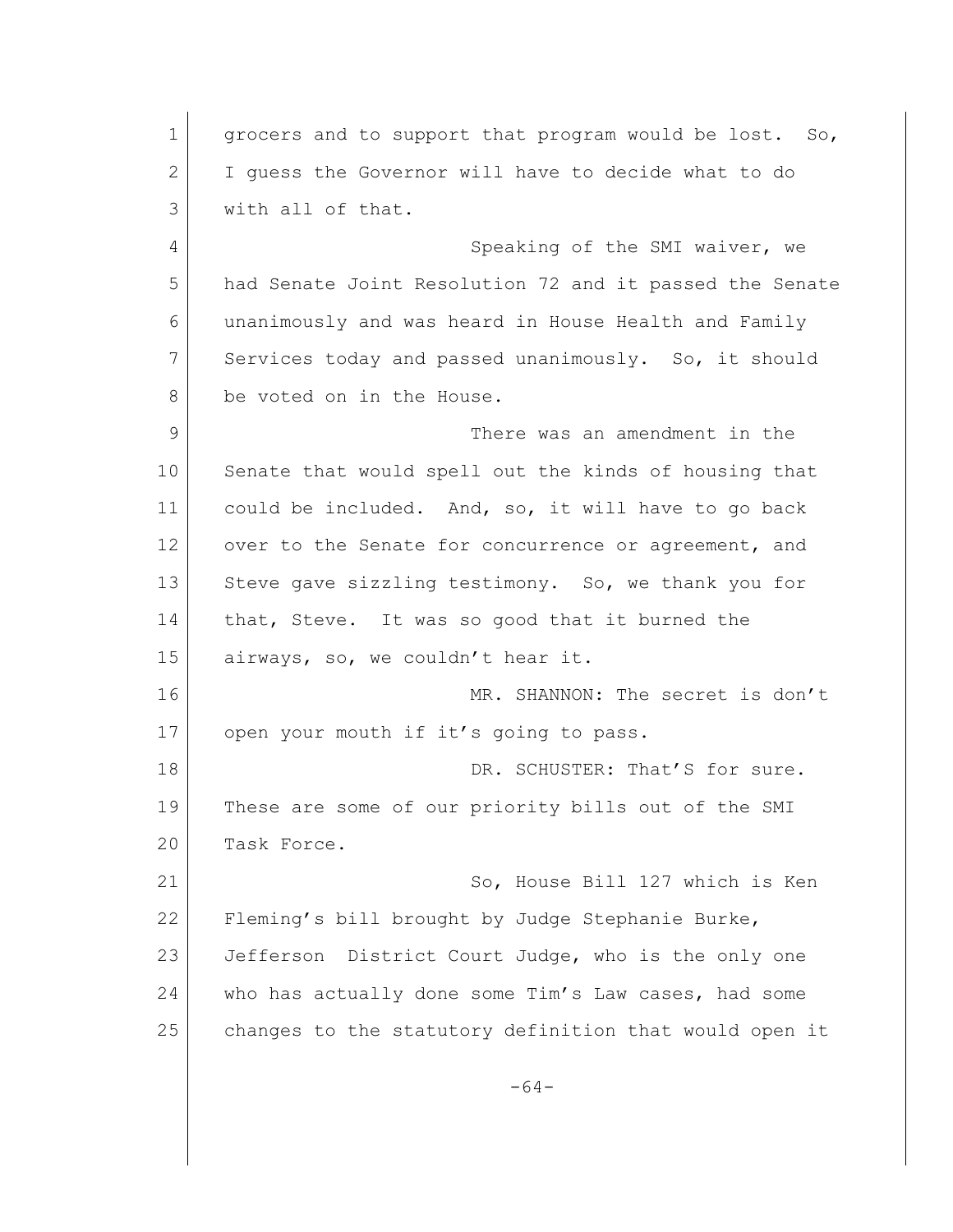1 up to more people - please mute if you're not muted -2 and it passed the House unanimously and was in the 3 Senate Health and Welfare Committee and has gone to the 4 floor of the Senate for a vote not held yet. 5 Representative Fleming also took 6 another recommendation out of that task force to 7 require the licensure boards for the mental health 8 professions to either enter into a compact or to ease 9 their reciprocity restrictions and it passed the House 10 unanimously and I think passed Senate Health and 11 Welfare Committee yesterday. 12 So, so far we, I think, have 13 unanimous votes on all of these SMI Task Force bills. 14 I don't think we've had a single no vote which is 15 wonderful. 16 Marcie, do you want to say a word 17 about 373 which is the 9-8-8 funding mechanism? 18 MS. TIMMERMAN: Sure. It's kind 19 of stuck in Health A&R right now but it does set up a 20 70-cent fee per line for cell phones equal to that that 21 we pay for 9-1-1 statewide. 22 That fee would be managed by a 23 multi-stakeholder committee. So, the funds for that do 24 not go to the General Fund and get decided on every 25 time we have a budget which I think would be great and -65-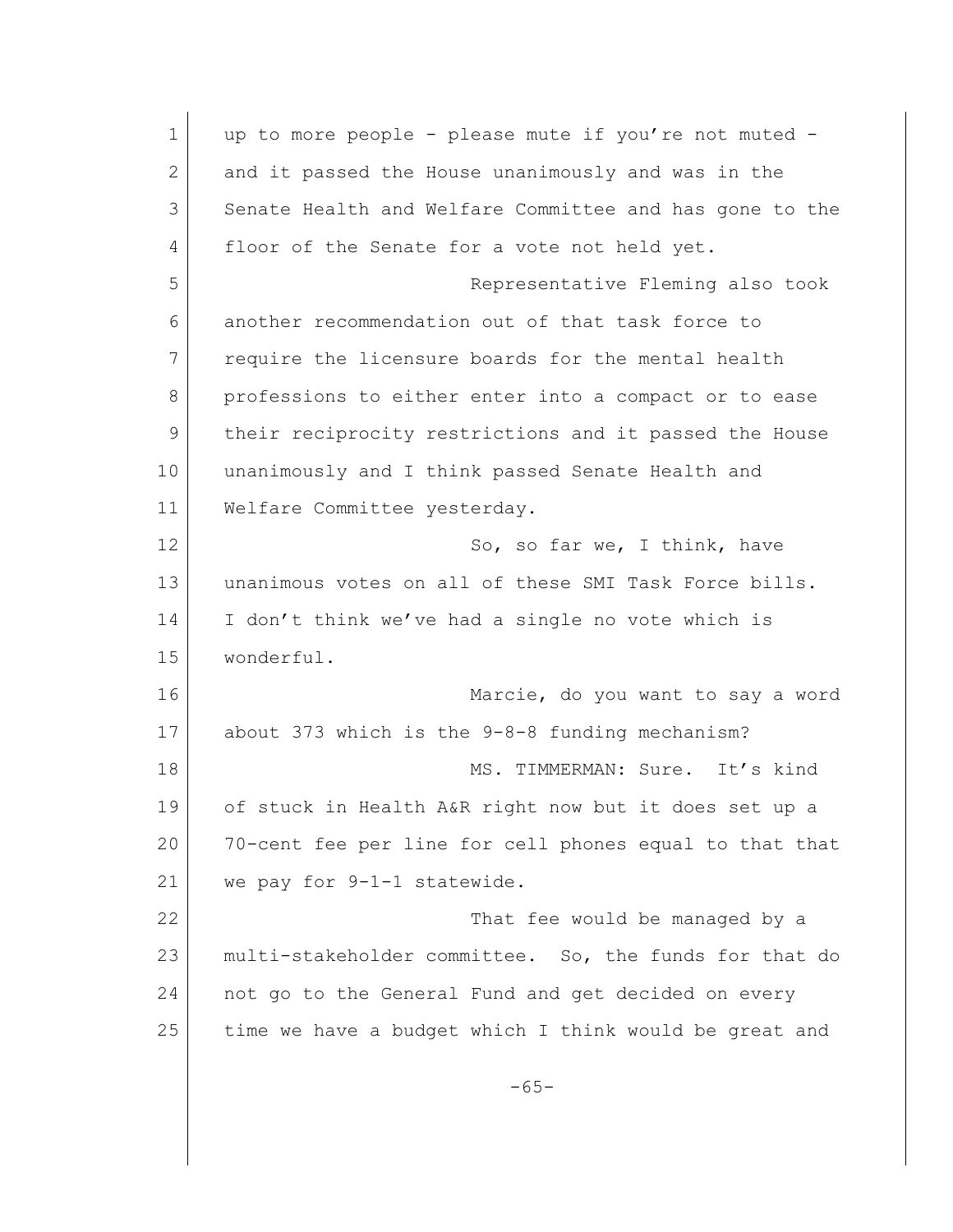| $\mathbf 1$ | really it's a both in with the General Fund dollars and  |
|-------------|----------------------------------------------------------|
| 2           | that's been a message that seems to have gotten left     |
| 3           | off at times. We want to make sure that that's a both    |
| 4           | We need the General Fund dollars that are asked<br>in.   |
| 5           | for as well as the 70-cent fee to really sustain $9-8-8$ |
| 6           | in the long run.                                         |
| 7           | For those who are not familiar                           |
| 8           | with 9-8-8, the National Suicide Prevention Life Line,   |
| 9           | the $800/273-8255$ (TALK) will be changing to $9-8-8$ in |
| 10          | July per 2020 federal legislation.                       |
| 11          | So, it's changing whether we want                        |
| 12          | it to or not; and once people remember it, right, it's   |
| 13          | an easy number to remember, we're definitely going to    |
| 14          | see an increase in call volume.                          |
| 15          | So, if anyone has questions,                             |
| 16          | $fund988@ky.org - I'll drop that in the Chat - that's$   |
| 17          | our website for information, and if you have friends on  |
| 18          | House A&R, we would love to have you ask them to please  |
| 19          | hear this as soon as possible.                           |
| 20          | DR. SCHUSTER: Great. Thank you.                          |
| 21          | And for those of you who may not be familiar because of  |
| 22          | the regional distribution of the Community Mental        |
| 23          | Health Centers, each of them staffs a Call Center that   |
| 24          | receives those National Suicide Prevention calls as      |
| 25          | well as all kinds of other crisis calls.                 |
|             |                                                          |

-66-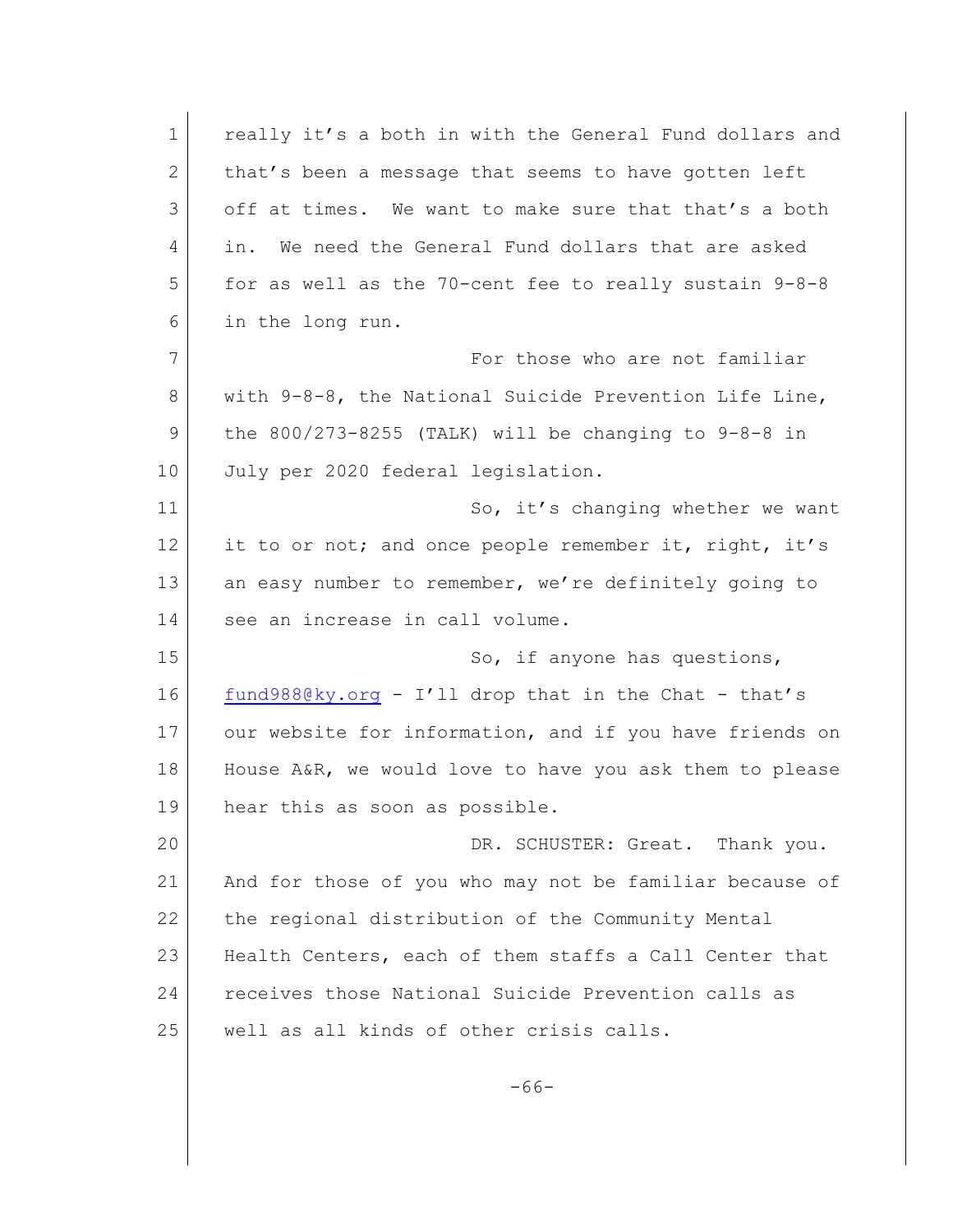| $\mathbf 1$ | So, they would be the ones that                        |
|-------------|--------------------------------------------------------|
| 2           | would be receiving the calls from 9-8-8. So, Kentucky  |
| 3           | is really in the catbird seat in terms of having these |
| 4           | calls answered locally where there are local resources |
| 5           | to connect a person to if they need that.              |
| 6           | So, your call to 9-8-8 would not                       |
| 7           | be answered in New York or Miami or someplace else.    |
| 8           | So, part of that funding goes to make sure that those  |
| 9           | Call Centers are appropriately staffed.                |
| 10          | MS. TIMMERMAN: Yes. Thanks,                            |
| 11          | Sheila, for that.                                      |
| 12          | DR. SCHUSTER: So, I mentioned                          |
| 13          | House Bill 777 which is the improvement to the         |
| 14          | ambulance transfer and apparently there would be a TAC |
| 15          | for the ambulance drivers, and, again, we would have a |
| 16          | behavioral health representative on this advisory      |
| 17          | group. It passed the House 77 to 15.                   |
| 18          | There's been a lot of                                  |
| 19          | controversy. In fact, this bill that's been filed,     |
| 20          | there were two other bills before this. So, they've    |
| 21          | been withdrawn and a new iteration has come. So, the   |
| 22          | latest is 777. And I think sevens are supposed to be   |
| 23          | lucky, so, hopefully, we'll have a little luck getting |
| 24          | this thing passed.                                     |
| 25          | Senate Bill 140 is a bill that                         |
|             |                                                        |
|             |                                                        |
|             | $-67-$                                                 |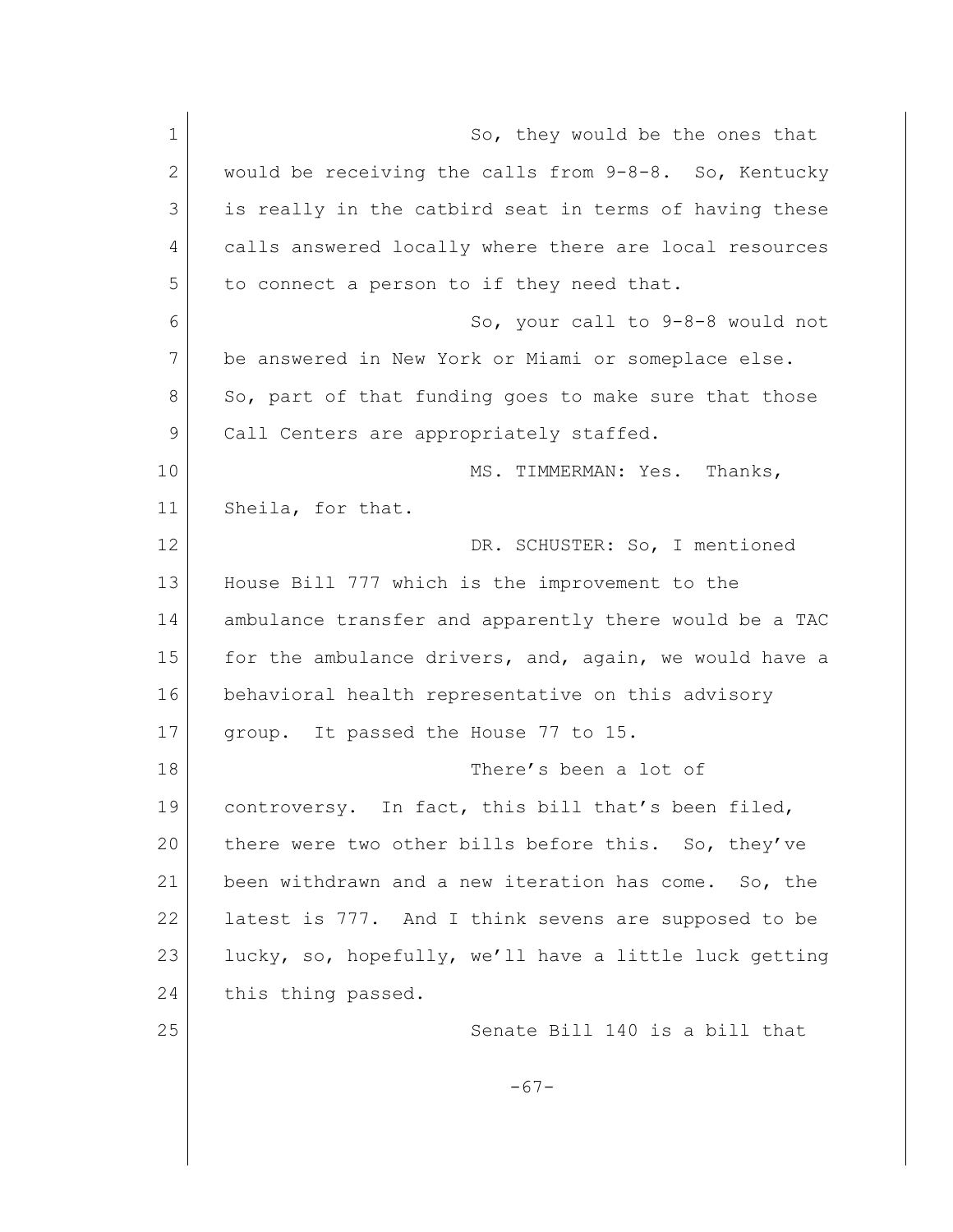1 would look very carefully at the use of step therapy, 2 and we know that that sometimes creates a problem for 3 people getting access to their medications. It passed 4 the Senate and has passed the House Banking and 5 Insurance Committee and is posted for passage maybe 6 today actually. 7 House Bill 174 is a bill that had 8 been out there for a while and didn't have much 9 traction filed by a Democrat, and, then, Representative 10 Moser signed on as a co-sponsor and the thing has 11 really taken off, and House Bill 174 would require 12 | Medicaid coverage for twelve months postpartum. 13 So, if you think about that  $48\%$ 14 of the births in Kentucky are to moms who have their 15 health coverage through Medicaid and, then, that 16 Medicaid coverage goes away I think six weeks 17 postpartum. 18 So, there's an increasing concern 19 about postpartum depression which I understand now is 20 supposed to be called perinatal depression and anxiety 21 disorders because it's not just depression but thoughts 22 of anxiety, and a lot of those moms don't really 23 recognize the symptoms and reach out for help until at 24 eleven months after the baby is born. 25 So, we really want to get this -68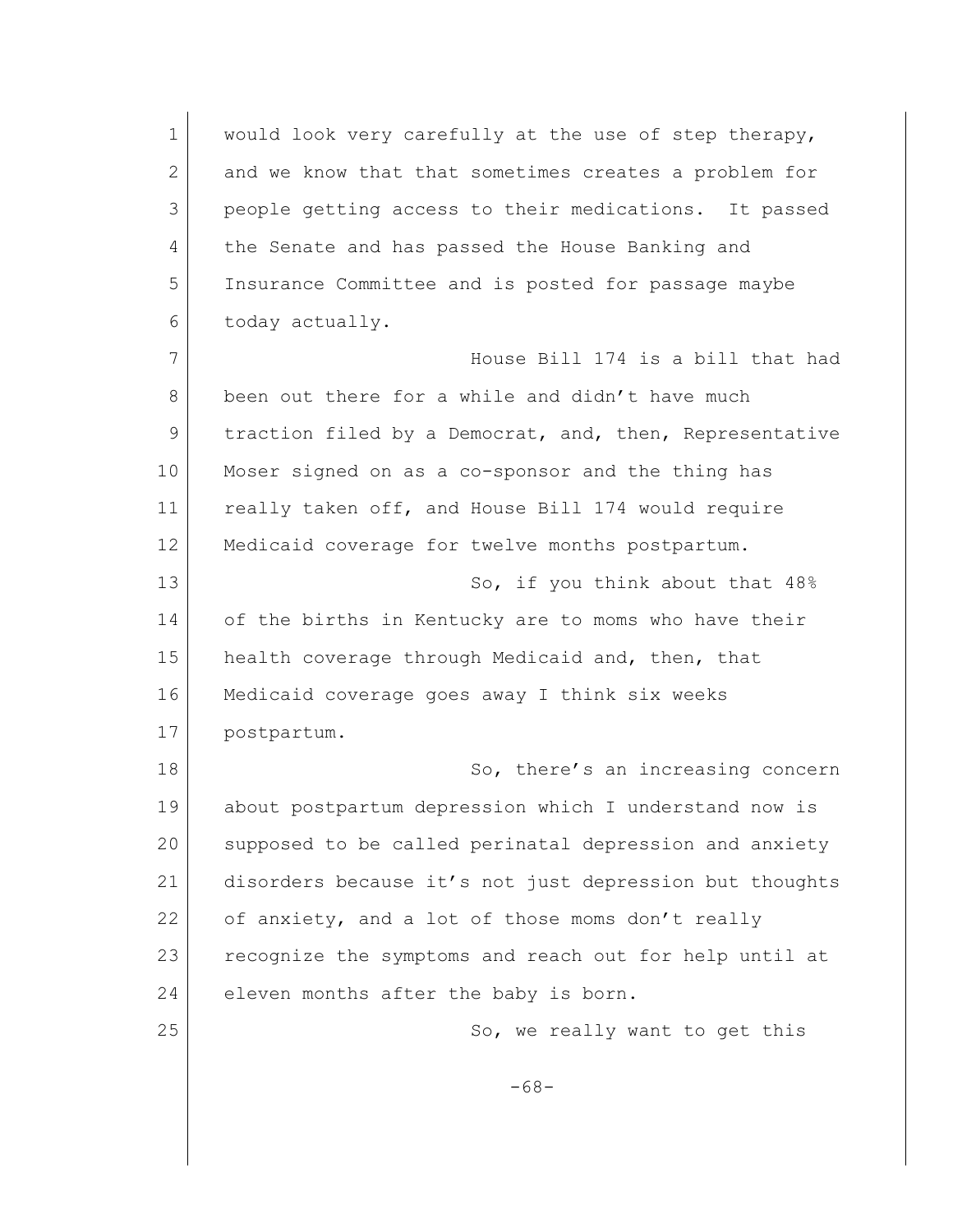1 coverage by Medicaid, and it passed the House 2 unanimously on February  $18<sup>th</sup>$ . It has gone over to the 3 Senate.

4 There's a bill looking at 5 telehealth, House Bill 188, and it came up - this is 6 Representative DuPlessis' bill - came out when a 7 constituent of his whose daughter has an eating 8 disorder and was being seen by one of the few providers 9 for eating disorders in the state actually - it was in 10 Louisville - and the student, was a college student, 11 was in another state for spring break and needed to 12 talk to a therapist and the therapist said, I think I'm 13 prevented from delivering services to you because 14 you're in another state and I'm only licensed in this 15 state.

16 So, it raised all kinds of 17 questions and I think the various licensure boards have 18 | looked at these issues kind of in varying and different 19 ways, but this bill would actually prohibit the 20 licensure boards from stopping the provision of those 21 Services if either the provider of the services or the 22 recipient is located in a state outside of the state of 23 licensure which could be very helpful, I think, to some 24 of our folks.

25 So, those are the ones I'm going

-69-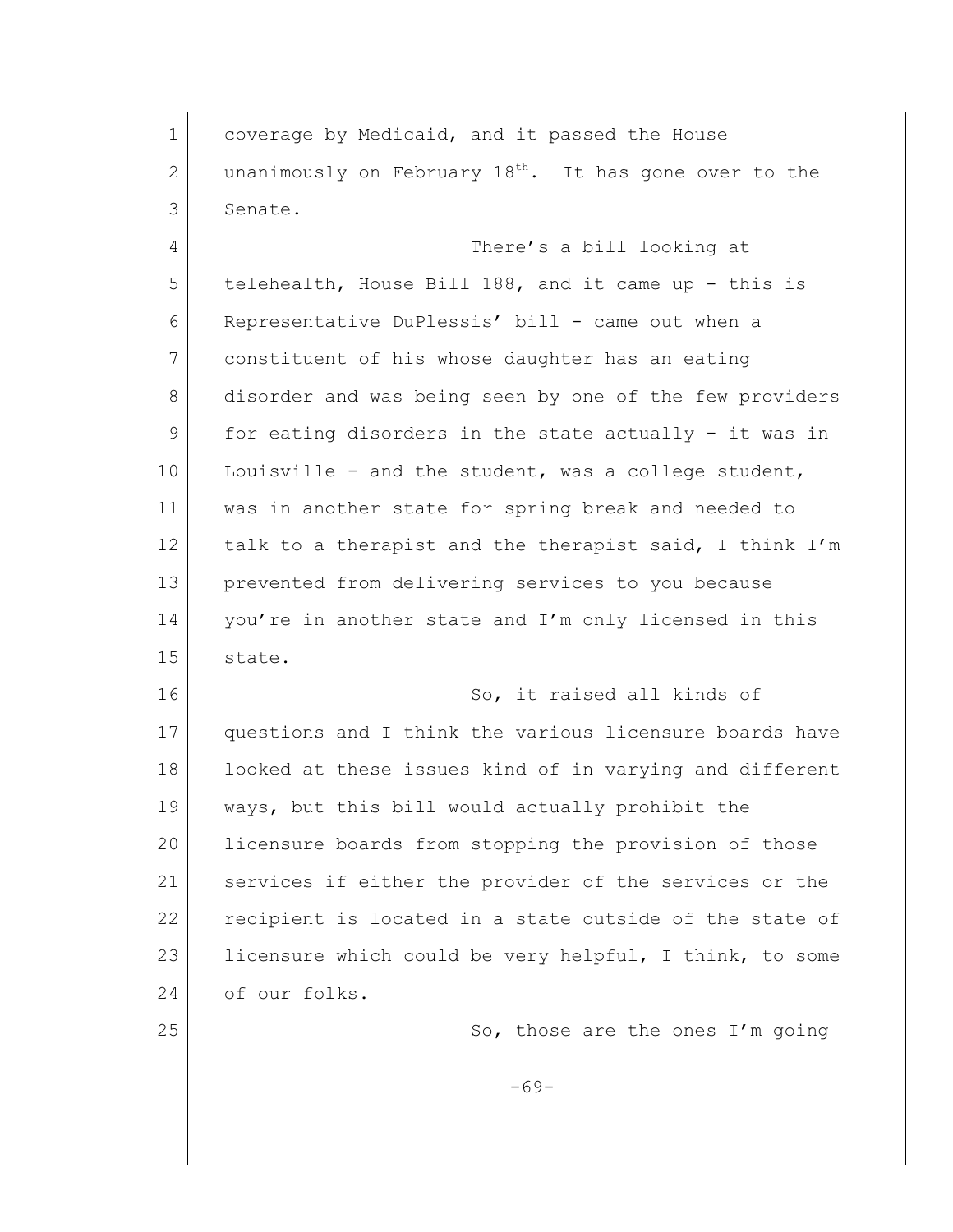1 to highlight. You'll see that we have lots of other 2 bills. 3 I will point out one. Another 4 one is House Bill 7, and you can tell from the number 5 that it's a priority bill for the House. It is 6 sponsored by the two top-ranking House members, Speaker 7 Osborne and Speaker Pro Tem Meade, and it is of great 8 concern to those of us who would like to see people 9 maintain their Medicaid coverage and maintain their 10 SNAP or food stamp benefits. 11 It puts a whole lot of hoops for 12 people to jump through and we're going to get to a 13 period when the federal emergency period for COVID 14 ends. There's going to be I think the number is well 15 over 100,000, maybe 170,000 Kentuckians who are going 16 to need to recertify their Medicaid coverage because 17 their income may have changed and so forth, and this 18 would make it extremely difficult for those people to 19 maintain either Medicaid or food stamps. 20 So, I draw your attention to 21 House Bill 7. There are lots and lots of groups that 22 are creating a drumbeat in opposition to House Bill 7. 23 So, I will send that grid out to 24 you all. The BH TAC doesn't formally endorse but those 25 are the bills that I've heard about from the behavioral  $-70-$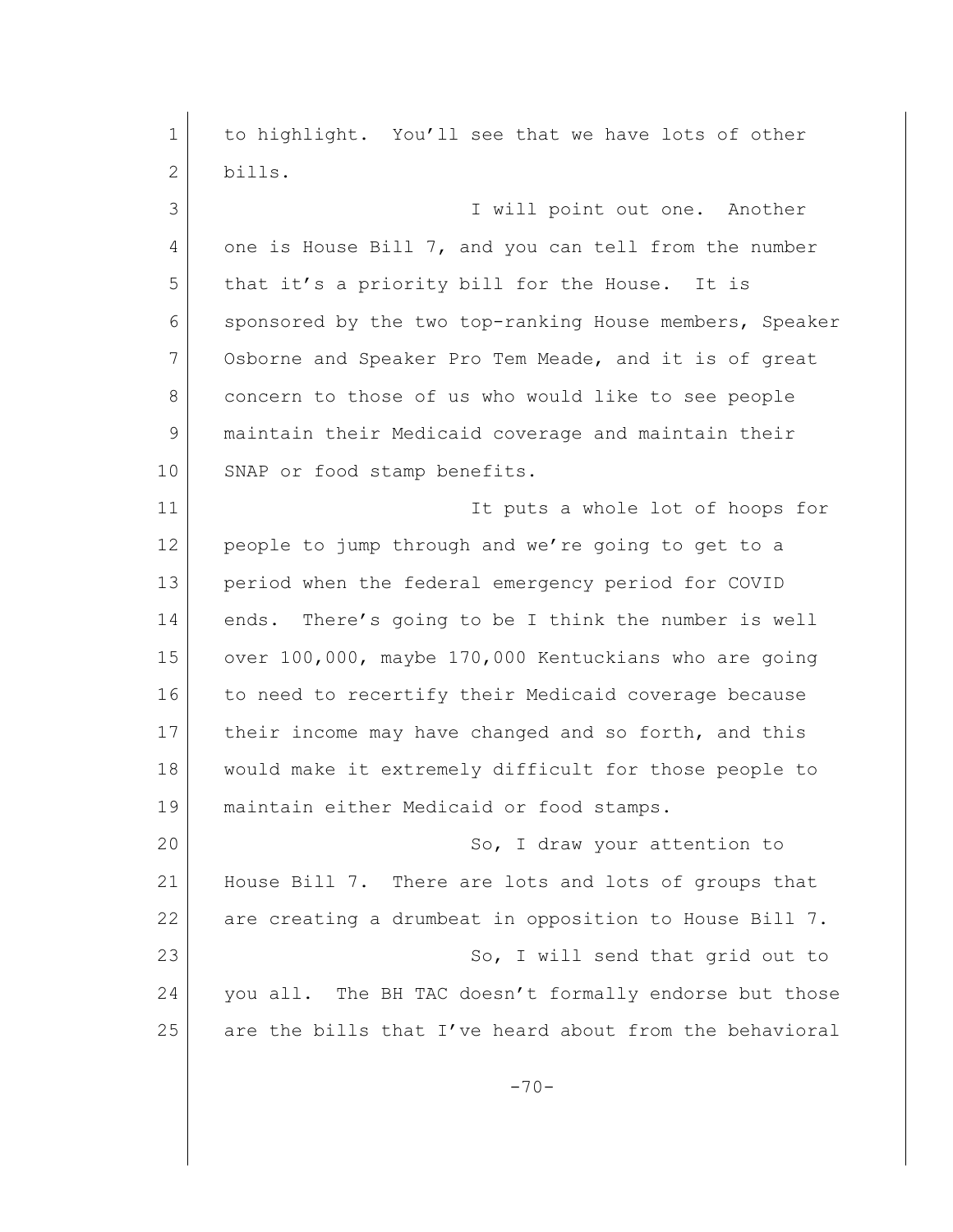| $\mathbf 1$ | health community that have been top priorities.        |
|-------------|--------------------------------------------------------|
| 2           | Any others that anybody knows                          |
| 3           | about that they want to add? All right.                |
| 4           | MR. SHANNON: House Bill 7 has                          |
| 5           | been given one reading as well.                        |
| 6           | DR. SCHUSTER: Yeah, and it's not                       |
| 7           | gone to committee yet, right, Steve?                   |
| 8           | MR. SHANNON: It's gone to Health                       |
| 9           | and Family Services.                                   |
| 10          | DR. SCHUSTER: Yeah, but it hasn't                      |
| 11          | been heard there yet.                                  |
| 12          | MR. SHANNON: No, it has not been                       |
| 13          | read.                                                  |
| 14          | DR. SCHUSTER: What they're doing,                      |
| 15          | if you don't follow legislation, the way the system is |
| 16          | supposed to work is that a bill gets introduced, gets  |
| 17          | assigned to a committee.                               |
| 18          | It used to be that we would have                       |
| 19          | at least one week's notice when a bill was going to be |
| 20          | heard in committee. It's called a Posting Notice.      |
| 21          | And, then, you could kind of gather your troops to     |
| 22          | either get the word out to support it or oppose it.    |
| 23          | You could gt people there to testify against it and so |
| 24          | forth.                                                 |
| 25          | Well, they've changed so many of                       |
|             | $-71-$                                                 |
|             |                                                        |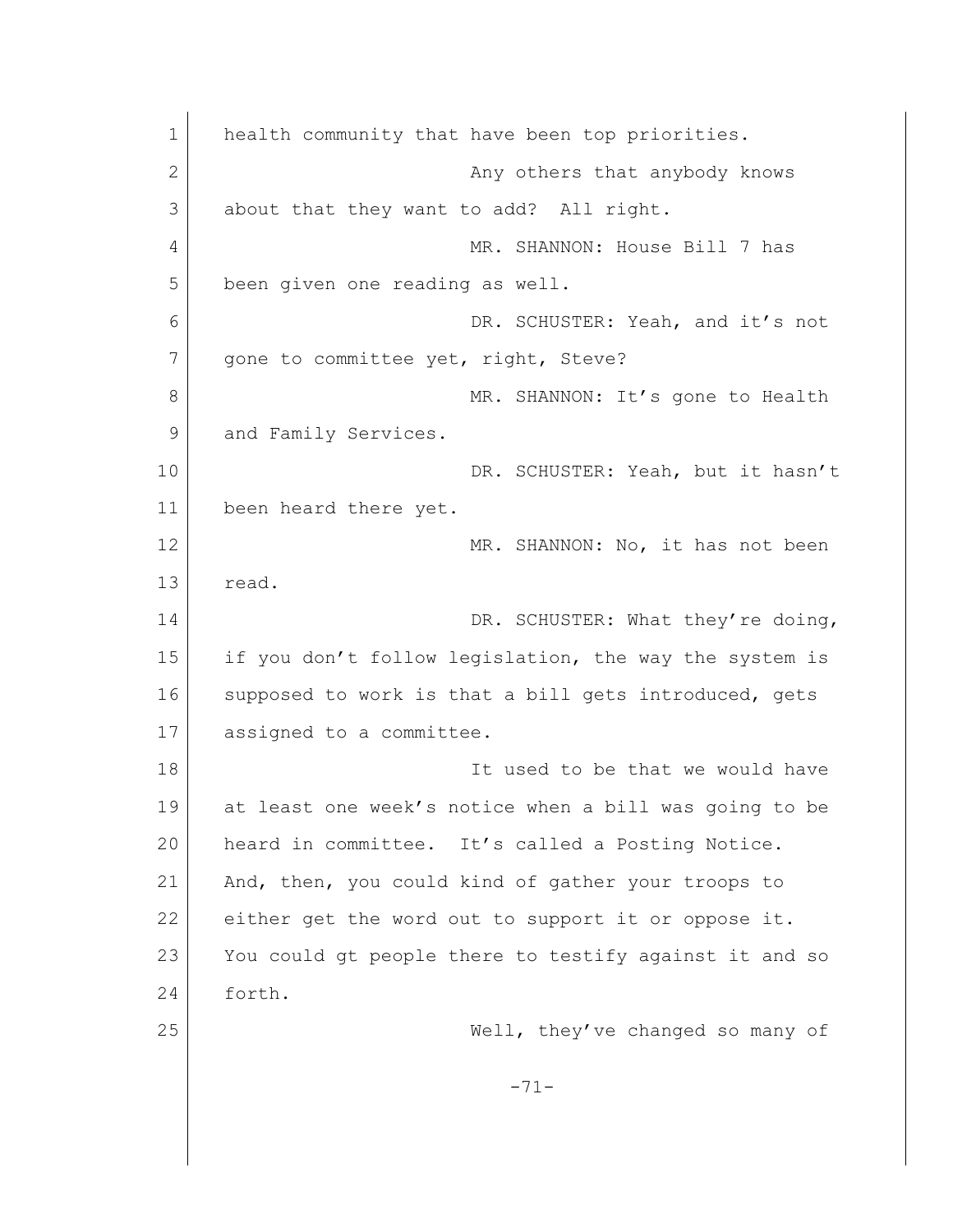| $\mathbf{1}$ | those rules now. Most of the bills in the House are     |
|--------------|---------------------------------------------------------|
| 2            | not being assigned to a committee, particularly if      |
| 3            | they're being introduced by a Democrat. So, very few    |
| 4            | of the bills introduced by Democrats are even being     |
| 5            | given a chance to be heard in a committee.              |
| 6            | So, you will see on this grid                           |
| 7            | when I send it out, it will say introduced, not         |
| 8            | assigned, and those bills are just simply left there to |
| 9            | die.                                                    |
| 10           | They've dropped the posting rules                       |
| 11           | so at the most, we get twenty-four hours' notice that a |
| 12           | bill is going to be on the agenda which doesn't give us |
| 13           | much time to get the word out either pro or con.        |
| 14           | And the other thing that should                         |
| 15           | happen is the bill would come out of committee, and if  |
| 16           | it passes, then, it would go back to a chamber and it   |
| 17           | would be given its first reading.                       |
| 18           | By Constitution, you're supposed                        |
| 19           | to have three readings before a bill is voted on and    |
| 20           | that gives everybody in the General Assembly a chance   |
| 21           | to, number one, examine the bill and get familiar with  |
| 22           | it because obviously not everyone is on the same        |
| 23           | committee, and, number two, file amendments if they     |
| 24           | want to do so and, then, you would have a deliberative  |
| 25           | process where you discuss and vote on the bill.         |
|              |                                                         |

-72-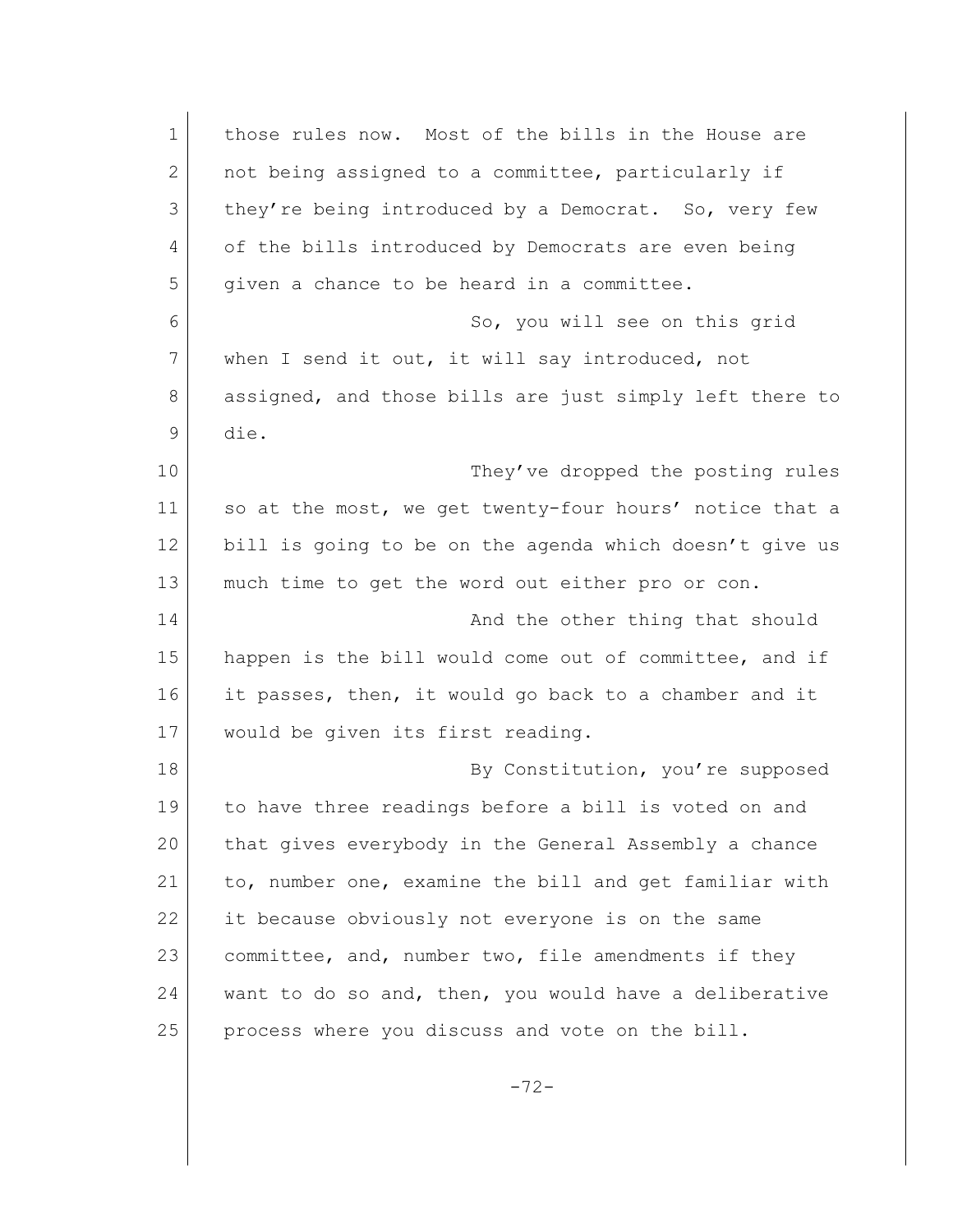1 What they're doing when they want 2 to fast track a bill is that they're giving the bill 3 its readings before it ever gets assigned to or heard 4 in committee. So, if they want to move House Bill 7 5 quickly - it happened with the budget bill, of all 6 bills - House Bill 1. They gave it its readings and, 7 then, it went to the A&R Committee. 8 The A&R Committee voted it out at 9 I think 1:55 in the afternoon and they went across the 10 street to the Capitol and went into Session at 2:00 and 11 it was there for the entire House to vote on. 12 So, you get very little 13 opportunity for the members, the legislators who are 14 not on a particular committee, without the posting 15 | rules, you don't get any heads-up of how the committees 16 sub and they can rewrite a bill and, then, present it 17 at the committee without anybody knowing what's in the 18 new language. 19 | So, it's very, very difficult 20 this Session to track and have time to rally the troops 21 one way or the other, either to support or oppose a 22 bill. 23 Has there been any updated prior 24 authorization quidance, Leslie or Angie? I don't think 25 I've seen anything since-----73-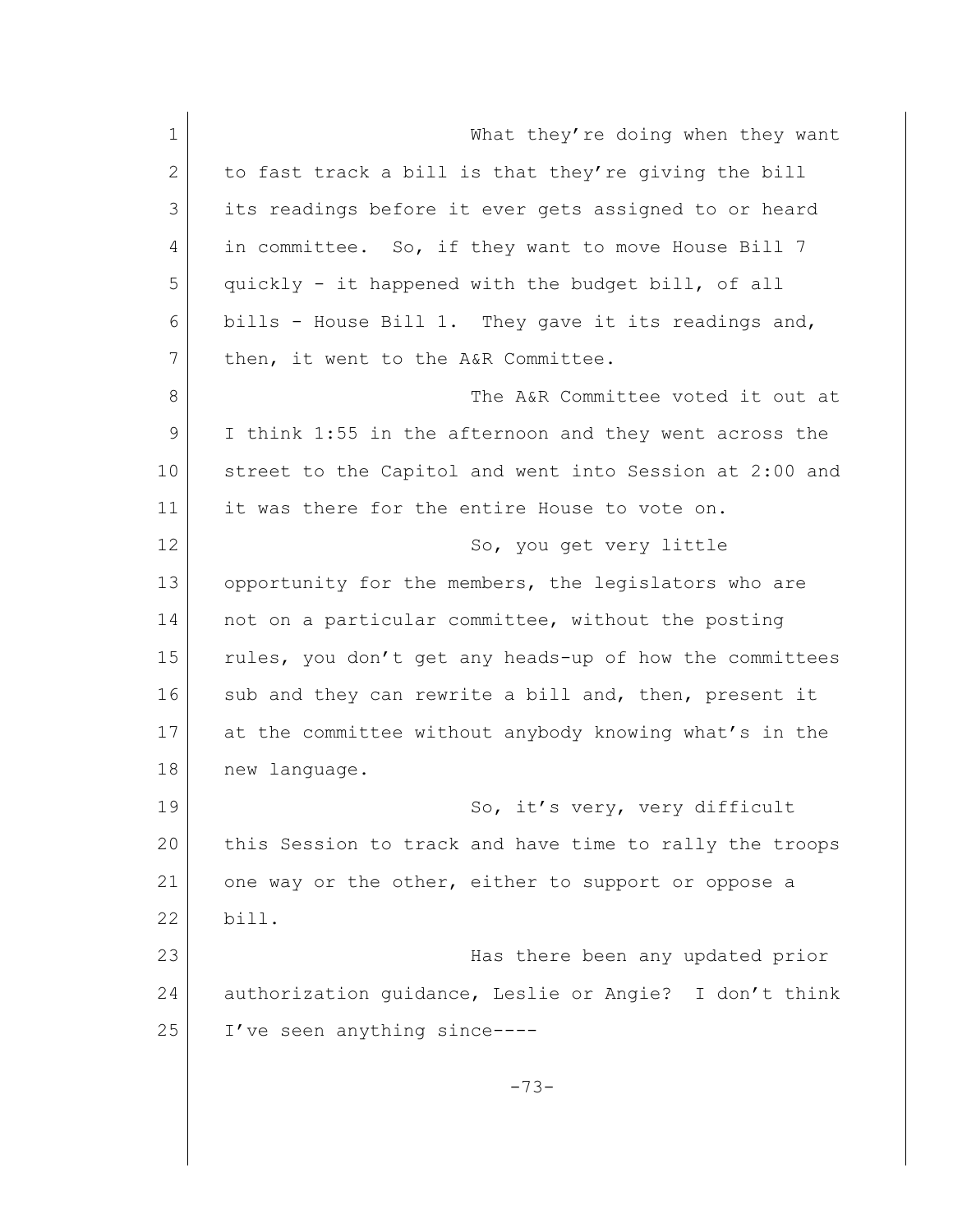| $\mathbf 1$  | MS. HOFFMANN: Angie, I think the                            |
|--------------|-------------------------------------------------------------|
| $\mathbf{2}$ | last one is April 16 <sup>th</sup> or something like that.  |
| 3            | MS. PARKER: Well, as far as                                 |
| 4            | behavioral health, there are no changes.                    |
| 5            | DR. SCHUSTER: Okay. All right.                              |
| 6            | MS. HOFFMANN: The last FAQ, I                               |
| 7            | think, goes through I wanted to say April $16^{th}$ .       |
| 8            | DR. SCHUSTER: Okay, and no                                  |
| 9            | changes as we talked about before.                          |
| 10           | New recommendations for the MAC.                            |
| 11           | So, does anybody who is a voting member of the TAC have     |
| 12           | any recommendation that you think that we ought to be       |
| 13           | making to the MAC when it meets on March 24 <sup>th</sup> ? |
| 14           | I mentioned the one earlier to                              |
| 15           | recommend that the MAC and the other TACs encourage         |
| 16           | providers to use the I'm calling it the no-show data-       |
| 17           | gathering panel - it may have a more formal name than       |
| 18           | that - to report missed appointments. Is that what          |
| 19           | it's called, Leslie? Does it actually have a name?          |
| 20           | MS. HOFFMANN: I'm looking.<br>$\mathbb I$                   |
| 21           | think it was the no-show gathering panel. Angie, I          |
| 22           | might need to ask you again. I'm sorry. Is that the         |
| 23           | correct terminology?                                        |
| 24           | MS. PARKER: Wait a minute.<br>I'm                           |
| 25           | getting it. It is called the missed/cancelled               |
|              |                                                             |
|              | $-74-$                                                      |
|              |                                                             |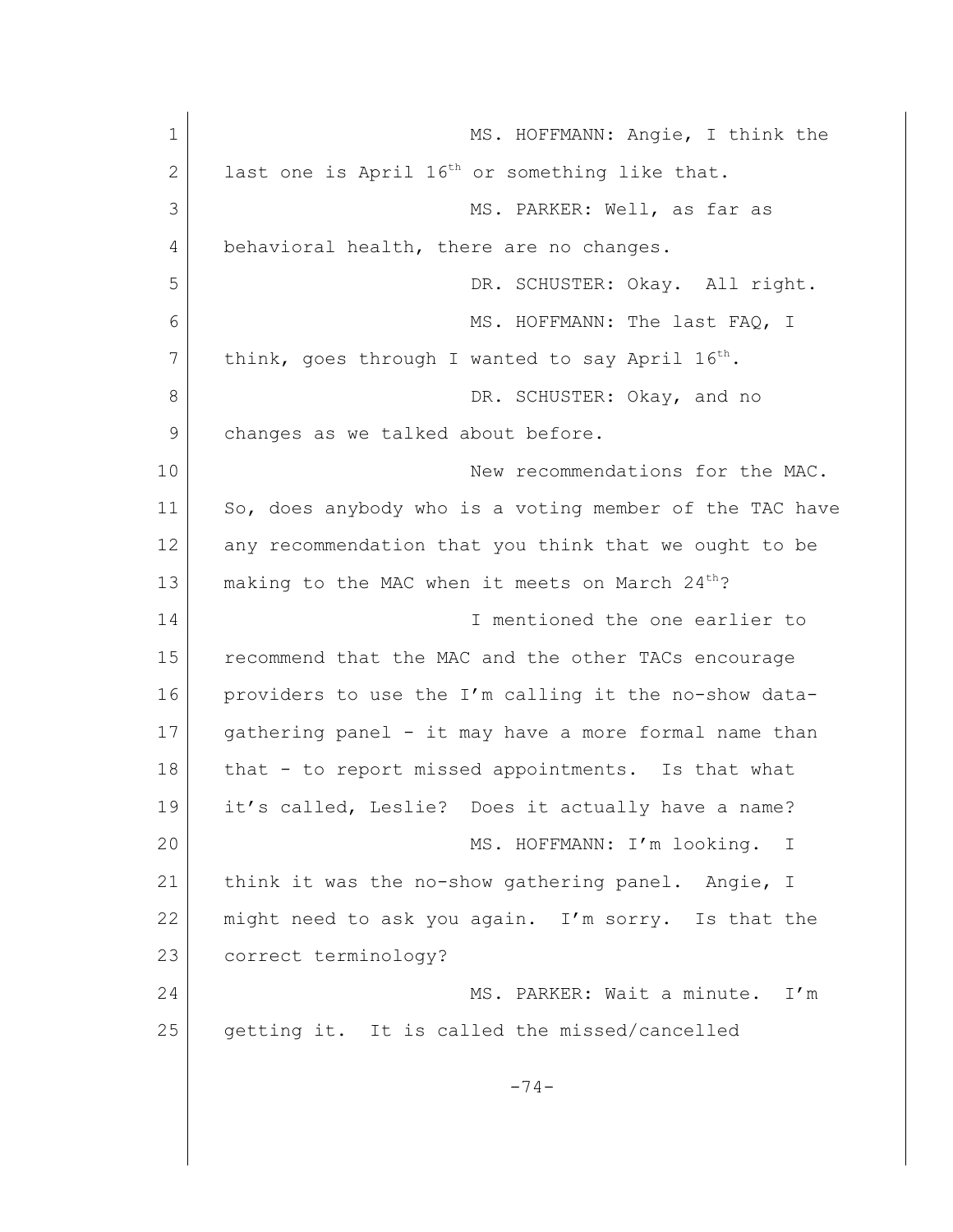1 appointments. 2 MS. HOFFMANN: Thank you. 3 DR. SCHUSTER: Missed/ 4 cancelled---- 5 MS. PARKER: Appointments. 6 DR. SCHUSTER: Appointments. 7 MS. PARKER: Appointment. 8 DR. SCHUSTER: And does the 9 provider go to is that considered a portal to enter the 10 information? 11 MS. PARKER: On KYHealth.Net. 12 DR. SCHUSTER: Okay. 13 MS. PARKER: It's been a while 14 since I looked at how all this works, so, I would 15 probably need to get an update or re-educated on the 16 process on how providers go in and update that. 17 DR. SCHUSTER: All right. Do any 18 of the voting members of the TAC want to make that 19 motion, assuming that we get the right name for the 20 thing, the missed/cancelled appointment portal on 21 KYHealth.Net? 22 MR. LITAFIK: Motion. 23 MR. SHANNON: Second. 24 DR. SCHUSTER: Who was the first?  $25$  T.J.? -75-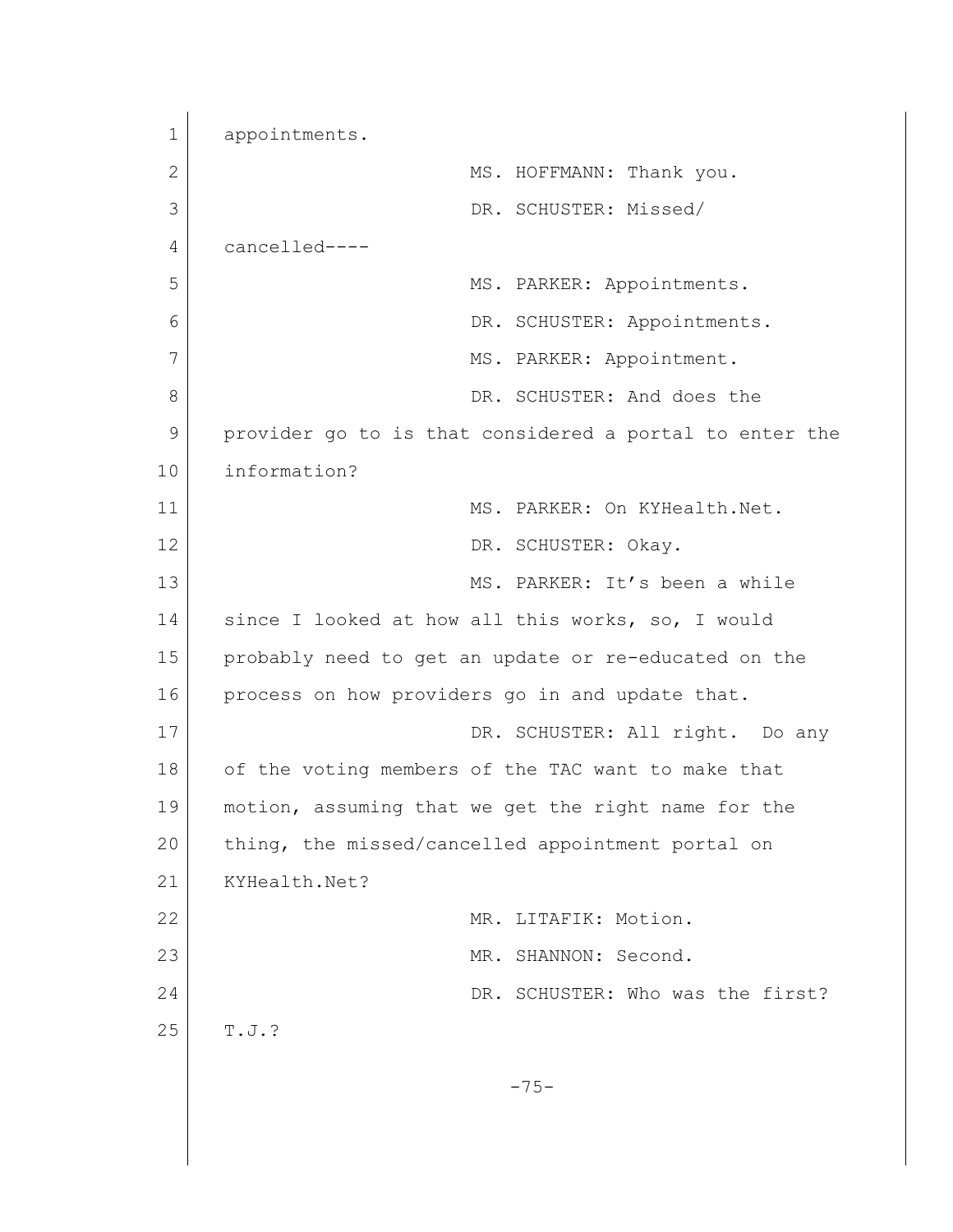| $\mathbf 1$ | MR. LITAFIK: Yes.                                          |
|-------------|------------------------------------------------------------|
| 2           | DR. SCHUSTER: Okay. Thank you.                             |
| 3           | And Steve seconded?                                        |
| 4           | MR. SHANNON: Yes.                                          |
| 5           | DR. SCHUSTER: All right. Any                               |
| 6           | discussion? All those in favor of making that              |
| 7           | recommendation to the MAC, signify by saying aye. All      |
| 8           | right. Motion carries.                                     |
| 9           | Anything else for the MAC for                              |
| 10          | their March 24 <sup>th</sup> meeting?                      |
| 11          | For agenda items for May, we're                            |
| 12          | going to report on the targeted case management data.      |
| 13          | Aetna put in the Chat that they could make a report on     |
| 14          | their polypharm report. Any other items other than a       |
| 15          | carryover of some of these?                                |
| 16          | All right. The next MAC meeting,                           |
| 17          | March 24 <sup>th</sup> , 10:00 to 12:30.                   |
| 18          | And our next Behavioral Health                             |
| 19          | TAC meeting, May $12^{th}$ , and we'll go back to the 1:00 |
| 20          | So, note that. We went to 2:00 to not conflict<br>time.    |
| 21          | with the legislative committee meetings. So, we'll be      |
| 22          | back at 1:00.                                              |
| 23          | Anything else to come before the                           |
| 24          | TAC?                                                       |
| 25          | DR. McKUNE: Dr. Schuster, it's                             |
|             | $-76-$                                                     |
|             |                                                            |
|             |                                                            |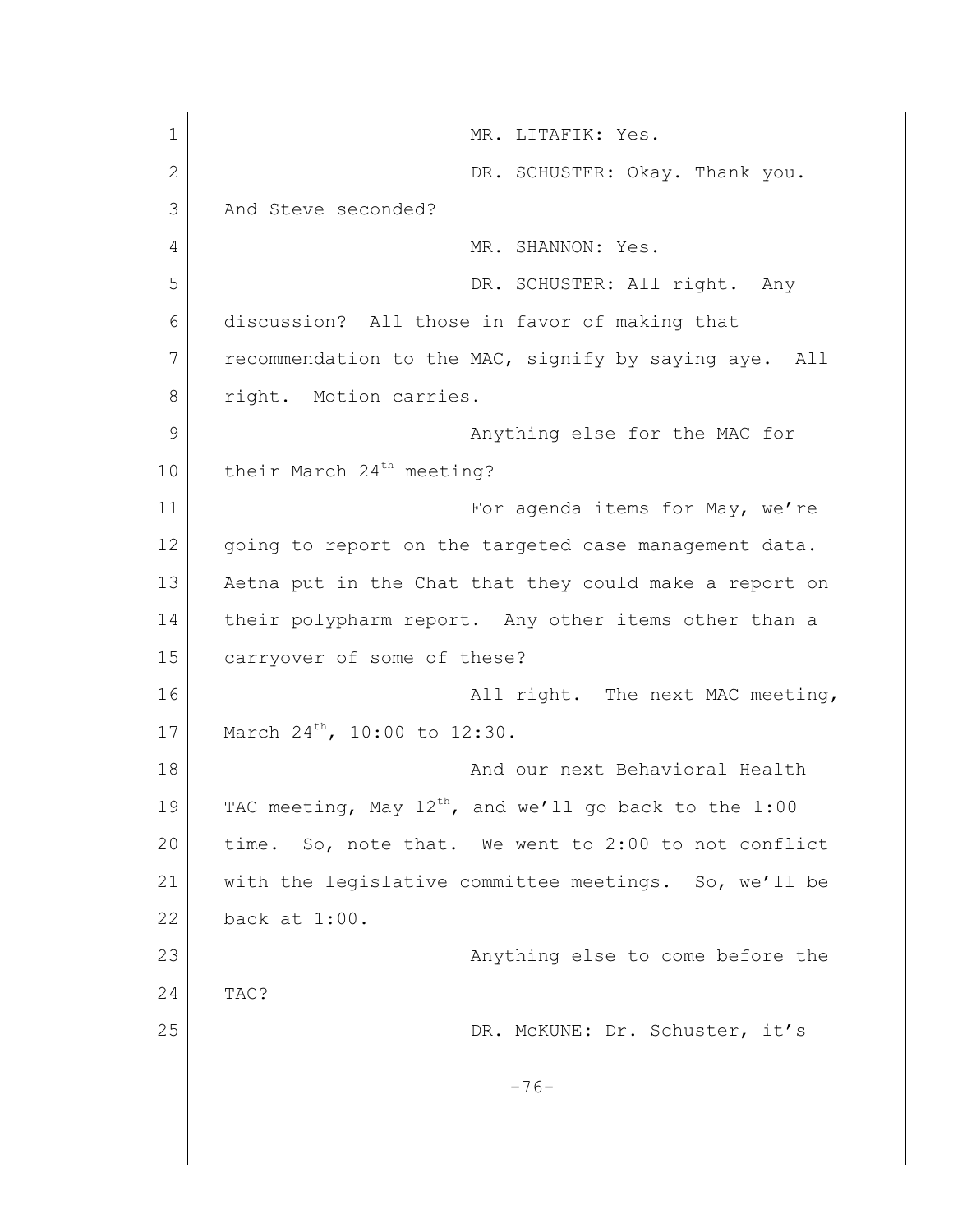1 Liz McKune. I wanted to report back that I confirmed 2 that for a standard audit where they might be 3 investigating payments that's gone out is thirty days. 4 There's other types of audits where it might be a 5 prepayment audit. That is forty-five days. 6 DR. SCHUSTER: Okay. Great. 7 Thank you. Appreciate that. 8 all right. I appreciate - oh, 9 and Humana has confirmed in thirty days also. 10 Appreciate the input from all of our MCOs. 11 David Crowley, are you still on? 12 MR. CROWLEY: I am, yes, Dr. 13 Schuster. 14 DR. SCHUSTER: You missed it. 15 Early on, we were asking the MCOs to report on how they 16 were using that missed appointment data. Are you all 17 getting that at Anthem and can you give us some idea 18 about what you're doing with it? 19 MR. CROWLEY: Sure. We are 20 receiving that. So, we stratify that by an internal 21 risk indicator. So, we run that report up against our 22 clinical risk indicator report. So, that prioritizes 23 the outreach. So, those that are in the highest 24 indicators, like a Group 4, that the highest risk, we 25 outreach those folks as a priority first and work our -77-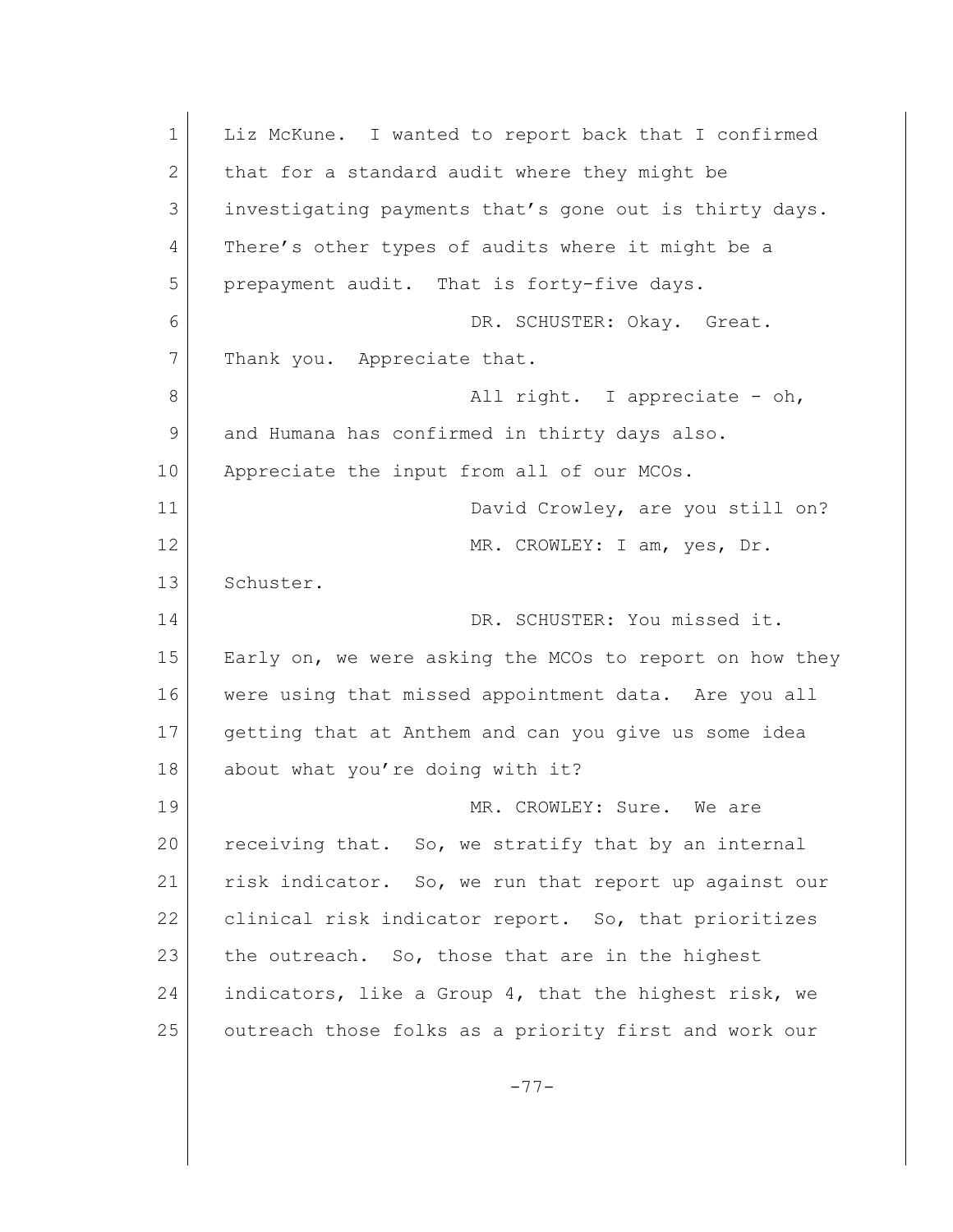1 way down to Group 3 and Group 2. 2 And then, we also prioritize the 3 outreach based on how many appointments they've missed. 4 If they've missed three or more appointments, those are 5 also moved up in priority. 6 DR. SCHUSTER: Okay. Excellent. 7 That's very similar to what we're hearing from the 8 others. 9 **Example 1** Erin, do you want to post that 10 chart or whatever it was that Angie sent you about the 11 missed appointment? 12 MS. BICKERS: Give me just a 13 minute. 14 DR. SCHUSTER: All right. Thank 15 you. Since we're finishing early, I hate to give 16 people an extra fifteen minutes to further away. 17 MS. BICKERS: Can you see it? 18 DR. SCHUSTER: Yes. So, then, 19 does it just go page by page for each county? 20 MS. BICKERS: That's what it looks 21 like. I can just scroll slowly and you guys----22 DR. SCHUSTER: Why don't you go to 23 Fayette or one of the bigger counties if you can just 24 to get an idea. 25 MR. SHANNON: Can this be sent to -78-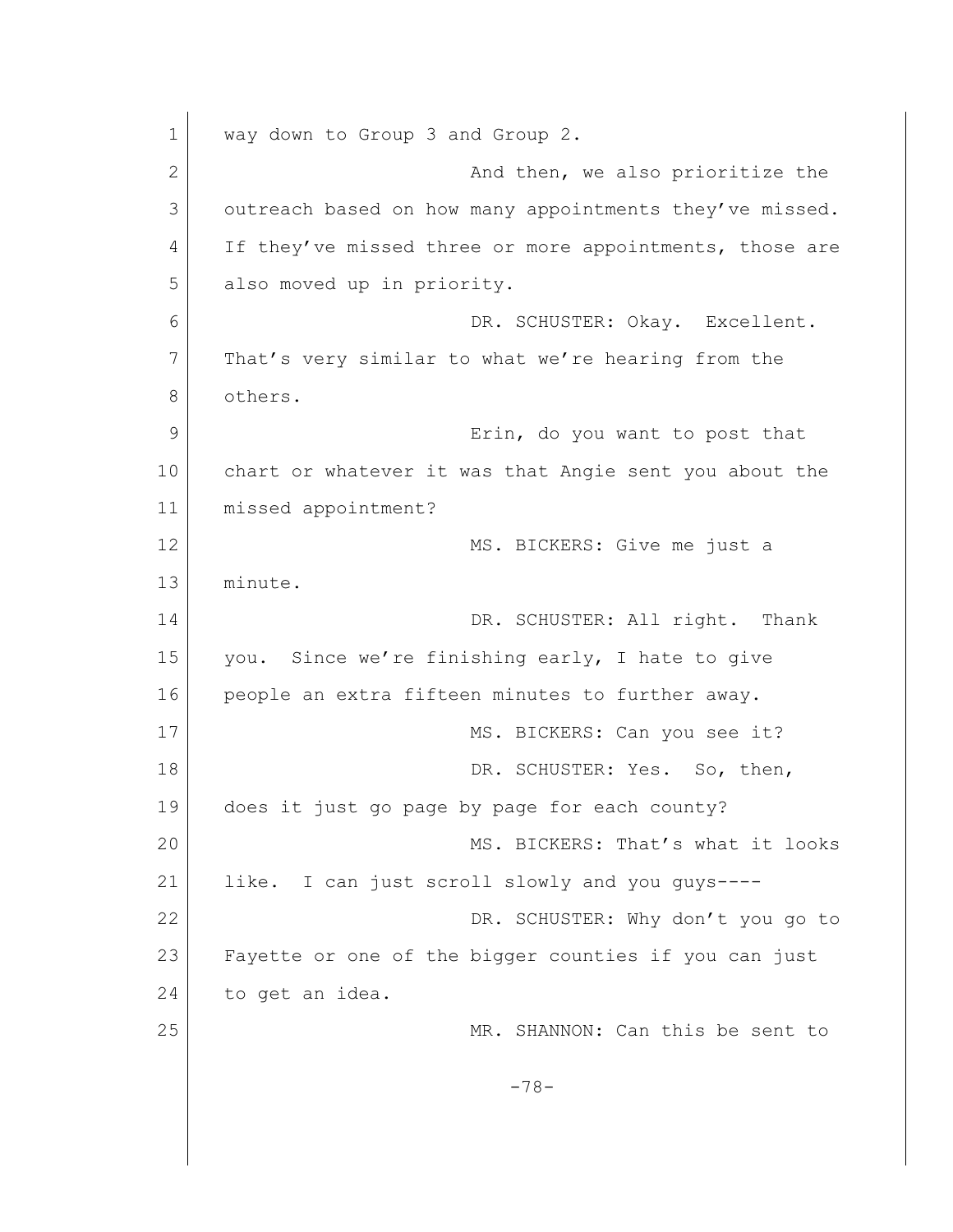1 us? 2 MS. BICKERS: Yes. I'll email it 3 to you guys as soon as we're off the call. 4 DR. SCHUSTER: Okay. Thank you. 5 I'm just curious. So, just thirteen no show, no reason 6 provided. And, Angie, remind me, what does the Other 7 mean? 8 MS. PARKER: It means that there 9 is no other category, that they don't know why and they 10 just didn't show up and they gave no reason because 11 they didn't call to say we have to whatever. It could 12 just be something that the provider is putting in. It 13 is a little bit subjective, depending on who is 14 entering the information. 15 DR. SCHUSTER: I'm not sure that I 16 understand what the difference is between Other and 17 Unknown. 18 MS. PARKER: It could be 19 | transportation. Like I said, I'd have to look at all 20 the reasons they have to choose from again, re-educate 21 | myself. That's probably something we could send to you 22 all, too. 23 MR. SHANNON: That would be 24 helpful. You'd think thirteen for Fayette County 25 doesn't seem to be a good number.  $-79-$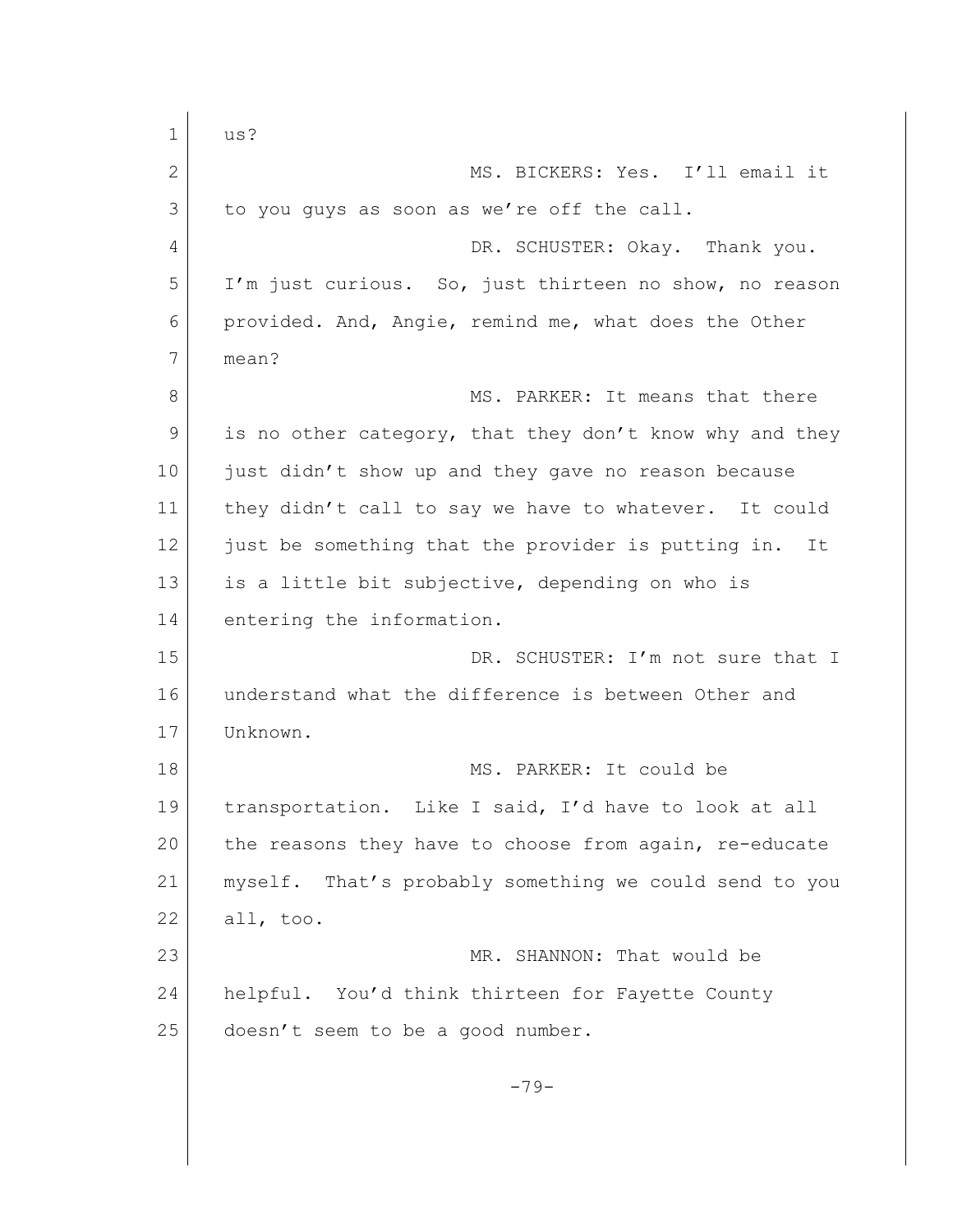| $\mathbf 1$  | DR. SCHUSTER: Yeah, I'm surprised                       |
|--------------|---------------------------------------------------------|
| $\mathbf{2}$ | at how few that is.                                     |
| 3            | MS. DOBBINS: It's hard to                               |
| 4            | believe that's a complete number. Maybe not everybody   |
| 5            | is entering the data.                                   |
| 6            | MS. PARKER: This report is only                         |
| 7            | as good as those providers who utilize it.              |
| 8            | DR. SCHUSTER: Right, and this is                        |
| 9            | not just behavioral health. This is all missed          |
| 10           | appointments, right?                                    |
| 11           | MS. PARKER: Correct.                                    |
| 12           | DR. SCHUSTER: I think that's our                        |
| 13           | point, Cathy. People are not - was that Kathy Dobbins?  |
| 14           | MR. SHANNON: Yes.                                       |
| 15           | DR. SCHUSTER: People are not                            |
| 16           | using it. So, let's gin up a little enthusiasm for      |
| 17           | using it.                                               |
| 18           | Erin, if you would send it out, I                       |
| 19           | would appreciate it. Angie, it seems like maybe Lee     |
| 20           | did this early on. Was there a screen shot that she     |
| 21           | showed us that showed us what the choices were?         |
| 22           | MS. PARKER: I think somebody did.                       |
| 23           | It probably was Lee or she probably got it from someone |
| 24           | within our IT area. So, I will find it and we'll get    |
| 25           | it out to you.                                          |
|              | $-80-$                                                  |
|              |                                                         |